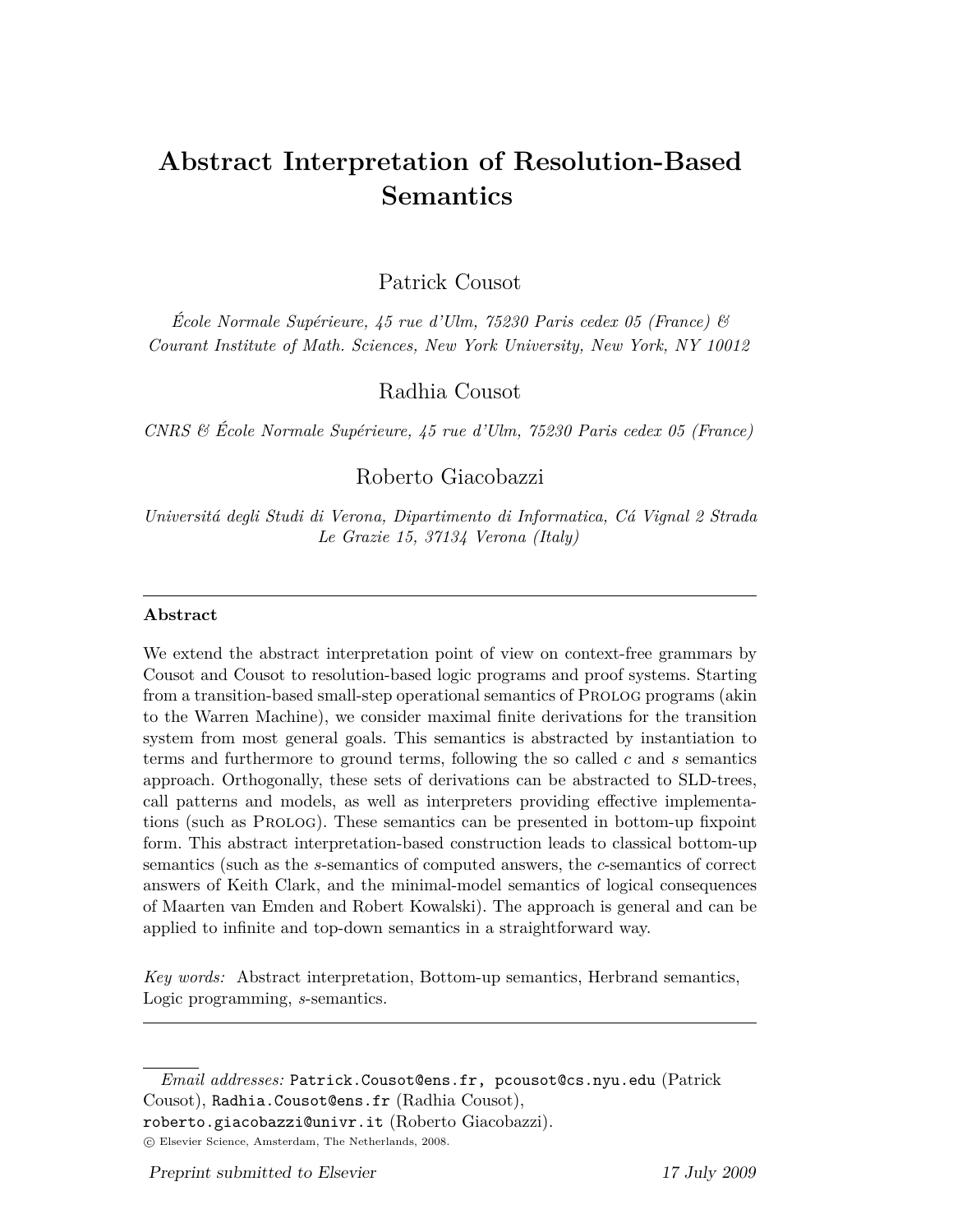### **1 Introduction**

The semantics of logic programs is characterised by a variety of forms and methods, ranging from the more traditional operational and denotational semantics towards the more logic-based ones related with the view of the interpreter as a theorem prover. Examples of this variety include the semantics of predicate logic as a programming language in [1,2], the operational and denotational semantics of PROLOG [3–7], the logical models of PROLOG control features  $[8-10]$ , the (fixpoint) observational models in  $[11-19]$ , and the so called or-compositional models in [20–25], the last culminating in the so called *s*-semantics approach to logic program semantics [26], which is comprehensive of different observational semantics.

The essence in the study of comparative semantics in logic programming is the attempt to capture the difference between the various aspects of logic as a programming language, ranging from its view in theorem proving to its use in concrete programming. Theorem proving corresponds to restricting programs as theories of definite Horn clauses. In this context both a model-theoretic semantics (unique Herbrand representative model) and a proof-procedure (e.g. SLD resolution) are given [1,27]. Programming instead considers resolution strategies and backtracking control mechanisms such as cut as essential parts of the art of logic programming [28,29]. For these latter aspects, the modeltheoretic semantics is not adequate. This wide range of possible interpretation for a logic program has led researchers to develop a number of different semantics capturing specific aspects of logic as a programming language, from operational (resolution-based) semantics to denotational, model-theoretic, etc. Several attempts have been made in order to construct a comprehensive hierarchy of semantics [18], some of them using abstract interpretation for specifying semantics at different levels of abstraction [30–33].

In this paper we develop a hierarchy of semantics for resolution-based languages by incremental abstractions of a maximal trace semantics. The trace semantics is constructed by generalising transitional semantics of context-free grammars akin push-down automata to resolution-based derivations of Hornlike clauses. The result is a hierarchy of top-down and bottom-up semantics of logic programs including as abstract interpretations most of the well-known semantics: the partial correctness semantics, the success semantics, the ground (Herbrand) models, the SLD-semantics, the breadth-first semantics and the cut semantics. All semantics are derived as abstract interpretations, where consecutive abstractions specify a Prolog interpreter modelling the different observable properties of the program.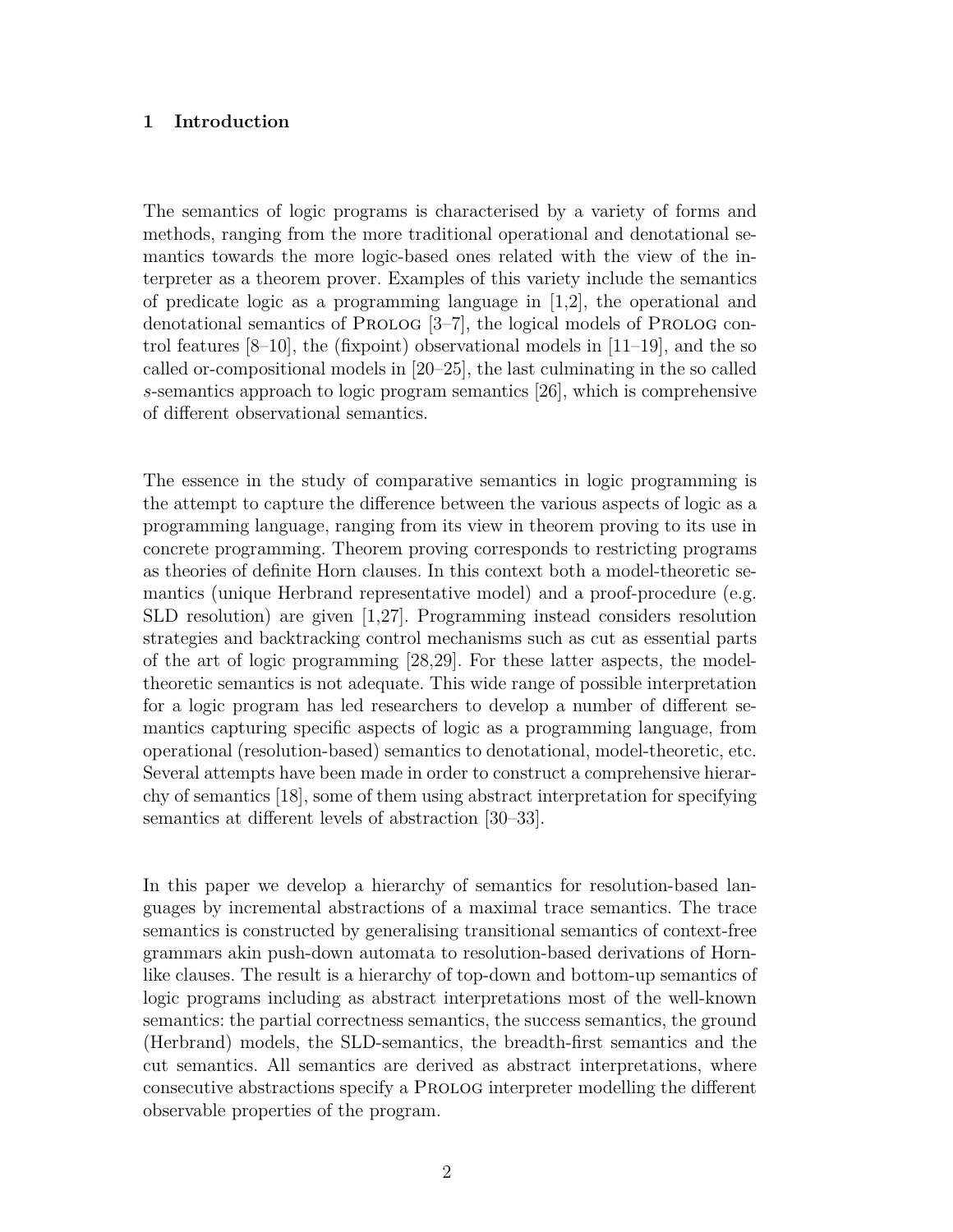### **2 Mathematical Notations**

We let  $\mathfrak{B} \triangleq \{ \text{true}, \text{false} \}$  be the *Boolean* truth values ( $\wedge$  is conjunction, etc),  $i, n, \ldots \in \mathfrak{A}$  be the set of *natural numbers*  $\lambda, \mu \in \mathfrak{O}$  be the class of ordinals both with infimum 0 and natural ordering  $\leq$ ,  $\langle x_i, i \in \Delta \rangle$  be the *indexed family* of elements  $x_i$  indexed by  $i \in \Delta$  which is a *sequence* when  $\langle \Delta, \langle \rangle$  is totally ordered with infimum (e.g.  $\Delta$  is  $\mathfrak X$  or  $\mathfrak V$ ). The concatenation of sequences is denoted by juxtaposition and  $\langle \langle x_{ij}, j \in \Delta_2 \rangle, i \in \Delta_1 \rangle$  is  $\langle x_{ij}, \langle i, j \rangle \in \Delta_1 \times \Delta_2 \rangle$ where  $\Delta_1 \times \Delta_2$  is totally ordered lexicographically.

### **3 Languages**

Let  $\mathscr A$  be an *alphabet*, that is a finite set of *letters*. A *sentence*  $\sigma \in \mathscr A^*$  *over the alphabet*  $\mathscr A$  of length  $|\sigma| \triangleq n \geq 0$  is a possibly empty finite sequence  $\sigma_1 \sigma_2 \ldots \sigma_n$  of letters  $\sigma_1, \sigma_2, \ldots, \sigma_n \in \mathscr{A}$ . For  $n = 0$ , the empty sentence is denoted  $\epsilon$  of length  $|\epsilon| = 0$ . A *language*  $\Sigma$  *over the alphabet*  $\mathscr A$  is a set of sentences  $\Sigma \in \mathcal{G}(\mathcal{A}^*)$ . We represent concatenation by juxtaposition. It is extended to languages as  $\Sigma\Sigma' \triangleq {\sigma\sigma' \mid \sigma \in \Sigma \wedge \sigma' \in \Sigma'}$ . Given a set  $\mathscr{P}$  $\triangleq$  { $[$ <sub>*i*</sub></sub> | *i* ∈ ∆} ∪ { $]$ <sub>*i*</sub></sub> | *i* ∈ ∆} of matching parentheses and an alphabet  $\mathscr{A}$ , the *Dyck language*  $\mathbb{D}_{\mathscr{P},\mathscr{A}} \subseteq (\mathscr{P} \cup \mathscr{A})^*$  over  $\mathscr{P}$  and  $\mathscr{A}$  is the set of wellparenthesized sentences over  $\mathscr{P} \cup \mathscr{A}$ . In any sentence  $\sigma \in \mathbb{D}_{\mathscr{P},\mathscr{A}}$  the number of opening parentheses  $\left[$ <sub>*i*</sub> for  $i \in \Delta$  is equal to the number of matching closing parentheses  $\mathbf{I}_i$  while in any prefix of  $\sigma$  there are no fewer opening parentheses than closing parentheses. A *pure* Dyck language has  $\mathscr{A} = \emptyset$ . The *parenthesized language* over  $\mathscr P$  and  $\mathscr A$  is  $\mathbb P_{\mathscr P,\mathscr A} \triangleq \{([\sigma]_i \mid i \in \Delta \land \sigma \in \mathbb D_{\mathscr P,\mathscr A} \setminus \{\epsilon\}\}.$ 

### **4 Syntax of Logic Programs**

We let  $\mathbb{f}$  be a set of *function symbols*  $f \in \mathbb{f}$ ,  $f/n \in \mathbb{f}/n$  be the subset of function symbols of arity  $n \geq 0$  (unless otherwise stated  $f/0 \neq \emptyset$ ), v be a set of *variable symbols*  $v \in \mathbf{v}$  (such that  $\mathbf{f} \cap \mathbf{v} = \emptyset$ ),  $\vec{v} \in \vec{\mathbf{v}}$  be possibly empty sequences of variable symbols  $\vec{v} = v_1, \dots, v_n, n \geq 0$  ( $\vec{\epsilon}$  being the empty sequence of variables),  $\uparrow$  be the set of *terms*  $T, U, \ldots \in \mathbb{I}$  built on  $\uparrow$  and  $\nu$ ,  $\nu$ be a set of *predicate symbols*  $p \in \mathbb{p}$  (such that  $p \cap v = \emptyset$  and  $p \cap f = \emptyset$ ),  $p/n \in p/n$  be the subset of predicate symbols of arity  $n \geq 0$ , A be a set of *atoms*  $A, B \in \mathbb{A}$  built on  $p$  and  $\mathbb{t}, B \in \mathbb{B}$  be possibly empty sequences of atoms  $\mathbf{B} = B_1 \dots B_n$ ,  $n \geq 0$  ( $\varepsilon$  being the empty sequence of atoms),  $C \in \mathbb{C}$  $\triangleq$   $\mathbb{A} \times \mathbb{B}$  be *definite clauses* of the form  $C = A \leftarrow$  *B* where the *head*  $A \in \mathbb{A}$ is an atom and the *body*  $B \in \mathbb{B}$  is a sequence of atoms ( $B$  is empty for *unit clauses*),  $P \in \mathbb{P}^n \triangleq [0, n] \mapsto \mathbb{C}$  be the set of all PROLOG *programs* which are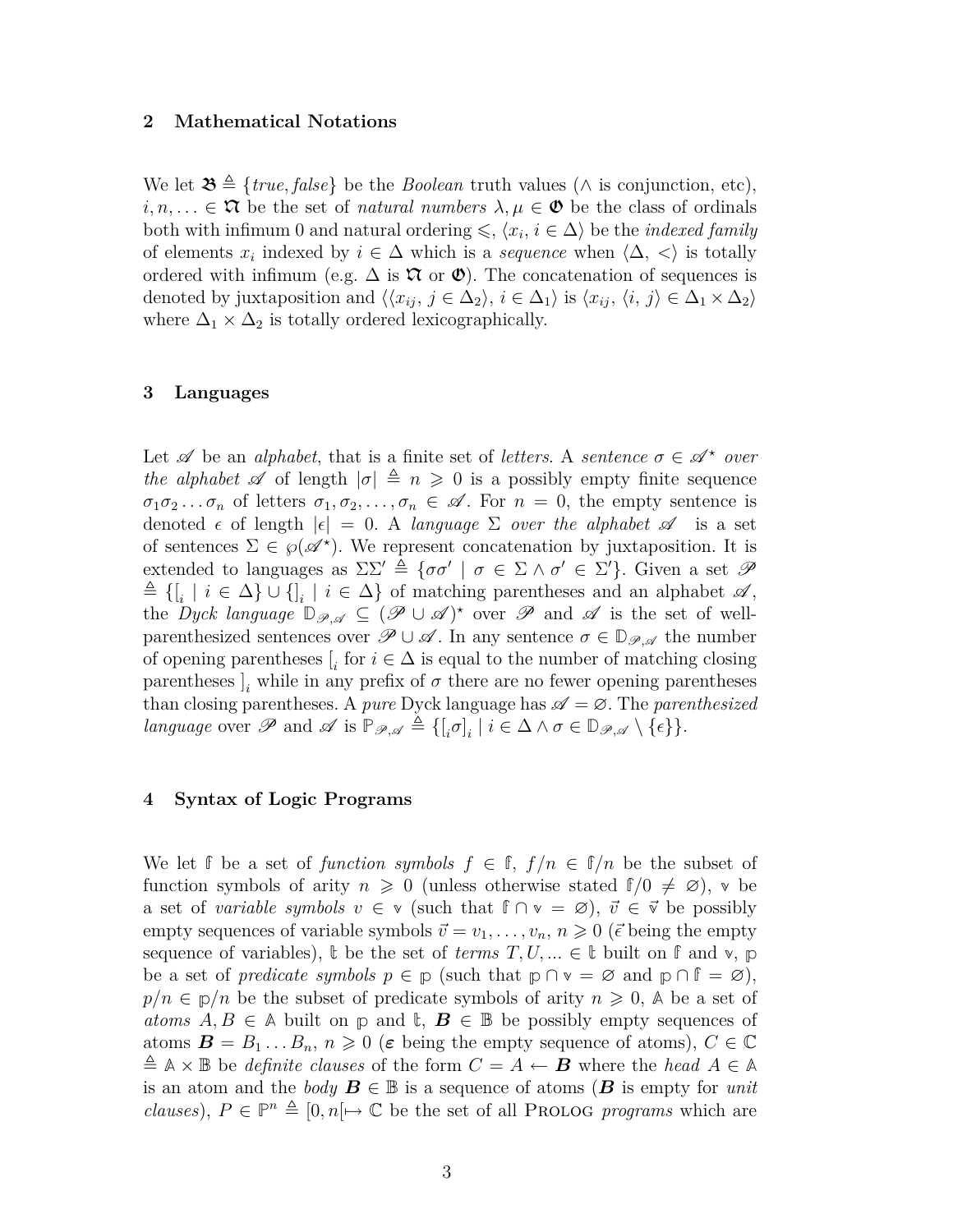non-empty sequences of clauses  $P = P_0...P_{n-1}$  of length  $|P| = n \geq 1$ ,  $P \triangleq$  $\bigcup_{n\geqslant1}\mathbb{P}^n$  be the set of all PROLOG programs,  $\mathbb{L}\triangleq\wp(\mathbb{C})\setminus\{\emptyset\}$  be the set of *logic programs*  $P \in \mathbb{L}$  which are nonempty (unordered) sets of clauses,  $\mathbb{G} \triangleq$  ${p(v) | p \in p \land v \in v}$  be the set of *most general atomic goals*. There is an obvious abstraction of a PROLOG program  $P \in \mathbb{P}^n$  into a logic program  $\alpha^{\text{L}}(P) \triangleq \{P_1, \ldots, P_n\} \in \mathbb{L}$  which forgets about the ordering of clauses.

**Example 1** The following PROLOG program defines natural numbers ( $0 \in$  $f(0, s \in f/1, n \in p/1 \text{ and } x \in v)$ .

0: 
$$
n(0) \leftarrow
$$
  
1:  $n(s(x)) \leftarrow n(x)$ 

We let *vars*(*e*) be the set of variables of the syntactic expression  $e \in \mathfrak{e}$ . If  $\mathscr{E} \in$  $\wp(\mathbf{e})$  is a set of syntactic expressions then  $ground(\mathcal{E}) \triangleq \{e \in \mathcal{E} \mid vars(e) = \varnothing\}$ is the subset of *ground* expressions. The subset of ground expressions in **e** is written  $\bar{e} \triangleq \{e \in e \mid \text{vars}(e) = \varnothing\}$ . For example  $\bar{t}$  is the set of all ground terms, **A** is the set of all ground atoms, etc.

### **5 Substitutions**

A *substitution*  $\vartheta, \sigma \in \mathbb{S}$  is a map  $\vartheta \in \mathbb{V} \mapsto \mathbb{t}$  whose *domain*  $dom(\vartheta) \triangleq \{v \in \mathbb{V} \mid$  $\vartheta(v) \neq v$  is finite. The result of applying a substitution  $\vartheta$  to a term *T* is the *instance* of *T* denoted  $\vartheta(T)$ . We let *inst*(*T*)  $\triangleq \{\vartheta(T) | \vartheta \in \mathbb{S}\}\$  be the set of  $\text{instances of term } T \in \mathbb{t} \text{ and } inst(\mathscr{T}) \triangleq \bigcup \{\vartheta(T) \mid \vartheta \in \mathbb{S} \land T \in \mathscr{T}\}\text{ be the set of }$ instances of a set  $\mathscr{T} \in \varphi(\mathbb{t})$  of terms. The *empty substitution*  $\varepsilon$  has  $dom(\varepsilon) =$  $\emptyset$ . The *range* of substitution  $\vartheta$  is  $rng(\vartheta) \triangleq \bigcup \{vars(\vartheta(v)) \mid v \in dom(\vartheta)\}\)$ . The *restriction* of a substitution  $\vartheta$  to the variables  $vars(e)$  of a syntactic expression  $e$  is  $\vartheta|_e$ . The *composition*  $\vartheta \circ \sigma$  is  $\lambda v \cdot \vartheta(\sigma(v))$ . A substitution  $\vartheta$  is *idempotent* whenever  $\vartheta \circ \vartheta = \vartheta$  or equivalently  $dom(\vartheta) \cap rng(\vartheta) = \varnothing$ . We let  $\mathbb{S}^{\circ}$  be the set of idempotent substitutions. A *renaming*  $\rho$  is a (non-idempotent) substitution which has an *inverse*  $\rho^{-1}$  such that  $\rho^{-1} \circ \rho = \rho \circ \rho^{-1} = \varepsilon$ . The preorder  $\preceq$  on substitutions is  $\vartheta \preceq \sigma$  ( $\sigma$  "*is more general than*"  $\vartheta$ ) if and only if there exists *σ σ*ightarrow that  $\vartheta = \sigma' \circ \sigma$ . The corresponding equivalence relation is  $\vartheta \simeq \vartheta'$  if and only if  $\vartheta \preceq \vartheta'$  and  $\vartheta' \preceq \vartheta$ .  $[\vartheta]_{\simeq} \triangleq {\vartheta' \in \mathbb{S} \mid \vartheta' \simeq \vartheta}$  is the equivalence class of  $\vartheta \in \mathbb{S}$ .  $\mathscr{S}/_{\simeq} \triangleq \{[\vartheta]_{\simeq} | \vartheta \in \mathscr{S}\}\$ is the set of equivalence classes of  $\mathscr{S} \in \wp(\mathbb{S})$ . **S**<sup>°</sup>/<sub> $\simeq$ </sub> is the set of idempotent substitutions considered up to renaming.  $\langle$ S<sup>°</sup>/<sub> $\simeq$ </sub>,  $\leq$  is a complete lattice [34]. It is a complete Heyting algebra when closed by instantiation.

Similarly for terms *T* and *T'*,  $T \preceq T'$  (*T'* "*is more general than*" *T* or *T* "*is an instance of* " *T*') if and only if there exists a substitution  $\vartheta$  such that  $\vartheta(T') = T$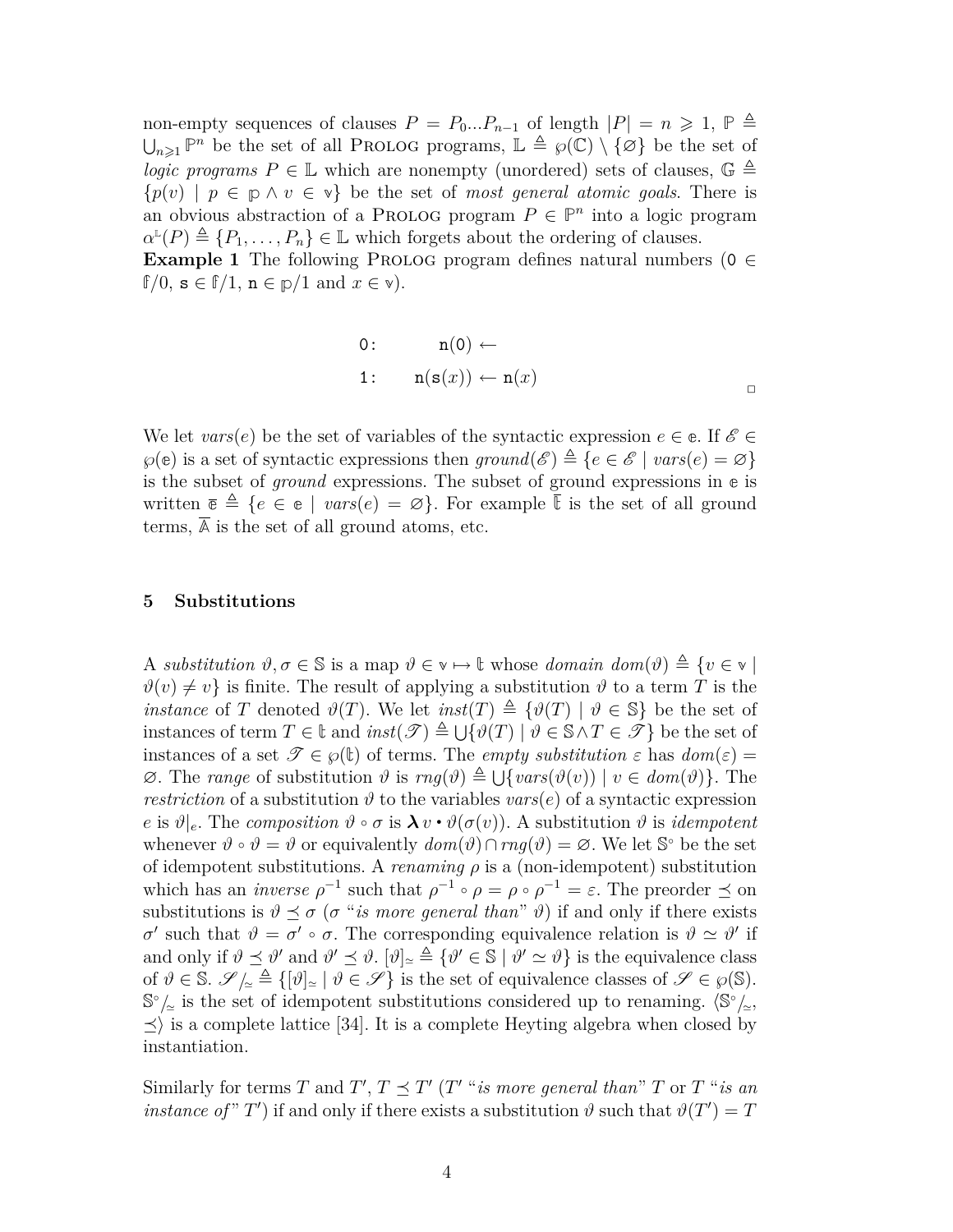or equivalently  $inst(T) \subseteq inst(T')$ . The corresponding equivalence relation is *term renaming* that is  $T \simeq T'$  if and only if  $T \preceq T'$  and  $T' \preceq T$ .  $\mathscr{S}_{\gamma}^{\phi}$  is the set of equivalence classes  $[T]_p, T \in \mathcal{T}$  augmented with infimum  $\emptyset$ .

### **6 Unification**

A substitution  $\vartheta$  is a *unifier* of a set of terms  $\mathscr{T} \in \wp(\mathbb{t})$  if and only if  $\forall T, T' \in$  $\mathscr{T}: \vartheta(T) = \vartheta(T')$  in which case  $\mathscr{T}$  is said to be *unifiable*. A unifiable set of terms  $\mathscr T$  has an idempotent *most general unifier*  $\sigma$  which is unique up to renaming and we write  $mgu(\mathcal{T}) = {\sigma}$ . By convention, we let  $mgu(\mathcal{T}) \triangleq \emptyset$ when  $\mathscr T$  is not unifiable. This notion of unification with respect to a set of terms is equivalent to unification with respect to a set of equations  $E \in \mathbb{E}$ of the form  $T = U$  with  $T, U \in \mathbb{t}$  where  $\mathcal{E} = \{T_i = U_i \mid i \in \Delta\}$  is *unifiable* if there exists a substitution  $\vartheta$  such that  $\forall i \in \Delta : \vartheta(T_i) \simeq \vartheta(U_i)$  in which case there exists a *most general idempotent unifier*  $mgu(\mathcal{E})$  of  $\mathcal{E}$ , which is unique up to renaming. The *set of equations corresponding to a substitution*  $\vartheta$  is  $\mathcal{L}(\vartheta) \triangleq \{v = \vartheta(v) \mid v \in \text{dom}(\vartheta)\}.$  The *parallel composition* of idempotent  $\text{substitutions } \uparrow \in \mathbb{S}^{\circ}/\mathbb{Z} \times \mathbb{S}^{\circ}/\mathbb{Z} \mapsto \mathbb{S}^{\circ}/\mathbb{Z} \text{ is } \vartheta \uparrow \sigma \triangleq \text{mgu}(\mathcal{R}(\vartheta) \cup \mathcal{R}(\sigma))$  [34], which corresponds to the least upper bound (lub) of classes of idempotent substitutions.

### **7 Labelled Transition Systems**

A *labelled transition system* is a quadruple  $\langle \mathcal{E}, \mathcal{L}, \longrightarrow, \mathcal{I} \rangle$  where  $\mathcal{E}$  is a nonempty set of *states*  $\eta$ ,  $\mathscr{L}$  is a non-empty set of *labels*  $\ell$ ,  $\longrightarrow \in \wp(\mathscr{E} \times \mathscr{L} \times \mathscr{E})$ is the *transition relation* and  $\mathscr{I} \subseteq \mathscr{E}$  is the set of *initial states ι*. We write  $\eta \xrightarrow{\ell} \eta'$  for  $\langle \eta, \ell, \eta' \rangle \in \longrightarrow \text{ and } \eta \nrightarrow \longrightarrow \text{ for } \forall \eta' \in \mathscr{E} : \langle \eta, \ell, \eta' \rangle \notin \longrightarrow$ .

### **8 Traces and maximal derivations**

### *8.1 Finite Traces*

A *finite trace*  $\theta \in \mathbf{\Theta}[n+1]$  *of length*  $|\theta| = n+1, n \geq 0$ , has the form  $\theta =$  $\eta_0 \xrightarrow{\ell_0} \eta_1 \ldots \eta_{n-1} \xrightarrow{\ell_{n-1}} \eta_n$  whence it is a pair  $\theta = \langle \underline{\theta}, \overline{\theta} \rangle$  where  $\underline{\theta} \in [0, n] \mapsto \mathscr{E}$ is a nonempty finite sequence of states  $\underline{\theta}_i = \eta_i, i = 0, \ldots, n$  and  $\overline{\theta} \in [0, n-1] \mapsto$  $\mathscr L$  is a finite sequence of labels  $\overline{\theta}_j = \ell_j$ ,  $j = 0, \ldots, n-1$  (which is the empty sequence  $\epsilon$  when  $|\theta| = 1$ .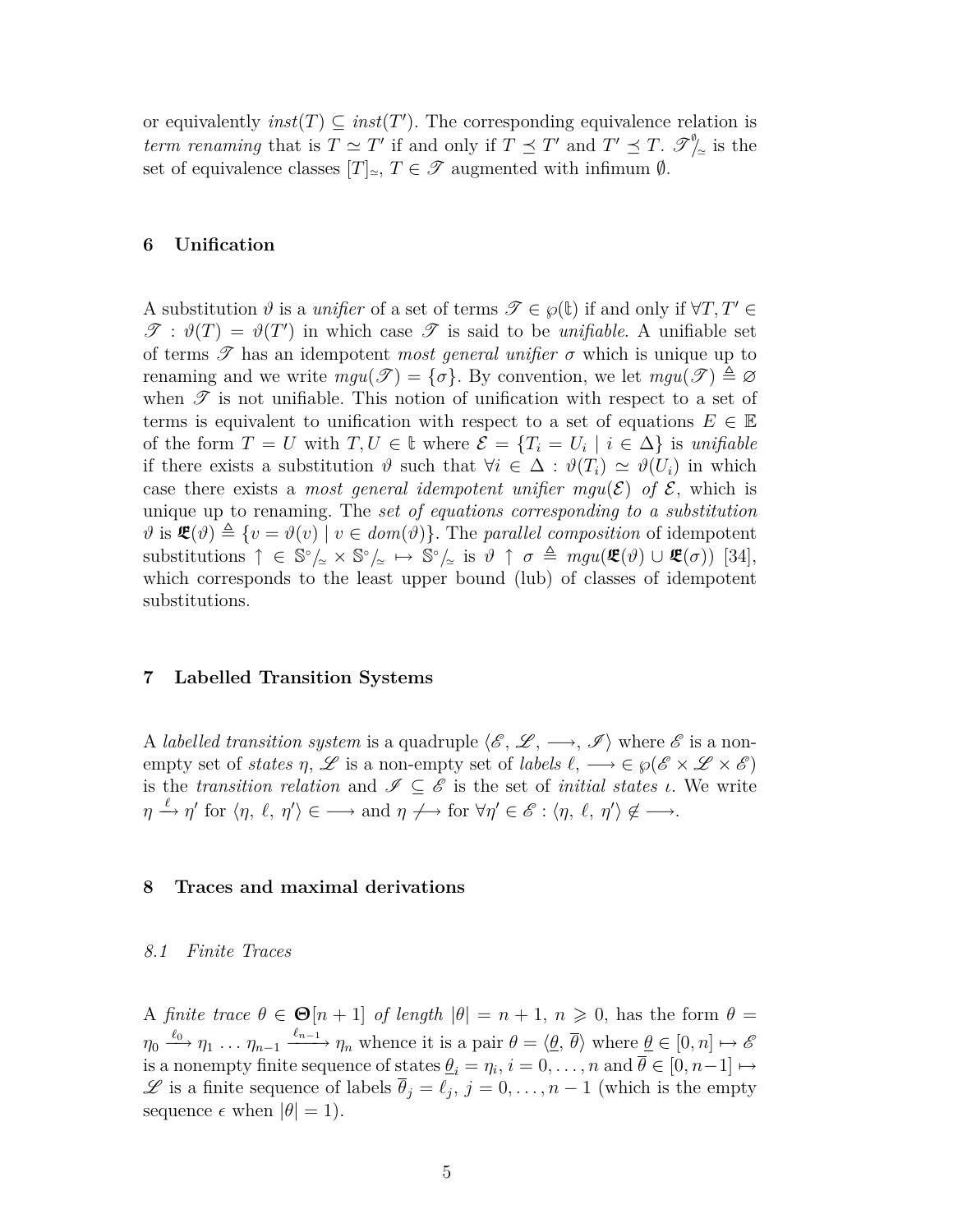$\Lambda$  *finite trace*  $\theta \in \mathbf{\Theta}^*$  is nonempty, finite, of any length so  $\mathbf{\Theta}^* \triangleq \bigcup_{n \in [1, +\infty]} \mathbf{\Theta}[n].$ 

The *concatenation*  $\theta \stackrel{\ell}{\to} \theta'$  of traces  $\theta$  and  $\theta'$  through label  $\ell$  is extended to sets. We also need the *junction* of sets of traces  $\Theta$ ,  $\Theta' \in \wp(\Theta)$ , as follows

$$
\Theta \circ \Theta' \triangleq \{ \theta \xrightarrow{\ell} \eta \xrightarrow{\ell'} \theta' \mid \theta \xrightarrow{\ell} \eta \in \Theta \land \eta' \xrightarrow{\ell'} \theta' \in \Theta' \land \eta = \eta' \} . \tag{1}
$$

### *8.2 Maximal Derivations*

A *derivation* of the labelled transition system  $S = \langle \mathcal{E}, \mathcal{L}, \longrightarrow, \mathcal{I} \rangle$  is a trace  $\theta = \eta_0 \stackrel{\ell_0}{\longrightarrow} \eta_1 \dots \eta_{k-1} \stackrel{\ell_{k-1}}{\longrightarrow} \eta_k \dots$  generated by the transition system S, that is  $\forall i \in [0, |\theta|[: \eta_i \xrightarrow{\ell_i} \eta_{i+1}.$ 

By abuse of notation, a state *η* is assimilated to the derivation  $\theta \in \Theta[1]$ such that  $\theta_0 = \eta$  and  $\bar{\theta} = \epsilon$ , while a transition  $\eta \stackrel{\ell}{\to} \eta'$  is assimilated to the derivation  $\theta \in \mathbf{\Theta}[2]$  such that  $\underline{\theta}_0 = \eta$ ,  $\overline{\theta}_0 = \ell$  and  $\underline{\theta}_1 = \eta'$ .

A *prefix derivation* of  $S = \langle \mathcal{E}, \mathcal{L}, \longrightarrow, \mathcal{I} \rangle$  is a derivation of S starting with an initial state  $\eta_0 \in \mathcal{I}$ . A *suffix derivation* of S is a derivation of S which is finite of length  $n = |\theta|$  and ending with an final state  $\forall \eta \in \mathscr{E} : \forall \ell \in \mathscr{L} : \neg(\eta_n \xrightarrow{\ell} \eta)$ . A *maximal derivation* of the labelled transition system S is both a prefix and a suffix derivation of S.

### **9 Terminal Labelled Transition System of Prolog Programs**

### *9.1 Labels and Parentheses*

We let  $\mathscr{L} \triangleq \mathscr{O} \cup \mathscr{C}$  be the set of *labels*  $\ell \in \mathscr{L}$  where  $\mathscr{O} \triangleq \{(\iota : C/\sigma | \iota \in \mathscr{C}\})$  $\mathcal{R} \wedge C \in \mathbb{C} \wedge \sigma \in \mathbb{S}$  is the set of *opening parentheses* while  $\mathscr{C} \triangleq \{i:C \mid C \in \mathbb{C} \wedge \sigma \in \mathbb{S} \}$ C *∧* i *∈* N*}* is the set of *closing parentheses*. A matching pair of parentheses  $(i:C/\sigma...i:C)$  delimits a derivation for the labelled clause  $i:C$  instantiated by substitution *σ*.

### *9.2 Stacks*

In the following we use the grammar LALR-based notation in [35] for sets of clauses. We let *stacks*  $\varpi \in \mathscr{S} \triangleq \mathscr{K}^+$  for a program  $P \in \mathbb{P}$  be non-empty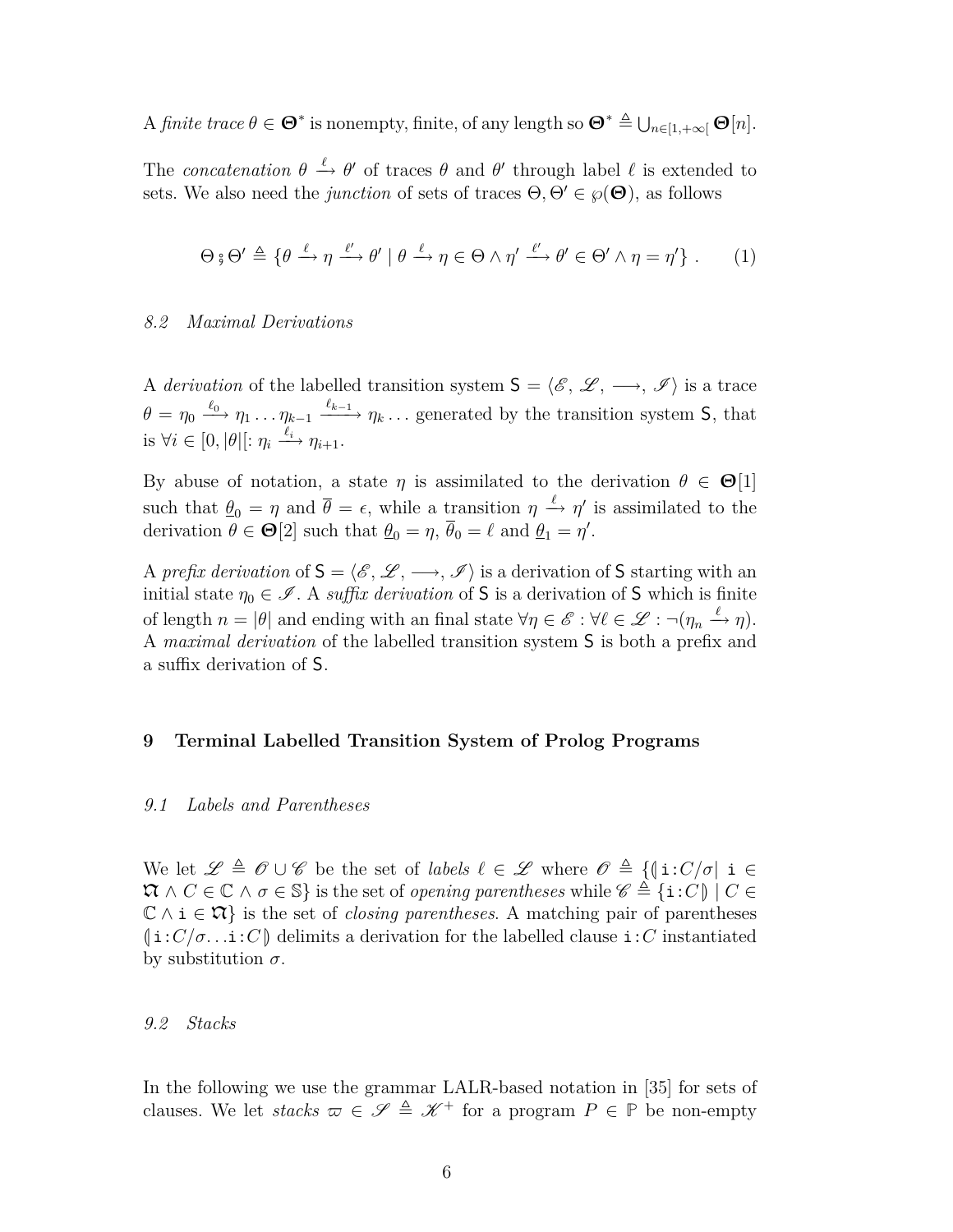sequences of *control states*  $\kappa \in \mathcal{K} \triangleq \mathbb{C}$   $\cup \mathcal{M}$  which are either a *clause state* in  $\mathbb{C}^{\cdot} \triangleq \{[\mathbf{i}:A \leftarrow \mathbf{B}\mathbf{B}'] \mid \mathbf{i}:A \leftarrow \mathbf{B}\mathbf{B}' \in P\}$  specifying the control state of the derivation ( $B$  has been derived while  $B'$  is still to be derived) or a *marker*  $\mathscr M$  $=$   $\{$  $\vert \vdash A$  $\vert$  $\}$  $\vert \neg \Box$   $\vert$   $A \in \mathbb{A}$  $\}$  where  $\vert \vdash A \vert$  is the initial stack marker while  $\vert \neg \Box \vert$  is the final empty stack marker for the beginning (resp. the end) of a derivation for the initial question  $A \in \mathbb{A}$ . The *height* of a stack  $\varpi$  is its length  $|\varpi|$ .

### *9.3 States*

We let *states*  $\eta \in \mathscr{E} \triangleq \mathscr{S} \times \mathbb{S}$  be pairs  $\eta = \langle \varpi, \vartheta \rangle$  of a stack  $\varpi$  and a substitution  $\vartheta$ . The stack  $\varpi$  specifies a return point, i.e., the corresponding clauses, after a procedure call for a clause while the substitution  $\vartheta$  is returned by the call.

### *9.4* Prolog *Labelled Transition System*

Given a PROLOG program  $P \in \mathbb{P}$ , we define a *concrete labelled transition system*  $S^t[P] \triangleq \langle \mathscr{E}, \mathscr{L}, \longrightarrow^t, \mathscr{I} \rangle$  (akin to the Warren machine [36,37]). The set of initial states is  $\mathscr{L} \triangleq f/[L_1A] \triangleq 3$ set of initial states is  $\mathscr{I} \triangleq \{ \langle [F, A], \vartheta \rangle \mid A \in \mathbb{A} \land \vartheta \in \mathbb{S} \}$  where  $\langle [F, A], \vartheta \rangle$ specifies the *goal*  $\vartheta(A)$  (most often  $\vartheta$  is chosen as the empty substitution  $\varepsilon$ )<sup>1</sup>. Let  $\mathbf{i}:A \leftarrow B \in P$  means that  $\mathbf{i}:A \leftarrow B$  is a clause of the Prolog program P renamed/standardized apart using fresh variables [38]. The labelled transition relation  $\stackrel{\ell}{\rightarrow}^{\mathsf{t}}$ ,  $\ell \in \mathscr{L}$  is

$$
\langle [\vdash A], \vartheta \rangle \xrightarrow{\langle [\mathbf{i} : A' \leftarrow B/\sigma]{}^{\mathbf{t}}} \langle [\dashv \Box][\mathbf{i} : A' \leftarrow \mathbf{B}], \vartheta' \rangle
$$
  
if  $\mathbf{i} : A' \leftarrow \mathbf{B} \in P$ ,  $\sigma \in mgu(\vartheta(A), A'), \vartheta' \in \sigma \uparrow \vartheta$  (2)

$$
\langle \varpi[\mathbf{i}: A \leftarrow \boldsymbol{B}. B \boldsymbol{B}'], \vartheta \rangle \xrightarrow{\langle \mathbf{j}: B' \leftarrow \boldsymbol{B}''/\sigma} \mathbf{t} \langle \varpi[\mathbf{i}: A \leftarrow \boldsymbol{B} B. \boldsymbol{B}'] | \mathbf{j}: B' \leftarrow \boldsymbol{B}''], \vartheta' \rangle
$$

if 
$$
\mathbf{i}: A \leftarrow \mathbf{B} B \mathbf{B}', \mathbf{j}: B' \leftarrow \mathbf{B}'' \in P, \sigma \in \text{mgu}(\vartheta(B), B'), \vartheta' \in \sigma \uparrow \vartheta
$$
 (3)

$$
\langle \varpi[i: A \leftarrow B_{\bullet}], \vartheta \rangle \xrightarrow{i:A \leftarrow B} \langle \varpi, \vartheta \rangle \text{ if } i:A \leftarrow B \in P.
$$
 (4)

Examples of transitions  $\stackrel{\ell}{\rightarrow}^{\text{t}}$  are given in **Ex. 2** below.

The intuition of (2) is that the goal  $\vartheta(A)$  is unified with the head A' of the renamed apart clause  $\mathbf{i}: A' \leftarrow B$  of the Prolog program by the most general substitution  $\sigma$  and so it remains to prove  $\sigma \uparrow \vartheta(B)$  so  $[i: A' \leftarrow B]$  is pushed on the stack and  $\sigma \uparrow \vartheta$  is recorded in the state. In particular for the empty

 $\overline{1\;A\;$  conjunction of goals can be handled by adding a clause to the program.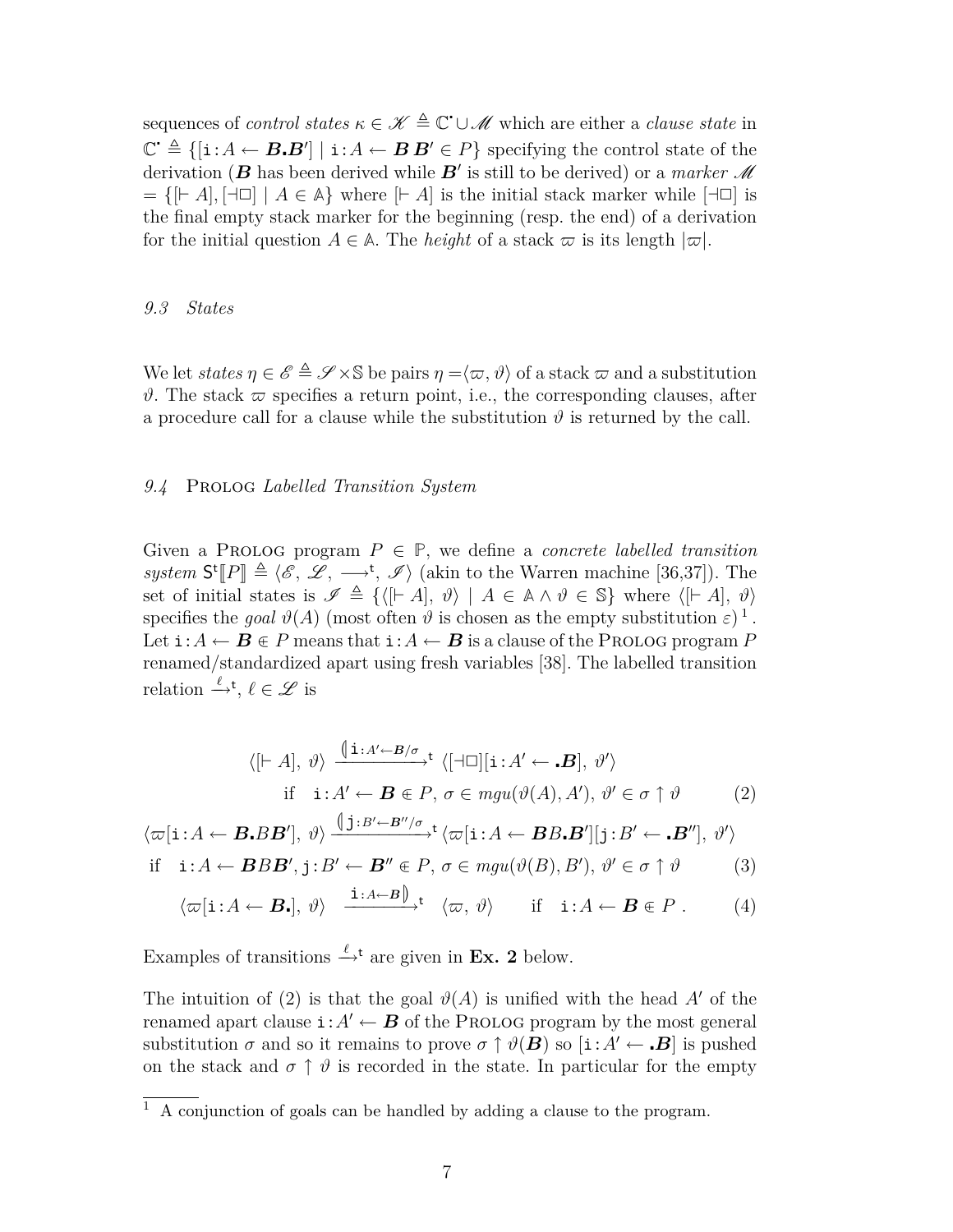substitution  $\langle [A, \varepsilon] \rangle \xrightarrow{\langle [A \cup A' \leftarrow B/\sigma] } \langle [A \cup [A \cup B], \sigma \rangle$  and it remains to prove  $\sigma(\boldsymbol{B})$ .

If and when the proof succeeds, the final marker  $\left[\begin{array}{c} \pm \end{array}\right]$  on the stack will indicate that the proof is finished while the substitution  $\vartheta''$  in the final state  $\langle [\exists \Box], \vartheta'' \rangle$ will be the *answer substitution*.

The intuition of (3) is that the subgoal  $\vartheta(B)$  is unified with the head B<sup>*i*</sup> of the renamed apart clause  $j: B' \leftarrow B''$  of the Prolog program by the most general substitution  $\sigma$  and so it remains first to prove  $\sigma \uparrow \vartheta(\mathbf{B}^{\prime\prime})$  so  $\left[\mathbf{i}:B'\leftarrow$ *B<sup>''*</sup>] is pushed on the stack and  $\sigma \uparrow \vartheta$  is recorded in the state, and second to prove  $\vec{B}$ <sup>*f*</sup> as indicated by the control state  $[i: A \leftarrow BB \cdot B^{\dagger}]$  on the stack and finally to terminate the proof as indicated by the bottom  $\varpi$  of the stack.

The intuition of (4) is that the proof of *B* is finished and so the proof goes on as indicated by the bottom  $\varpi$  of the stack.

The final states are either

- *answer substitution* states in  $\mathscr{E}^{\text{AS}} \triangleq \{ \langle [\exists \Box], \vartheta \rangle \mid \vartheta \in \mathbb{S} \}$  for *successful traces*, or
- *finite failure* states in  $\mathscr{E}^{\text{FF}} \triangleq {\{\langle \varpi[i: A \leftarrow B \cdot BB' \mid, \vartheta \rangle \mid \forall j: B' \leftarrow B'' \in P : \text{arg}(A \cap B) \mid B' \leftarrow B'' \in P \}$  $mgu(\vartheta(B), B') = \varnothing$  for *failing traces*.

# **10 Most General Maximal Terminal Derivation Semantics of Logic Programs**

### *10.1 Maximal Derivations of Logic Programs*

The maximal derivations of a PROLOG program  $P \in \mathbb{P}$  are traces for the transition system  $S^t[P] \triangleq \langle \mathcal{E}, \mathcal{L}, \longrightarrow^t, \mathcal{I} \rangle$ , as defined in **Sec. 8.2**.

**Example 2** A maximal derivation for the ground goal  $n(s(s(0)))$  (the encoding of the natural number 2) as defined by the PROLOG program of  $Ex. 1$ is:

$$
\langle [F \mathbf{n}(\mathbf{s}(\mathbf{s}(0)))], \varepsilon \rangle \qquad \qquad \text{(initial state)}\n\underline{\langle 1:\mathbf{n}(\mathbf{s}(x)) \leftarrow \mathbf{n}(x)/\{x \leftarrow \mathbf{s}(0)\}\rangle}_{\text{t}}
$$
\n
$$
\langle \text{by (2)} \rangle
$$

$$
\langle [\neg \Box] [1:n(s(x)) \leftarrow n(x)], \{x \leftarrow s(0)\}\rangle
$$
  

$$
\frac{\langle 1:n(s(x'))-n(x')/\{x'\leftarrow 0\}}{\langle \text{by (3)}\} \rangle} t
$$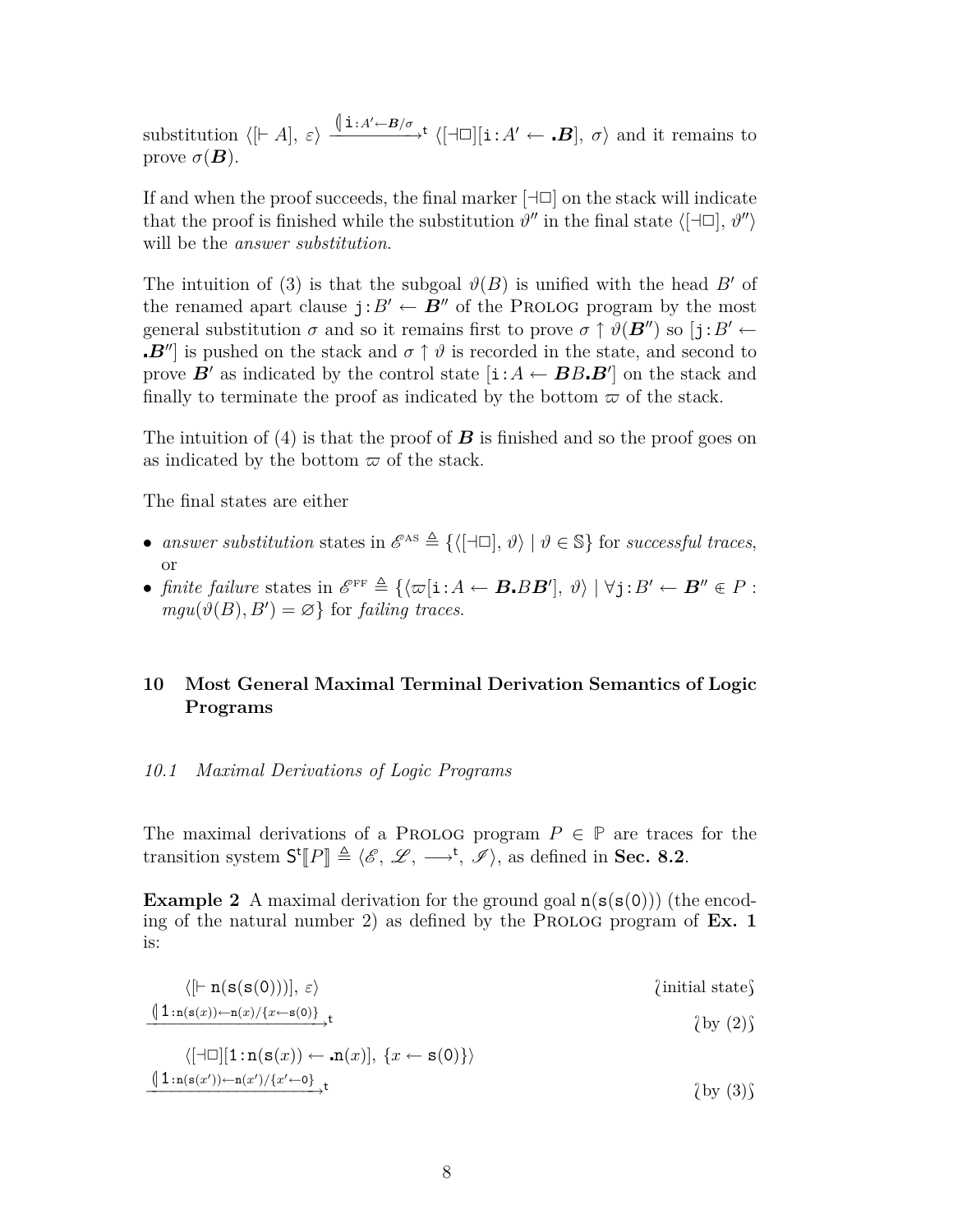$$
\langle [\neg\Box][1:n(s(x)) \leftarrow n(x).][1:n(s(x')) \leftarrow n(x')], \{x \leftarrow s(0), x' \leftarrow 0\} \rangle
$$
\n
$$
\frac{\langle 0:n(0) \leftarrow /\varepsilon}{\langle \Box \Box [1:n(s(x)) \leftarrow n(x).][1:n(s(x')) \leftarrow n(x').][0:n(0) \leftarrow .],}
$$
\n
$$
\{x \leftarrow s(0), x' \leftarrow 0\} \rangle
$$
\n
$$
\frac{0:n(0) \leftarrow \int_{\neg\Box} t}{\langle [\neg\Box][1:n(s(x)) \leftarrow n(x).][1:n(s(x')) \leftarrow n(x').], \{x \leftarrow s(0), x' \leftarrow 0\} \rangle} \langle \text{by (4)} \rangle
$$
\n
$$
\frac{1:n(s(x')) \leftarrow n(x') \int_{\neg\Box} t}{\langle [\neg\Box][1:n(s(x)) \leftarrow n(x).], \{x \leftarrow s(0), x' \leftarrow 0\} \rangle} \langle \text{by (4)} \rangle
$$
\n
$$
\frac{1:n(s(x)) \leftarrow n(x) \int_{\neg\Box} t}{\langle [\neg\Box], [1:n(s(x)) \leftarrow n(x).], \{x \leftarrow s(0), x' \leftarrow 0\} \rangle} \langle \text{by (4)} \rangle
$$
\n
$$
\frac{1:n(s(x)) \leftarrow n(x) \int_{\neg\Box} t}{\langle [\neg\Box], \{x \leftarrow s(0), x' \leftarrow 0\} \rangle} \rangle
$$

**Example 3** A maximal derivation for the most general non-ground goal  $n(x)$ as defined by the PROLOG program of Ex. 1 is (among many others):

$$
\langle \left[ \vdash n(x) \right], \, \varepsilon \rangle \qquad \qquad \text{(initial state)} \qquad \qquad \text{(initial state)} \qquad \qquad \text{(initial state)} \qquad \qquad \text{(by (2))}
$$

$$
\langle [\neg \Box][1:n(s(x')) \leftarrow n(x')], \{x \leftarrow s(x')\} \rangle
$$
  

$$
\frac{\langle 1:n(s(x''))\leftarrow n(x'')/\{x' \leftarrow s(x'')\}}{};
$$
 (by (3))

$$
\langle [\exists \Box] [1:n(s(x')) \leftarrow n(x').][1:n(s(x'')) \leftarrow n(x'')],
$$

$$
\{x \leftarrow s(x'), x' \leftarrow s(x'')\} \rangle
$$

$$
\langle [0:n(0) \leftarrow (\{x'' \leftarrow 0\})_t \{x'' \leftarrow 0\}]\rangle
$$

$$
\langle [\neg\Box][1:n(\mathbf{s}(x')) \leftarrow n(x')\centerdot][1:n(\mathbf{s}(x'')) \leftarrow n(x'')\centerdot][0:n(0) \leftarrow \centerdot],\{x \leftarrow \mathbf{s}(x'), x' \leftarrow \mathbf{s}(x''), x'' \leftarrow 0\}\rangle
$$

$$
\xrightarrow{0:\mathbf{n}(0)\leftarrow\bigcup}\mathbf{t}
$$

$$
\langle [\exists \Box] [1:n(s(x')) \leftarrow n(x').][1:n(x'') \leftarrow n(x'')\cdot],
$$

$$
\{x \leftarrow s(x'), x' \leftarrow s(x''), x'' \leftarrow 0\} \rangle
$$

$$
\frac{1:n(s(x'')) \leftarrow n(x'')}{t},
$$

 $\{by (4)\}$ 

$$
\langle [\neg\Box][1:n(s(x')) \leftarrow n(x')\cdot], \{x \leftarrow s(x'), x' \leftarrow s(x''), x'' \leftarrow 0\}\rangle
$$
  

$$
\frac{1:n(s(x')) \leftarrow n(x')}{t}
$$
 (by (4))

$$
\langle [\exists \Box], \{x \leftarrow \mathbf{s}(x'), x' \leftarrow \mathbf{s}(x''), x'' \leftarrow 0\} \rangle
$$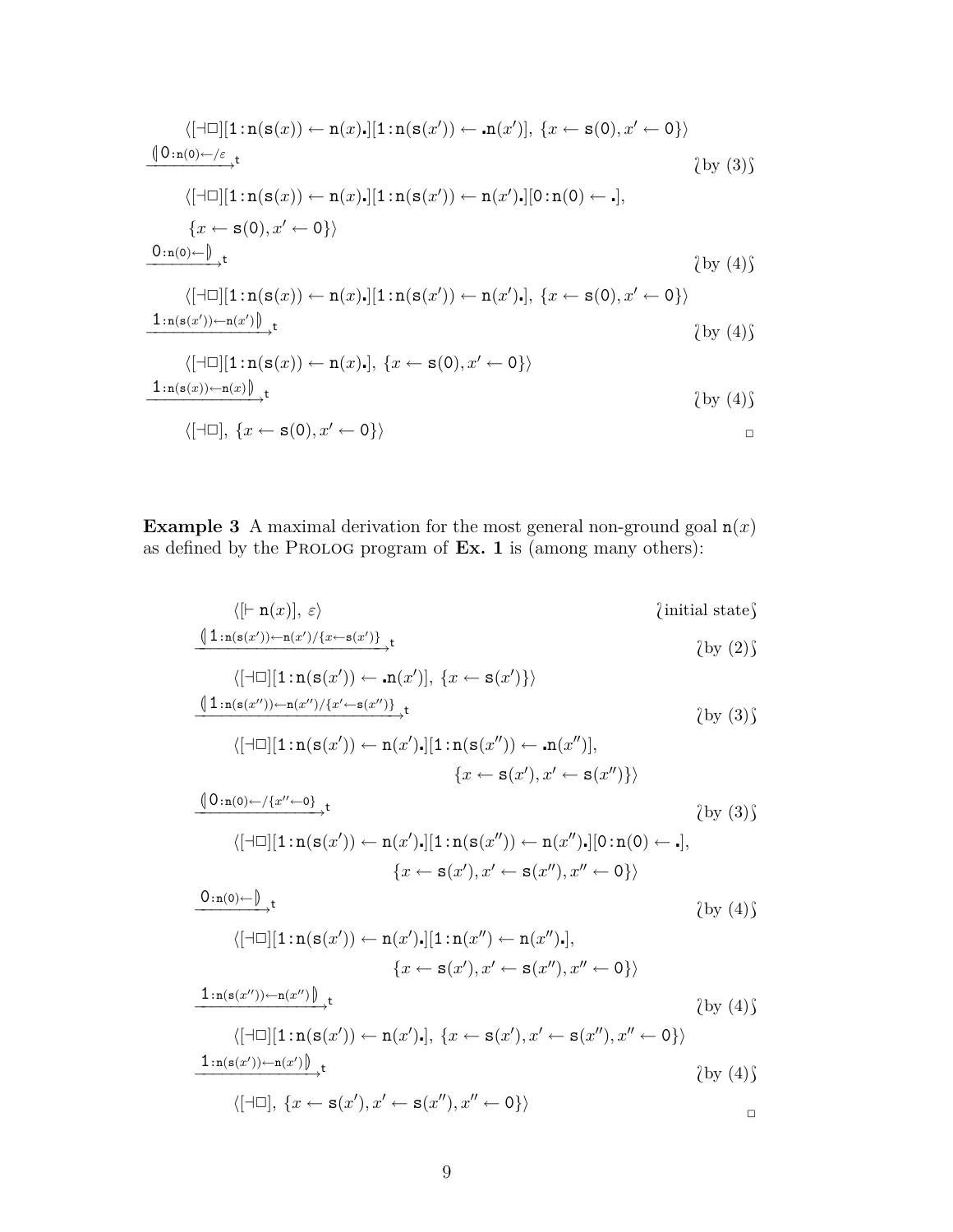The *selection* of the traces in a set  $\Theta \in \wp(\Theta)$  of traces for an atom  $A \in \mathscr{A}$  is denoted Θ*.A* and defined as

$$
\Theta.A \triangleq \{ \eta \xrightarrow{\left(\mathbf{i}: A' \leftarrow B/\sigma\right)} \theta \mid \eta \xrightarrow{\left(\mathbf{i}: A' \leftarrow B/\sigma\right)} \theta \in \Theta \land A \simeq A' \land \eta \in \mathscr{E} \land \theta \in \Theta \} \tag{5}
$$

and similarly the traces starting with a given state  $\eta \in E$  are denoted  $\Theta \eta$ defined as

$$
\Theta.\eta \triangleq \{ \eta' \xrightarrow{\oint i : A \leftarrow B/\sigma} \theta \mid \eta \simeq \eta' \wedge \eta' \xrightarrow{\oint i : A \leftarrow B/\sigma} \theta \in \Theta \} . \tag{6}
$$

### *10.2 Transitional Most General Maximal Derivation Semantics*

The *most general maximal derivation semantics*  $S^d[P] \in \wp(\Theta)$  of a PROLOG program  $P \subset \mathbb{P}$  is the set of all possible maximal derivations for the sen program  $P \in \mathbb{P}$  is the set of all possible maximal derivations for the concrete labelled transition system  $S^t[P]$  of this program *P* (defined by (2)—(4)) starting from most general goals  $\{p(v) | p \in p \land v \in v\}$ .

$$
\mathsf{S}^{\mathsf{d}}[\![P]\!] \triangleq \{ \eta_0 \xrightarrow{\ell_0} \eta_1 \dots \eta_{n-1} \xrightarrow{\ell_{n-1}} \eta_n \in \mathbf{\Theta}[n+1] \mid n \geqslant 0 \land \tag{7} \\ \eta_0 = \langle [\vdash p(v)], \varepsilon \rangle \land p \in \mathbf{p} \land v \in \mathbf{v} \land \forall i \in [0, n-1] : \eta_i \xrightarrow{\ell_i} \eta_{i+1} \land \\ \forall \eta \in \mathcal{S} : \forall \ell \in \mathcal{L} : \neg(\eta_n \xrightarrow{\ell_i} \eta) \} .
$$

By def. (2)—(4) of  $\longrightarrow$ <sup>t</sup>, a final state  $\eta_f$  such that  $\forall \eta \in \mathscr{S} : \forall \ell \in \mathscr{L} : \neg(\eta_f \xrightarrow{\ell} \mathscr{S})$ *η*) is an answer substitution state  $\eta_f \in \mathscr{E}^{\text{as}}$  (of the form  $\eta_f = \langle [\exists \Box], \vartheta \rangle$  where  $\vartheta$  is the computed answer) or is a finite failure state  $\eta_f \in \mathscr{E}^{\text{FF}}$ .

**Example 4** The trace for  $n(x)$  for the PROLOG program of **Ex. 1** given in the **Ex. 3** is a most general maximal derivation while the trace for  $n(s(s(0)))$ given in the **Ex. 2** is not.

Semantic derivations are well-parenthesized so that the structure of computations can be described by trees. Let us define the *parenthesis abstraction*  $\alpha^p$ as follows

$$
\alpha^{p}(\varpi\varpi') \triangleq \alpha^{p}(\varpi')\alpha^{p}(\varpi), \qquad \text{for stacks}
$$

$$
\alpha^{p}([\vdash A]) \triangleq \epsilon
$$

$$
\alpha^{p}([\dashv \Box]) \triangleq \epsilon
$$

$$
\alpha^{p}([\mathbf{i}:A \leftarrow \mathbf{B}\cdot\mathbf{B}']) \triangleq \mathbf{i}:A \leftarrow \mathbf{B}\mathbf{B}'\mathbf{0}
$$

$$
\alpha^{p}([\mathbf{i}:A \leftarrow \mathbf{B}/\sigma) \triangleq (\mathbf{i}:A \leftarrow \mathbf{B}, \qquad \text{for labels})
$$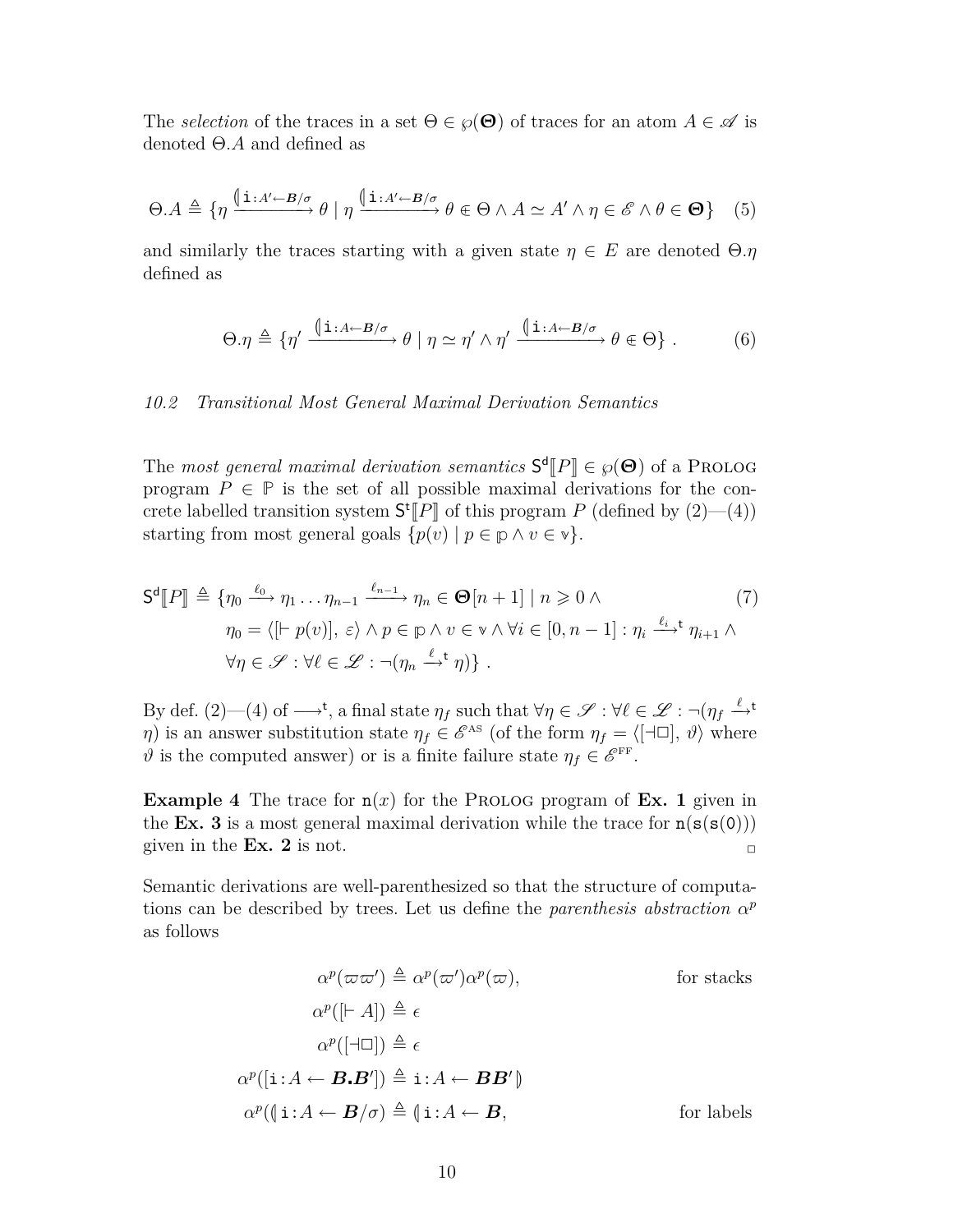$$
\alpha^{p}(\mathbf{i}: A \leftarrow \mathbf{B}) \triangleq \mathbf{i}: A \leftarrow \mathbf{B} \parallel
$$
  
\n
$$
\alpha^{p}(\langle \varpi, \vartheta \rangle) \triangleq \alpha^{p}(\varpi), \qquad \text{for states}
$$
  
\n
$$
\alpha^{p}(\eta_{0} \xrightarrow{\ell_{0}} \eta_{1} \dots \eta_{n-1} \xrightarrow{\ell_{n-1}} \eta_{n}) \triangleq \alpha^{p}(\ell_{0}) \alpha^{p}(\ell_{1}) \dots \alpha^{p}(\ell_{n-1}) \alpha^{p}(\eta_{n}) \qquad \text{for traces.}
$$

**Example 5** The parenthesis abstraction of the following prefix of the maximal derivation given in **Ex. 3** for the PROLOG program of **Ex. 1** and the non-ground goal n(*x*)

$$
\langle [\vdash n(x)], \varepsilon \rangle
$$
\n
$$
\frac{(\lceil \vdash n(s(x')) \leftarrow n(x') / \{x \leftarrow s(x')\}}{\{\lceil \vdash \Box \lfloor 1 : n(s(x')) \leftarrow n(x') \mid, \{x \leftarrow s(x')\}\}}}
$$
\n
$$
\frac{\lceil \lceil \vdash \Box \lfloor 1 : n(s(x'')) \leftarrow n(x'') / \{x' \leftarrow s(x'')\}}{\{\lceil \vdash \Box \lfloor 1 : n(s(x')) \leftarrow n(x')\}} \mathbf{t}}
$$
\n
$$
\langle [\lnot \Box] [\lnot \Box] [\lnot \Box] [\mathbf{t} : n(s(x')) \leftarrow n(x') \cdot [\lnot \Box] [\lnot \Box] [\mathbf{t} : n(s(x'')) \leftarrow n(x'')], \{x \leftarrow s(x'), x' \leftarrow s(x'')\}\rangle
$$

is

$$
\begin{aligned} \n\left(1\!:\!n(s(x')) \leftarrow n(x')\left(1\!:\!n(s(x'')) \leftarrow n(x'')\ 1\!:\!n(s(x'')) \leftarrow n(x'')\right)\n\end{aligned}\right) \\
 1\!:\!n(s(x')) \leftarrow n(x')\n\begin{bmatrix}\n1\!:\!n(s(x'))\end{bmatrix}.\n\end{aligned}
$$

**Lemma 6** *For any prefix derivation*  $\theta$  *of a program*  $P$ *,*  $\alpha^p(\theta) \in D_{\mathscr{P},\varnothing}$  *is a* pure *Dyck language.* PROOF Let

$$
\theta = \langle [A], \varepsilon \rangle \xrightarrow{\ell_0} \langle \varpi_1, \vartheta_1 \rangle \dots \langle \varpi_{n-1}, \vartheta_{n-1} \rangle \xrightarrow{\ell_{n-1}} \langle \varpi_n, \vartheta_n \rangle \in \mathsf{S}^{\mathsf{d}}[P] .
$$

The proof is by induction on the length of  $\theta$  so that we assume, by induction hypothesis, that  $\alpha^p(\langle [A], \varepsilon \rangle \xrightarrow{\ell_0} \langle \varpi_1, \vartheta_1 \rangle \dots \langle \varpi_{n-2}, \vartheta_{n-2} \rangle \xrightarrow{\ell_{n-2}} \langle \varpi_{n-1},$  $\vartheta_{n-1}$ ) is well-parenthesized.

By definition of  $S^d[P]$ , we have that  $\varpi_{n-1} \neq [\exists \Box]$  so that  $\varpi_{n-1}$  has the form  $\overline{\omega}_{n-1} = [A \text{ or } \overline{\omega}_{n-1} = \overline{\omega}[\textbf{i}:A \leftarrow B \cdot B']$ .

— In case 1,  $\varpi_{n-1} = [† A]$ , we have  $n = 1$  by definition of <sup> $\stackrel{\ell}{\rightarrow}$ t</sup> and so

$$
\langle \varpi_{n-1}, \vartheta_{n-1} \rangle \xrightarrow{\ell_{n-1}} \langle \varpi_n, \vartheta_n \rangle = \langle [A], \varepsilon \rangle \xrightarrow{\langle [A \vdots A' \leftarrow B/\sigma]} \langle [A \sqcap] [i : A' \leftarrow B], \sigma \rangle
$$

by (2) where  $\mathbf{i}: A' \leftarrow \mathbf{B} \in P$  and  $\sigma \in mgu(A, A')$ . By definition of  $\mathsf{S}^{\mathsf{d}}[P]$ , we have have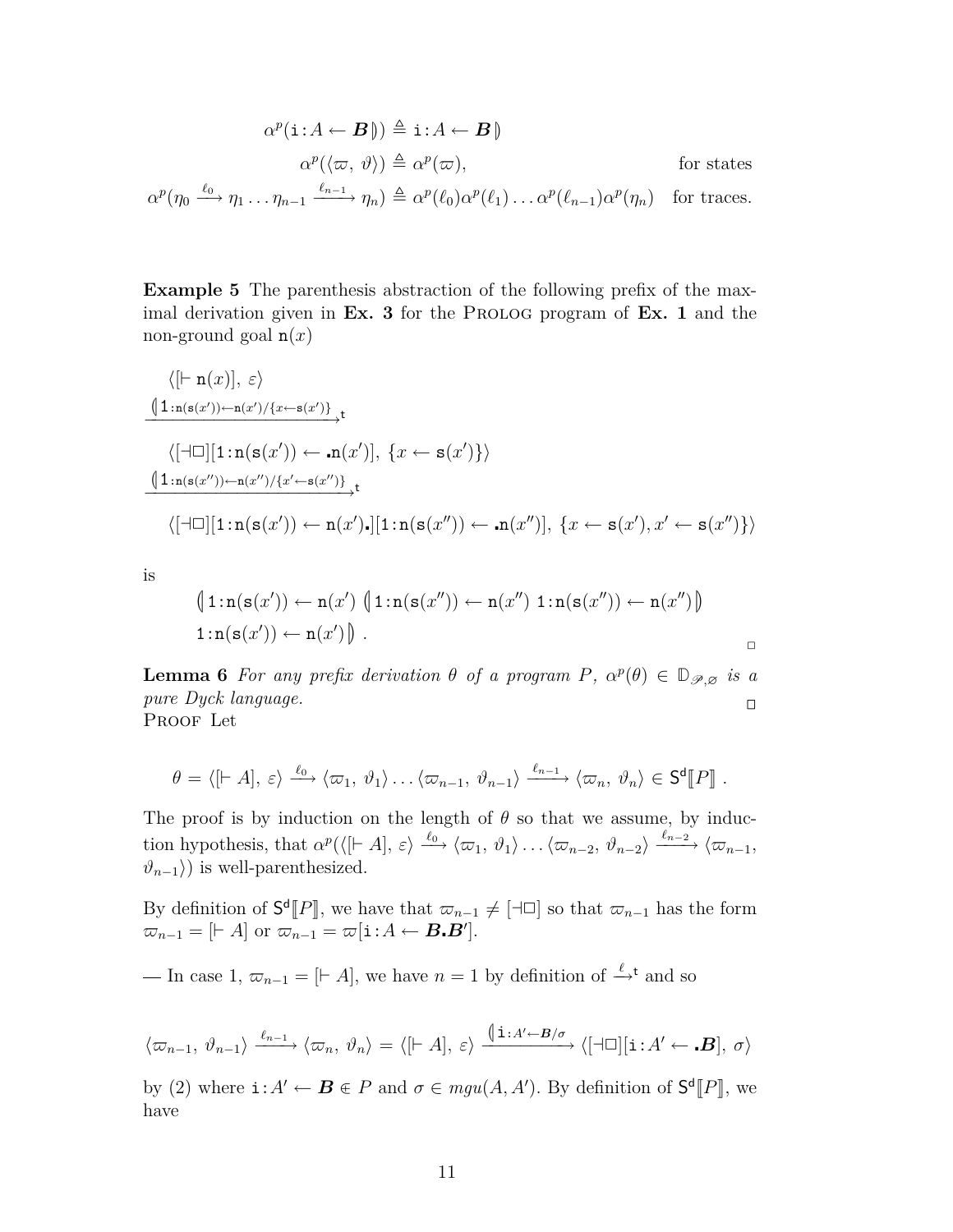$$
\alpha^{p}(\theta) = \alpha^{p}(\langle [A], \varepsilon \rangle \xrightarrow{\langle [A \cup B/\sigma] \rangle} \langle [A \cup ][i : A' \leftarrow B], \sigma \rangle)
$$

$$
= \langle [A \cup B/\sigma \, i : A' \leftarrow B/\sigma \rangle \rangle
$$

which is well-parenthesized.

$$
- \ln \csc 2, \, \varpi_{n-1} = \varpi[\mathbf{i}: A \leftarrow \mathbf{B} \cdot \mathbf{B} \mathbf{B}'],
$$
  

$$
\langle \varpi_{n-1}, \vartheta_{n-1} \rangle \xrightarrow{\ell_{n-1}} \langle \varpi_n, \vartheta_n \rangle =
$$
  

$$
\langle \varpi[\mathbf{i}: A \leftarrow \mathbf{B} \cdot \mathbf{B} \mathbf{B}'], \vartheta \rangle \xrightarrow{\left(\int \mathbf{j}: B' \leftarrow \mathbf{B}''/\sigma \atop \mathcal{I}} \mathbf{b} \right| \langle \varpi[\mathbf{i}: A \leftarrow \mathbf{B} \mathbf{B} \cdot \mathbf{B}'] | \mathbf{j}: B' \leftarrow \mathbf{B}''], \vartheta' \rangle
$$

by (3) where  $\mathbf{i}: A \leftarrow \mathbf{B} B \mathbf{B}'$ ,  $\mathbf{j}: B' \leftarrow \mathbf{B}'' \in P$ ,  $\sigma \in mgu(\vartheta(B), B')$ ,  $\vartheta' \in \sigma \uparrow \vartheta$ .<br>So  $\sigma^p(A) = \sigma^p(A)$ ,  $\phi \in B' \subset \mathbf{B}''/\sigma \circ \sigma^p(\mathbf{i}: B')$ ,  $\mathbf{B}' \cap \mathbf{B}''/\sigma \circ \sigma^p(\mathbf{i}: A')$ ,  $\mathbf{B} B \mathbf{B}'$ So  $\alpha^p(\theta) = \alpha^p(\ell_0) \dots (\mathbf{j}: B' \leftarrow B''/\sigma) \alpha^p([\mathbf{j}: B' \leftarrow B'') \alpha^p([\mathbf{i}: A \leftarrow BB \cdot B') \ \alpha^p(\pi) = \alpha^p(\ell_0) \qquad \mathbf{j}: B' \leftarrow B''/\sigma \quad [\mathbf{i}: B' \leftarrow B'''] \land [\mathbf{i}: A \leftarrow BB \cdot B''] \land \alpha^p(\pi)$  $(\alpha^p(\varpi) = \alpha^p(\ell_0) \dots (\mathbf{j}: B' \leftarrow B''/\sigma \ [\mathbf{j}: B' \leftarrow B'']\) \ [\mathbf{i}: A \leftarrow BB \cdot B']\] \alpha^p(\varpi)$ which is well-parenthesized if and only if  $\alpha^p(\ell_0) \dots [i: A \leftarrow BB \cdot B^{\prime}] \underset{\ell_0}{\parallel} \alpha^p(\varpi)$ is well-parenthesized, which is the case if and only if  $\alpha^p(\langle [A], \varepsilon \rangle \xrightarrow{\ell_0} \langle \varpi_1,$  $\langle \vartheta_1 \rangle$ ...  $\langle \varpi_{n-1}, \vartheta_{n-1} \rangle$  is well-parenthesized, which is true by induction hypothesis.

$$
- \text{ In case 3, } \varpi_{n-1} = \varpi[\mathbf{i}:A \leftarrow \mathbf{B}.
$$

$$
\langle \varpi_{n-1}, \vartheta_{n-1} \rangle \xrightarrow{\ell_{n-1}} \langle \varpi_n, \vartheta_n \rangle = \langle \varpi[\mathbf{i} : A \leftarrow \mathbf{B} \cdot], \vartheta \rangle \xrightarrow{\mathbf{i} : A \leftarrow B} \rangle^{\mathbf{t}} \langle \varpi, \vartheta \rangle
$$

by (4) where  $\mathbf{i}: A \leftarrow \mathbf{B} \in P$ . In this case, we have

$$
\alpha^{p}(\theta) = \alpha^{p}(\ell_{0}) \dots \alpha^{p}(\ell_{n-1}) \mathbf{i} : A \leftarrow \mathbf{B} \parallel \alpha^{p}(\varpi)
$$
  
=  $\alpha^{p}(\ell_{0}) \dots \alpha^{p}(\ell_{n-1}) \alpha^{p}(\varpi[\mathbf{i} : A \leftarrow \mathbf{B}_{\bullet})]$   
=  $\alpha^{p}(\langle [\vdash A], \varepsilon \rangle \xrightarrow{\ell_{0}} \langle \varpi_{1}, \vartheta_{1} \rangle \dots \langle \varpi_{n-1}, \vartheta_{n-1} \rangle)$ 

which is a pure Dyck language by induction hypothesis.

In particular, **Lem. 6** implies that a maximal succesfull derivation  $\theta = \eta_0 \xrightarrow{\ell_0}$  $\eta_1 \ldots \eta_{n-1} \xrightarrow{\ell_{n-1}} \eta_n, \ \eta_n \in \mathscr{E}^{\text{as}}$  of *P* is well-parenthesized in that  $\alpha^p(\theta) =$  $\alpha^p(\ell_0)\alpha^p(\ell_1)\dots\alpha^p(\ell_{n-1}) \in \mathbb{D}_{\mathscr{P},\varnothing}$  is a pure Dyck language.

### **11 The Hierarchy of Abstractions**

We define abstractions of sets of most general derivations to get classical semantics of PROLOG and logic programs.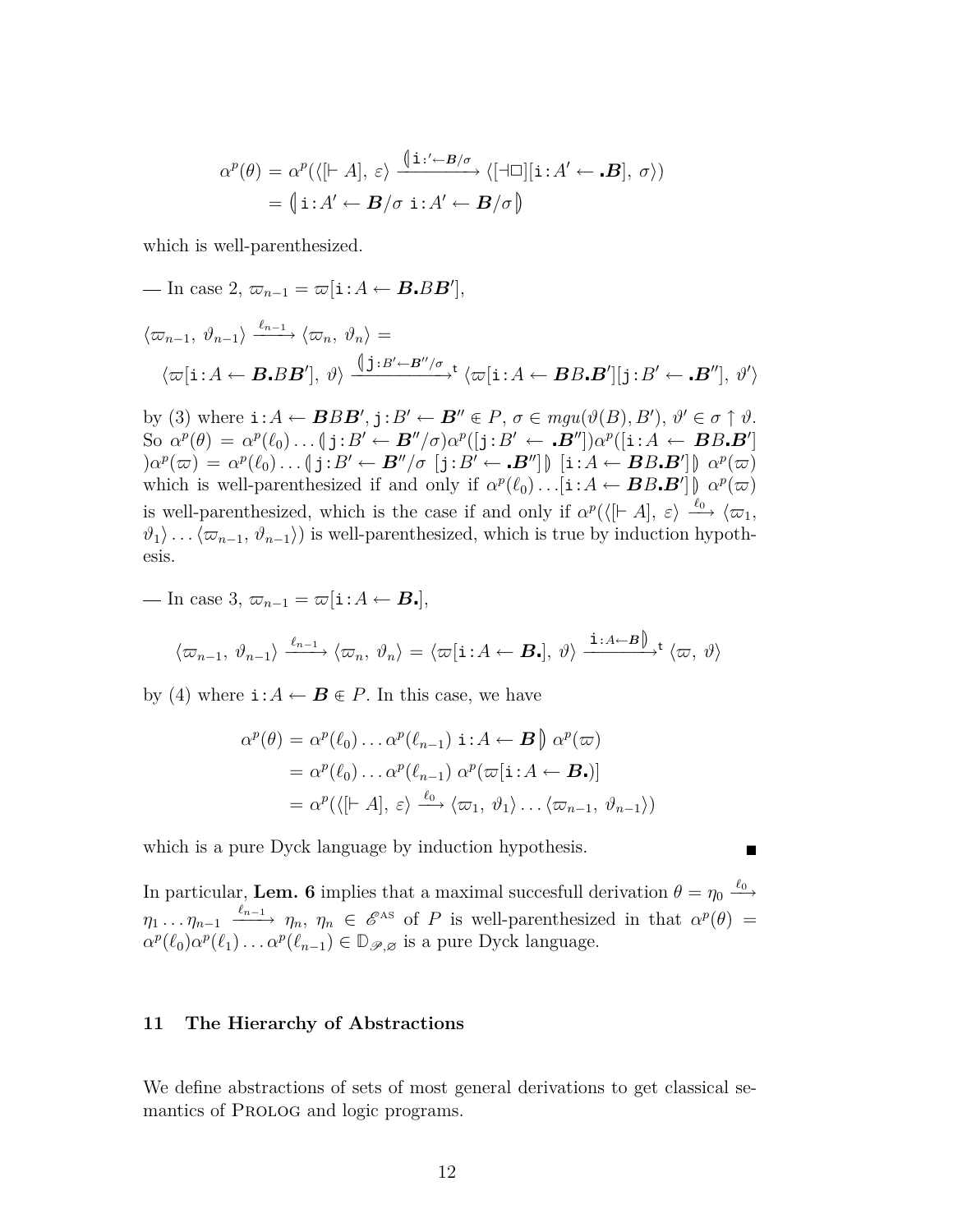The derivations in the most general maximal derivations semantics  $S^d[[P]]$  have<br>finite success and finite follure derivations. The *nextial correctness abstractions* finite success and finite failure derivations. The *partial correctness abstractions* forget about finite failures.

### *11.1.1 Success Abstraction*

The *success abstraction* eliminates finite failures

$$
\alpha^{\text{sd}}(\Theta) \triangleq \{ \theta \xrightarrow{\ell} \langle [\exists \Box], \vartheta \rangle \mid \vartheta \in \mathbb{S} \land \theta \xrightarrow{\ell} \langle [\exists \Box], \vartheta \rangle \in \Theta \}
$$

Note that the instantiation of a failure (i.e., a failing derivation) is still a failure so no potential success behavior is eliminated but the instantiation of a potential finite success behavior might be a finite failure so not all instantiated finite failures might have been eliminated yet (see e.g. **Sec. 11.2.1**).

### *11.1.2 The Partial Correctness Abstraction Hierarchy*

Defining the *partial correctness semantics*  $S^{sd}[P] \triangleq \alpha^{sd}(S^d[P])$ , we get the first dimension in our biomerable of somewhere. first dimension in our hierarchy of semantics:

$$
\alpha^{\text{sd}} \begin{bmatrix} \mathsf{S}^{\text{sd}}[P] & \text{success} \\ & & \\ \mathsf{S}^{\text{d}}[P] & \text{most general} \end{bmatrix}
$$

### *11.2 The Derivation Instantiation Abstractions*

The most general maximal derivation semantics  $S^d[P]$  for most general goals  $[{\sqsubset_{\mathcal{P}}}(a)]$ ,  $\alpha \in \mathbb{R}$ ,  $a \in \mathbb{R}$  for each be obstracted by instantiating the derivations by  $[F(p(v)], p \in p, v \in v \text{ can be abstracted by instantiating the derivations by }$ non-ground or ground substitutions.

### *11.2.1 The Derivation Non-Ground Instantiation Abstraction*

The *derivation instantiation abstraction* maps derivations for most general goals to derivations for instantiations of these goals.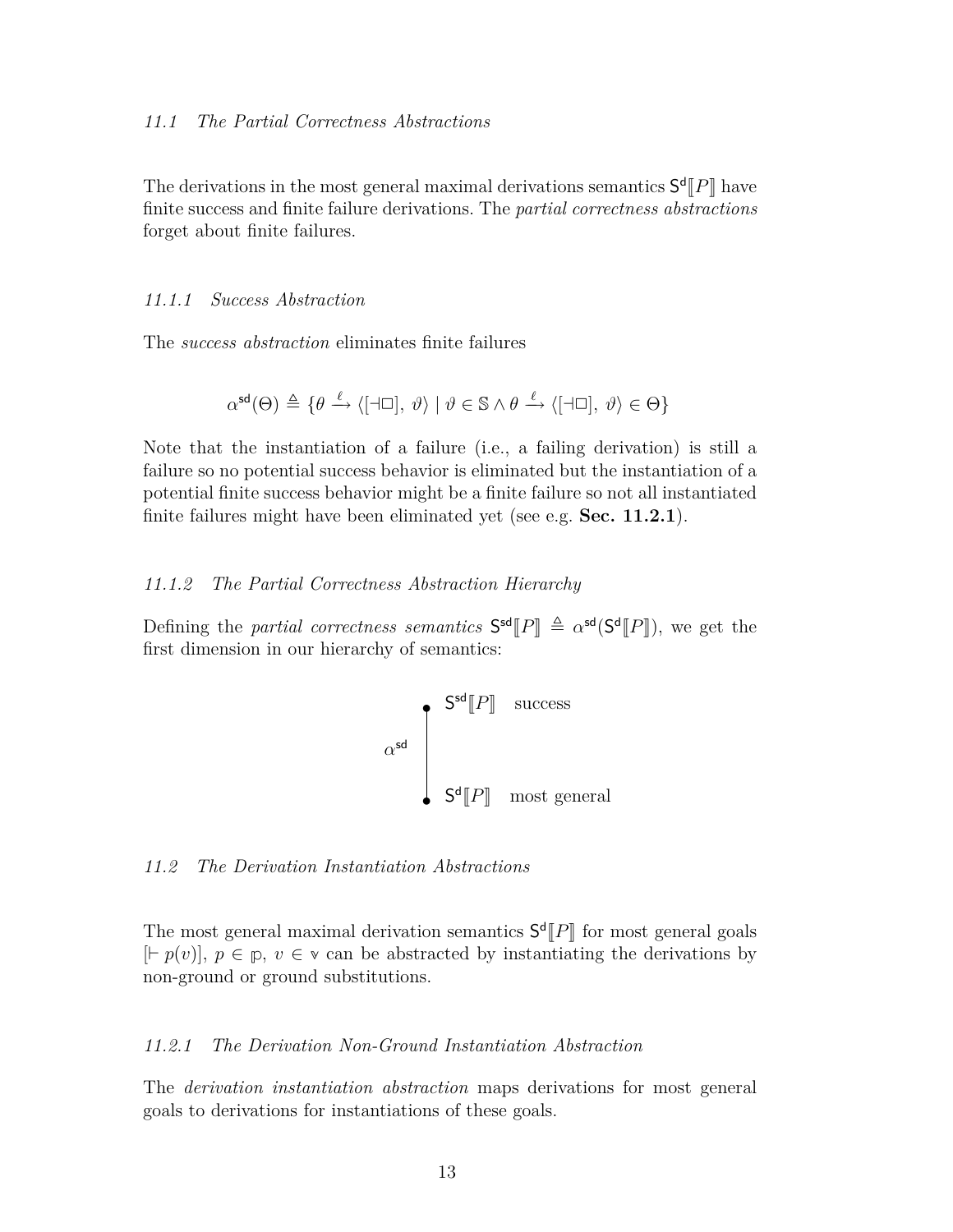$$
\alpha'^{\text{id}}(\langle \varpi, \vartheta \rangle) \sigma \triangleq \langle \langle \varpi, \vartheta' \rangle, b \rangle \qquad \text{where} \quad b = (\vartheta' \in \vartheta \uparrow \sigma)
$$
  
\n
$$
\alpha^{\text{id}}(\langle [\vdash p(v)], \varepsilon \rangle) \sigma \triangleq \langle [\vdash \sigma(p(v))], \sigma \rangle
$$
  
\nlet  $\langle \eta_2', b \rangle = \alpha'^{\text{id}}(\eta_2) \sigma$  in  
\n
$$
\alpha^{\text{id}}(\eta_1 \xrightarrow{\langle \text{i.i.d} \leftarrow B/\vartheta} t \eta_2 \xrightarrow{\ell} \theta) \sigma \triangleq \eta_1 \xrightarrow{\langle \text{i.i.d} \leftarrow B/\vartheta'} t \alpha^{\text{id}}(\eta_2' \xrightarrow{\ell} \theta) \sigma \quad \text{if } b \wedge \vartheta' \in \vartheta \uparrow \sigma
$$
  
\n
$$
\triangleq \eta_1 \qquad \qquad \text{if } \neg b \vee \vartheta' \notin \vartheta \uparrow \sigma
$$
  
\n
$$
\alpha^{\text{id}}(\eta_1 \xrightarrow{\text{i.i.d} \leftarrow B \downarrow} t \eta_2 \xrightarrow{\ell} \theta) \sigma \triangleq \eta_1 \xrightarrow{\text{i.i.d} \leftarrow B \downarrow} t \alpha^{\text{id}}(\eta_2' \xrightarrow{\ell} \theta) \sigma \quad \text{if } b
$$
  
\n
$$
\triangleq \eta_1 \qquad \qquad \text{if } \neg b
$$
  
\n
$$
\alpha^{\text{id}}(\eta_1 \xrightarrow{\text{i.i.d} \leftarrow B \downarrow} t \langle [\neg \Box], \vartheta \rangle) \sigma \triangleq \eta_1 \xrightarrow{\text{i.i.d} \leftarrow B \downarrow} t \langle [\neg \Box], \vartheta' \rangle \qquad \text{if } \vartheta' \in \vartheta \uparrow \sigma
$$
  
\n
$$
\triangleq \eta_1 \qquad \qquad \text{if } \vartheta' \notin \vartheta \uparrow \sigma
$$
  
\n
$$
\triangleq \eta_1 \qquad \qquad \text{if } \vartheta' \notin \vartheta \uparrow \sigma
$$
  
\n
$$
\alpha^{\text{id}}(\Theta) \triangleq \{\alpha^{\text{id}}(\theta) \sigma \mid \theta \in \Theta \wedge \sigma \in \mathbb{S}\}
$$

The initial substitution is propagated along traces unless some instantiation fails along the trace, in which case the trace is truncated, now finishing in a finite failure.

# **Example 7** The PROLOG program

0: 
$$
n(0) \leftarrow
$$
  
1:  $n(s(x)) \leftarrow n(x)$   
2:  $p(a) \leftarrow$ 

has the following most general derivation

*h*[*`* n(*x*)]*, εi* <sup>L</sup>1:n(s(*<sup>x</sup> 0* ))*←*n(*x 0* )*/{x←*s(*x 0* )*} −−−−−−−−−−−−−−−−−−→*<sup>t</sup> *h*[*a*✷][1:n(s(*x 0* )) *←* n(*x 0* )]*, {x ←* s(*x 0* )*}i* <sup>L</sup>1:n(s(*<sup>x</sup> <sup>00</sup>*))*←*n(*x <sup>00</sup>*)*/{x <sup>0</sup>←*s(*x <sup>00</sup>*)*} −−−−−−−−−−−−−−−−−−−→*<sup>t</sup> *h*[*a*✷][1:n(s(*x 0* )) *←* n(*x 0* )][1:n(s(*x <sup>00</sup>*)) *←* n(*x <sup>00</sup>*)]*, {x ←* s(*x 0* )*, x<sup>0</sup> ←* s(*x <sup>00</sup>*)*}i* <sup>L</sup>1:n(0)*←/{<sup>x</sup> <sup>00</sup>←*0*} −−−−−−−−−−−−→*<sup>t</sup>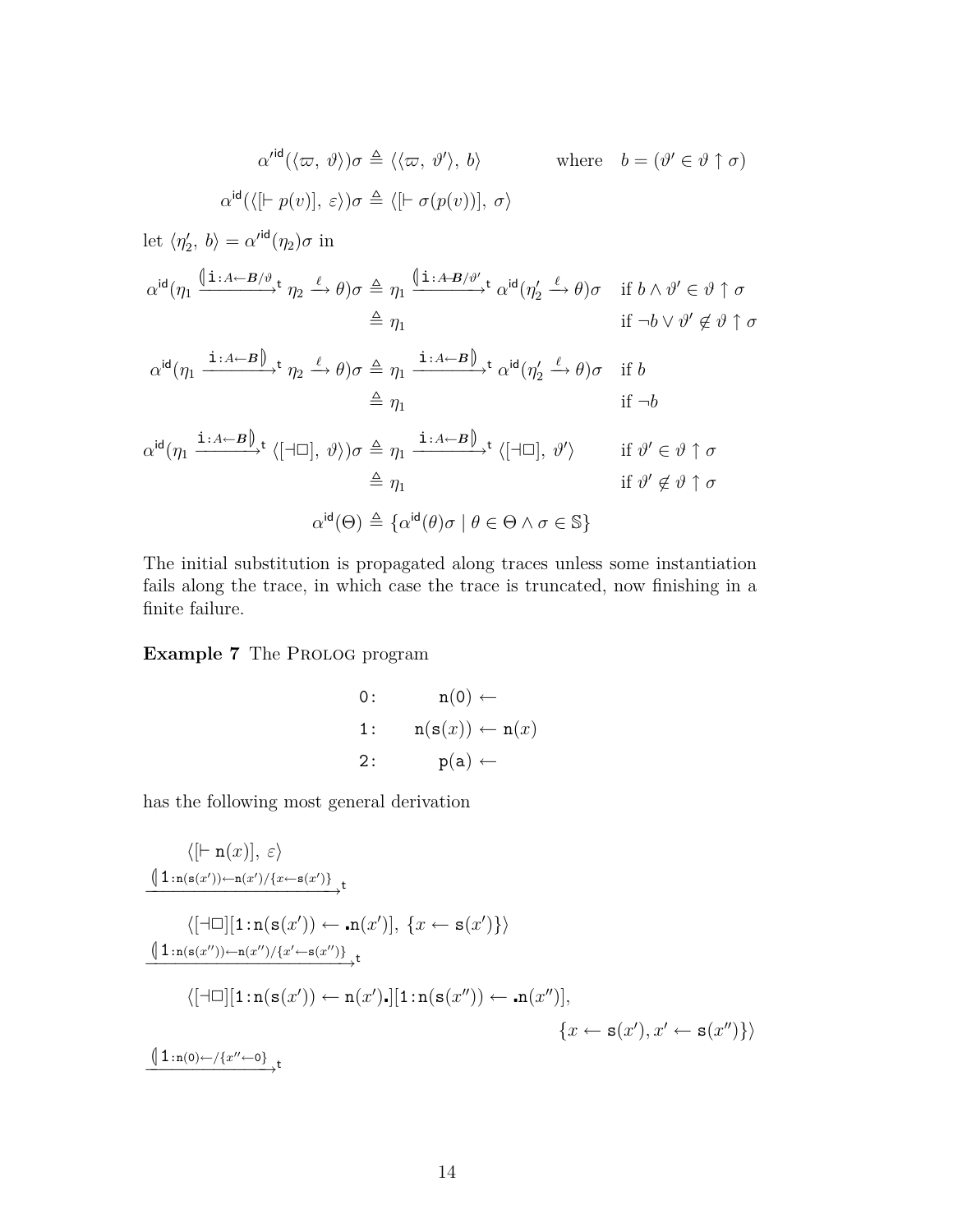$$
\langle [\exists \Box] [1 : n(s(x')) \leftarrow n(x') \cdot ] [1 : n(s(x'')) \leftarrow n(x'') \cdot ] [1 : n(0) \leftarrow \cdot],
$$
\n
$$
\{x \leftarrow s(x'), x' \leftarrow s(x''), x'' \leftarrow 0\} \rangle
$$
\n
$$
\frac{1 : n(0) \leftarrow \right)}{\langle [\exists \Box] [1 : n(s(x')) \leftarrow n(x') \cdot ] [1 : n(s(x'')) \leftarrow n(x'') \cdot ],}
$$
\n
$$
\{x \leftarrow s(x'), x' \leftarrow s(x''), x'' \leftarrow 0\} \rangle
$$
\n
$$
\frac{1 : n(s(x'')) \leftarrow n(x'') \cdot }{\langle [\exists \Box] [1 : n(s(x')) \leftarrow n(x') \cdot ],} \{x \leftarrow s(x'), x' \leftarrow s(x''), x'' \leftarrow 0\} \rangle
$$
\n
$$
\frac{1 : n(s(x')) \leftarrow n(x') \cdot }{\langle [\exists \Box], \{x \leftarrow s(x'), x' \leftarrow s(x''), x'' \leftarrow 0\} \rangle} \rangle
$$
\n
$$
\langle [\exists \Box], \{x \leftarrow s(x'), x' \leftarrow s(x''), x'' \leftarrow 0\} \rangle \rangle
$$

The instance for the substitution  ${x \leftarrow s(a)}$  leads to the following finite failure

$$
\langle \left[ \vdash n(s(a)) \right], \{ x \leftarrow s(a) \} \rangle
$$
  

$$
\frac{\langle 1 : n(s(x')) - n(x') / \{ x \leftarrow s(x'), x' \leftarrow a \} \rangle}{\langle [\exists \Box] [1 : n(s(x')) \leftarrow n(x')], \{ x \leftarrow s(x'), x' \leftarrow a \} \rangle}
$$

 $\text{since } \{x' \leftarrow \mathbf{a}\} \uparrow \{x' \leftarrow \mathbf{s}(x'')\} = \varnothing.$ 

More generally, the instantiation of a finite success or finite failure can lead to an earlier finite failure.

### *11.2.2 The Derivation Ground Instantiation Abstraction*

The *derivation ground instantiation abstraction* maps derivations for nonground goals to derivations for ground instantiations of these goals. The initial ground substitution  $\sigma \in \overline{S}$  is propagated along traces unless the instantiation fails in which case the trace is ignored.

$$
\alpha^{\text{gd}}(\Theta) \triangleq \{ \alpha^{\text{id}}(\theta)\sigma \mid \theta \in \Theta \land \sigma \in \overline{\mathbb{S}} \}
$$

Since program clauses are replaced by their ground instantiations, it is no longer necessary to keep track of substitutions<sup>2</sup>.

<sup>&</sup>lt;sup>2</sup> In the following we use the above definition of ground derivations with (useless) substitutions so as not to have to consider the particular case where these substitutions are dropped. So non-ground and ground derivations can be handled uniformely.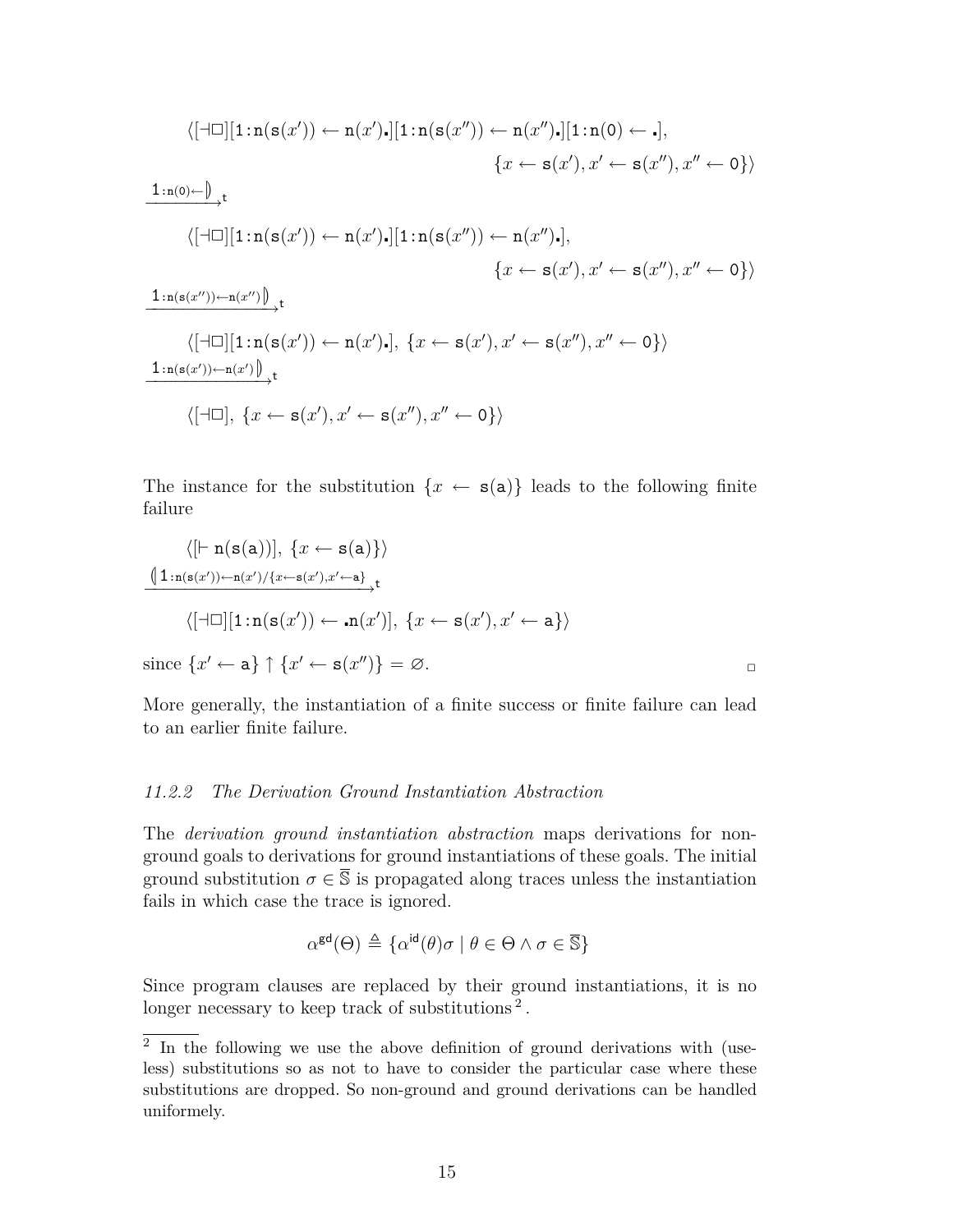$$
\alpha'^{\text{gd}}(\langle \varpi, \vartheta \rangle) \sigma \triangleq \langle \varpi, b \rangle \qquad \text{where} \quad b = (\vartheta' \in \vartheta \uparrow \sigma)
$$
\nlet  $\langle \varpi'_2, b \rangle = \alpha'^{\text{gd}}(\eta_2) \sigma$  in\n
$$
\alpha^{\text{gd}}(\langle [\vdash p(v)], \varepsilon \rangle) \sigma \triangleq [\vdash \sigma(p(v))]
$$
\n
$$
\alpha^{\text{gd}}(\varpi_1 \xrightarrow{\{i : A \leftarrow B/\vartheta \mathbf{t}} \eta_2 \xrightarrow{\ell} \theta) \sigma \triangleq \varpi_1 \xrightarrow{\{i : A \leftarrow B/\vartheta' \mathbf{t}} \alpha^{\text{gd}}(\varpi'_2 \xrightarrow{\ell} \theta) \sigma \text{ if } b \wedge \vartheta' \in \vartheta \uparrow \sigma \triangleq \varpi_1 \xrightarrow{\{i : A \leftarrow B\}} \tau_2 \xrightarrow{\ell} \theta) \sigma \triangleq \varpi_1 \xrightarrow{\{i : A \leftarrow B\}} \tau_2 \xrightarrow{\{i : A \leftarrow B\}} \tau_2 \xrightarrow{\{j : A \leftarrow B\}} \tau_2 \xrightarrow{\{k : A \leftarrow B\}} \tau_2 \xrightarrow{\{k : A \leftarrow B\}} \tau_2 \xrightarrow{\{k : A \leftarrow B\}} \tau_2 \xrightarrow{\{l : A \leftarrow B\}} \tau_2 \xrightarrow{\{l : A \leftarrow B\}} \tau_2 \xrightarrow{\{l : A \leftarrow B\}} \tau_2 \xrightarrow{\{l : A \leftarrow B\}} \tau_2 \xrightarrow{\{l : A \leftarrow B\}} \tau_2 \xrightarrow{\{l : A \leftarrow B\}} \tau_2 \xrightarrow{\{l : A \leftarrow B\}} \tau_2 \xrightarrow{\{l : A \leftarrow B\}} \tau_2 \xrightarrow{\{l : A \leftarrow B\}} \tau_2 \xrightarrow{\{l : A \leftarrow B\}} \tau_2 \xrightarrow{\{l : A \leftarrow B\}} \tau_2 \xrightarrow{\{l : A \leftarrow B\}} \tau_2 \xrightarrow{\{l : A \leftarrow B\}} \tau_2 \xrightarrow{\{l : A \leftarrow B\}} \tau_2 \xrightarrow{\{l : A \leftarrow B\}} \tau_2 \xrightarrow{\{l : A \leftarrow B\}} \tau_2 \xrightarrow{\{l : A \leftarrow B\}} \tau_2 \xrightarrow{\{l : A \leftarrow B\}} \tau_2 \xrightarrow{\{l : A
$$

where  $b=(\vartheta' \in \vartheta \uparrow \sigma)$ 

# *11.2.3 The Derivation Instantiation Abstraction Hierarchy*

By instantiating most general maximal derivation semantics, we get a second dimension in our hierarchy of semantics relative to the degree of instantiation of the initial goal.

$$
\alpha^{\text{gd}}
$$
\n
$$
\alpha^{\text{gd}}
$$
\n
$$
\alpha^{\text{id}}
$$
\n
$$
\alpha^{\text{id}}
$$
\n
$$
\beta^{\text{dg}}[P]
$$
\ninstantiated/non-ground

\n
$$
\alpha^{\text{id}}
$$
\n
$$
\beta^{\text{d}}[P]
$$
\nmost general

Of course, this can be combined with partial correctness abstractions. For example Herbrand models abstract away from finite failures and are relative to ground derivations only.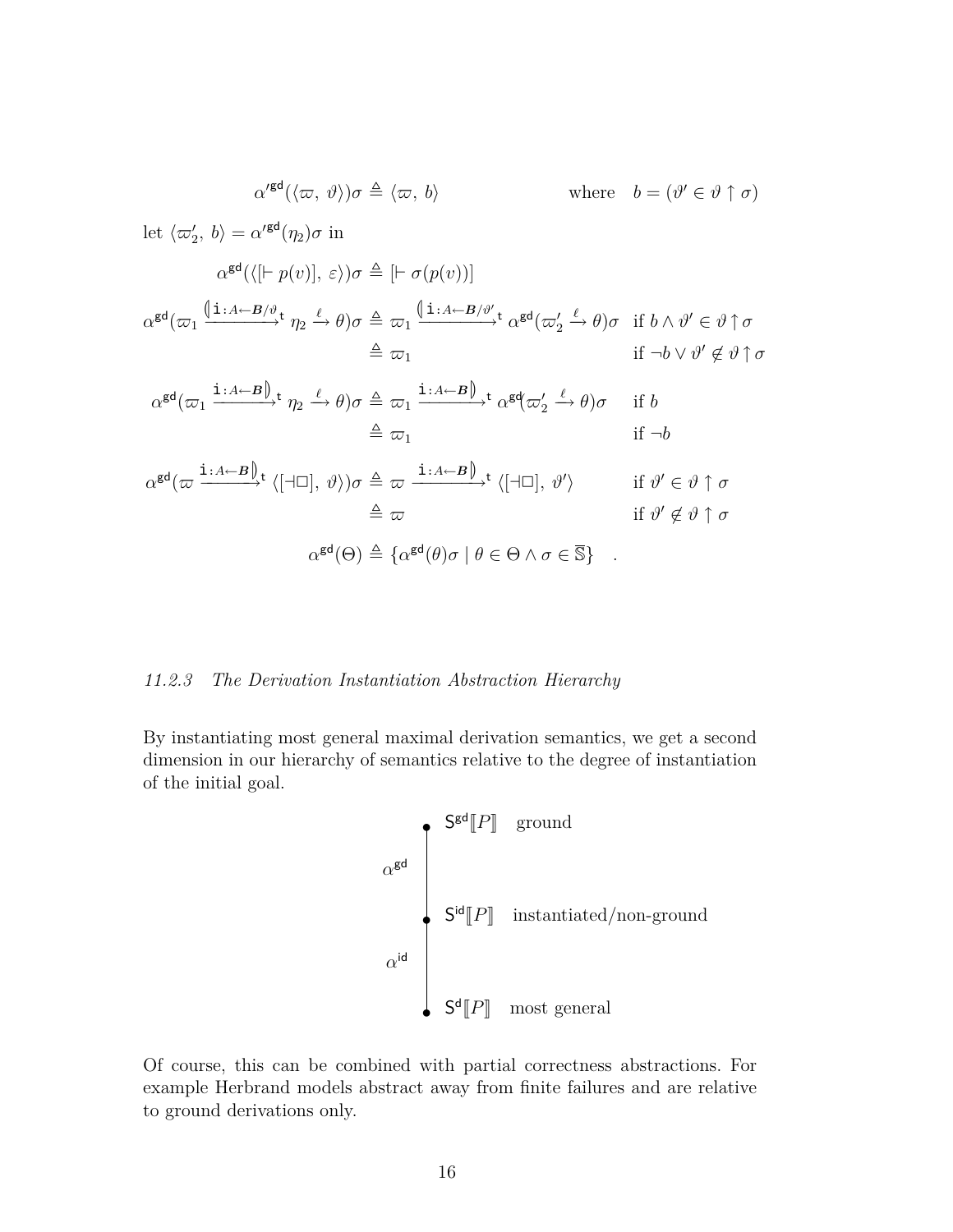### *11.3 The Computational Information Abstractions*

A third dimension abstracts away from the detailed information gathered by derivations on the computations. The abstraction below gets rid of information on computation, independently of partial correctness and instantiation abstractions, so it is a third dimension in the hierarchy of abstractions. Not all possible computational information abstractions have been considered here, our aim is to provide a small representative panel only.

### *11.3.1 The SLD-abstraction*

The *SLD-abstraction* records the set of derivations for a goal in the form of a SLD-tree (as in [39,28] but keeping in addition the answer substitution). We encode trees in parenthesized form through a prefix traversal



so that the syntax of SLD-trees  $\xi \in \Xi$  is  $(n \geq 1)$ 



The contradiction  $\boxed{\sigma}$  in the refutation contains the answer substitution  $\sigma$ . A forest is an indexed family  $\langle \xi_i, i \in \Delta \rangle$  of SLD-trees  $\xi_i, i \in \Delta$ . They naturally arise in a Prolog interpreter when considering a sequence of goals (instead of a set of goals).

The SLD-abstraction collects the nodes of the SLD-tree from the states of traces.

$$
\alpha^{K}(\langle [\vdash A], \vartheta \rangle) \triangleq \left[ \frac{\langle \varphi \vartheta(A)/\vartheta \rangle}{\langle \varphi \vartheta \rangle} \right] \quad \alpha^{K}(\langle \varpi, \vartheta \rangle) \triangleq \left[ \frac{\langle \varphi \vartheta(A)/\vartheta \rangle}{\langle \varphi \vartheta \rangle} \right]
$$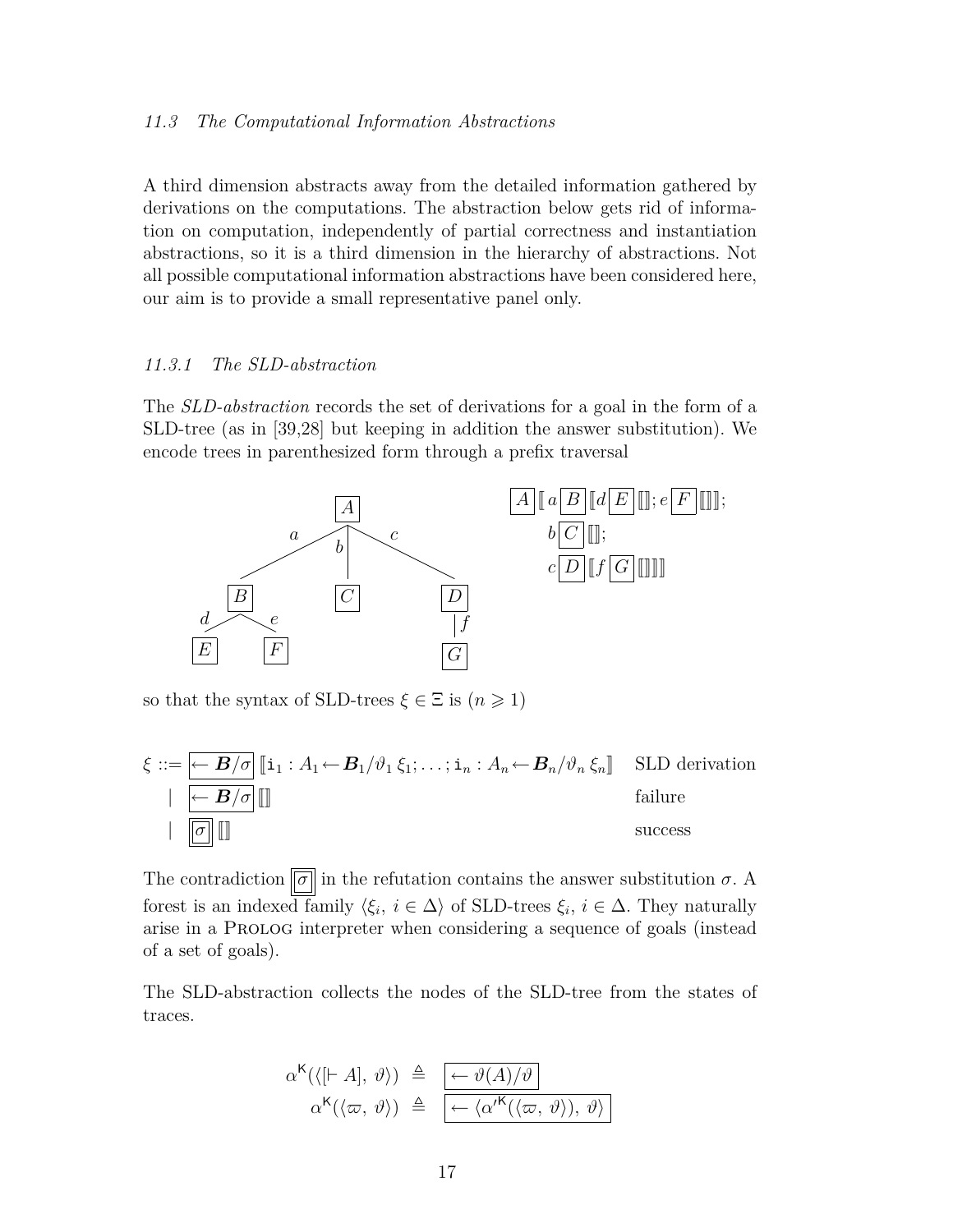$\alpha$ <sup>/K</sup> collects pending subgoals in inverse order on the stack.

$$
\alpha^{\prime K}(\langle \varpi[\mathbf{i}:A \leftarrow \boldsymbol{B} \cdot \boldsymbol{B} \boldsymbol{B}'], \vartheta \rangle) \triangleq \vartheta(\boldsymbol{B} \boldsymbol{B}') \alpha^{\prime K}(\langle \varpi, \vartheta \rangle)
$$

$$
\alpha^{\prime K}(\langle [\neg \Box], \vartheta \rangle) \triangleq \varepsilon
$$

The SLD-trees are built from traces by grouping their common prefixes in the order of the Prolog program clauses.

$$
\alpha^{K}(\Theta) \triangleq \{ \alpha^{K}(\eta) [\![\mathbf{i}_{1} : \ell_{1}\alpha^{K}(\Theta_{1}); \ldots; \mathbf{i}_{n} : \ell_{n}\alpha^{K}(\Theta_{n})]\!] \mid \eta \in \mathscr{E} \land \mathbf{i}_{1} < \ldots < \mathbf{i}_{n} \land
$$

$$
\Theta. \eta = \bigcup_{k=1}^{n} \Theta_{k} \land \forall k \in [1, n] : \Theta_{k} = \{ \theta \mid \eta \xrightarrow{\langle \![\mathbf{i}_{k} : \ell_{k} \to \mathbf{t} \rbrace} \theta \in \Theta. \eta \} \neq \emptyset \} \cup
$$

$$
\alpha^{K}(\{\theta \mid \eta \xrightarrow{\mathbf{i} : C \mathbf{j}_{n} \to \mathbf{t} \}} \theta \in \Theta \}) \cup \{\boxed{\boxed{\vartheta}} \boxed{\mathbf{j} \mid \exists \vartheta : \langle [\exists \Box], \vartheta \rangle \in \Theta \}}.
$$

**Example 8** An SLD-derivation tree for the PROLOG program of **Ex. 1** is



*α* <sup>K</sup> can be easily extended to ground derivations as was done in **Sect. 11.2** for traces.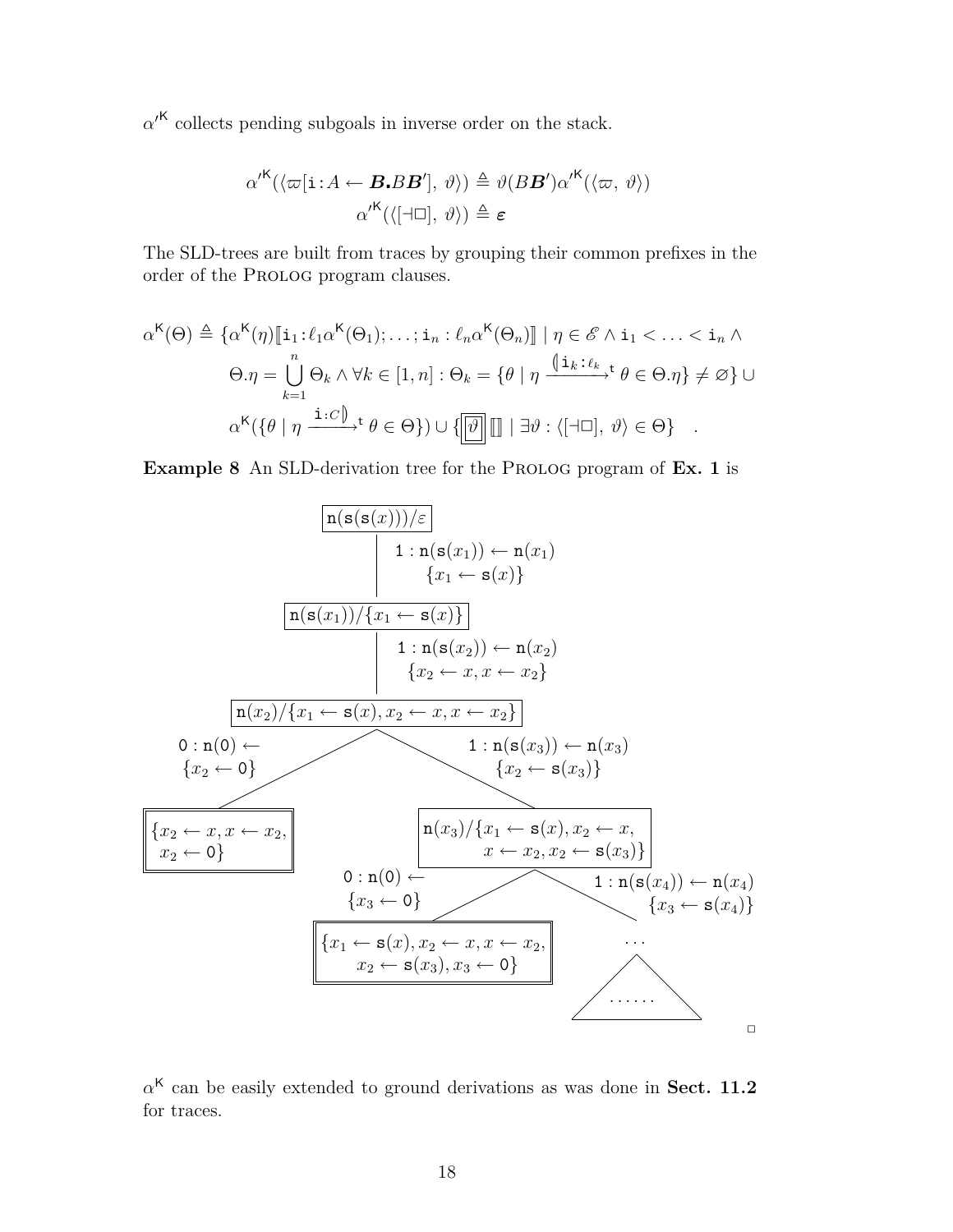### *11.3.2 The* Prolog *abstraction*

The PROLOG *abstraction* abstracts a forest  $\langle \xi_i, i \in \Delta \rangle$  of SLD-trees  $\xi_i, i \in \Delta$ into the set of execution traces corresponding to a depth-first traversal of these SLD-trees  $\xi_i$  (as in the PROLOG interpreter [40]). SLD-trees may have infinite branches so the execution sequence, defined by transfinite recursion, may be transfinite (and is truncated to  $\omega$  by PROLOG interpreters, which is a further abstraction).

*α* C (*hξ<sup>i</sup> , i ∈* ∆*i*) , *hα* C (*ξi*)*, i ∈* ∆*i α* C (*<sup>←</sup> <sup>B</sup>/σ* <sup>J</sup>*i*<sup>1</sup> : *<sup>A</sup>*<sup>1</sup> *<sup>←</sup> <sup>B</sup>*1*/ϑ*1*ξ*1; *. . .* ;*i<sup>n</sup>* : *<sup>A</sup><sup>n</sup> <sup>←</sup> <sup>B</sup>n/ϑ<sup>n</sup> <sup>ξ</sup><sup>n</sup>*K) , *← B/σ i*<sup>1</sup> : *A*<sup>1</sup> *← B*1*/ϑ*1*α* C (*ξ*1)*. . . i<sup>n</sup>* : *A<sup>n</sup> ← Bn/ϑnα* C (*ξn*) *α* C (*<sup>←</sup> <sup>B</sup>/σ* JK) , *α* C ( *<sup>σ</sup>* JK) , *σ .*

### *11.3.3 The cut abstraction*

Many PROLOG implementations have a cut to trigger backtracking. Programs can have cuts (denoted !) on the right-handside of clauses. We assume cuts are kept "as is" in clauses by the transitional and maximal derivation semantics and by the SLD tree abstraction.

The *cut abstraction*  $\alpha^{\ln}$  abstracts a forest  $\langle \xi_i, i \in \Delta \rangle$  of SLD-trees  $\xi_i, i \in \Delta$ into a (transfinite) execution sequence corresponding to a depth-first traversal of these SLD-trees  $\xi_i$  with *cut* (as in the PROLOG interpreter [41]). If the program has no cut,  $\alpha^{!n}$  boils down to  $\alpha^{C}$ .

$$
\alpha^{\ln}(\langle \xi_i, i \in \Delta \rangle) \triangleq \langle \alpha^{\ln}(\xi_i), i \in \Delta \rangle .
$$

We use  $\alpha^{\ln}$  for non-deterministic traversal of the SLD-trees with backtracking. In nondeterministic mode, the SLD-tree is traversed in depth-first order, topdown, left to right.

$$
\alpha^{\ln}(\overline{\leftarrow B/\sigma} \parallel \hspace{-2.5mm} \parallel) \triangleq \epsilon
$$
  

$$
\alpha^{\ln}(\boxed{\sigma} \parallel \hspace{-2.5mm} \parallel) \triangleq \sigma
$$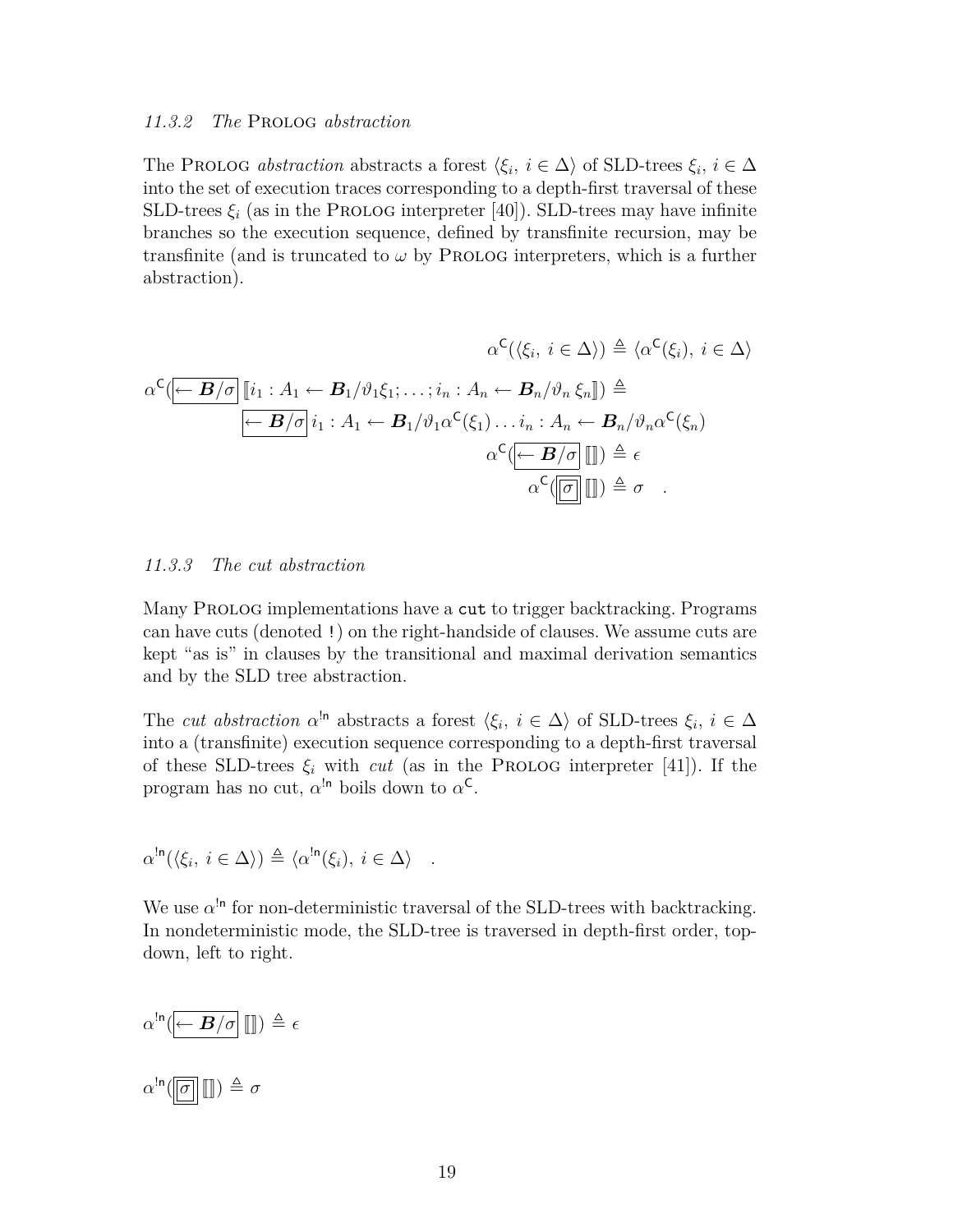$$
\alpha^{\mathsf{In}}(\overline{\leftarrow B/\sigma} \quad [i_1 : A_1 \leftarrow B_1/\vartheta_1 \xi_1; \ldots; i_n : A_n \leftarrow B_n/\vartheta_n \xi_n])
$$
\n
$$
\triangleq \overline{\leftarrow B/\sigma} \quad i_1 : A_1 \leftarrow B_1/\vartheta_1 \alpha^{\mathsf{In}}(\xi_1) \ldots i_n : A_n \leftarrow B_n/\vartheta_n \alpha^{\mathsf{In}}(\xi_n) \qquad \text{if } 1 \notin B
$$

We go into deterministic traversal mode the first time a clause with a cut is encountered in nondeterministic traversal mode. We use  $\alpha^{\text{Id}}$  for deterministic traversal of the SLD-trees with backtracking cut after the first success.

$$
\alpha^{\ln}(\overline{\leftarrow B!B'/\sigma} \left[ i_1 : A_1 \leftarrow B_1/\vartheta_1 \xi_1; \dots; i_n : A_n \leftarrow B_n/\vartheta_n \xi_n \right])
$$
  
\n
$$
\triangleq let \langle \pi, - \rangle = \alpha^{\ln}(top, \overline{\leftarrow B!B'/\sigma} \left[ i_1 : A_1 \leftarrow B_1/\vartheta_1 \xi_1; \dots; i_n : A_n \leftarrow B_n/\vartheta_n \xi_n \right])
$$
  
\n
$$
in \ \pi
$$

The deterministic depth-first traversal of the SLD-tree with  $\alpha^{ld}$  goes top-down, left to right until the first success. The deterministic traversal abstraction  $\alpha^{\text{Id}}$ returns *failure* if resolution failed and *success* when it succeeded so as to keep track of failures until the first success.

The deterministic traversal abstraction  $\alpha^{\text{ld}}$  has a marker parameter  $\ell = top$ or *below* to distinguish the level of the first encountered clause with a cut. The level marker  $\ell = top$  is used in deterministic mode when the first cut is encountered. The level marker  $\ell$  is then set to *below* when traversing the SLD-trees at lower levels.

$$
\alpha^{\text{ld}}(\ell, \underbrace{\leftarrow B/\sigma} \text{)}]) \triangleq \langle \epsilon, \text{ failure} \rangle
$$
\n
$$
\alpha^{\text{ld}}(\ell, \underbrace{\overline{\sigma}}] \text{)} \triangleq \langle \sigma, \text{ success} \rangle
$$
\n
$$
\alpha^{\text{ld}}(\ell, \underbrace{\leftarrow B/\sigma} \text{ } [\![i_1 : A_1 \leftarrow B_1/\vartheta_1 \xi_1; \ldots; i_n : A_n \leftarrow B_n/\vartheta_n \xi_n \text{]}]
$$
\n
$$
\triangleq \text{let } \langle \langle \pi_i, f_i \rangle, i = 1, \ldots, n \rangle \triangleq \langle \alpha^{\text{ld}}(\text{below}, \xi_i), i = 1, \ldots, n \rangle \text{ in}
$$
\n
$$
\text{if } \bigwedge_{i=1}^n (f_i = \text{failure}) \text{ then}
$$
\n
$$
\langle \underbrace{\leftarrow B/\sigma} \text{ } i_1 : A_1 \leftarrow B'_1/\vartheta_1 \pi_1 \ldots i_n : A_n \leftarrow B'_n/\vartheta_n \pi_n, \text{ failure} \rangle
$$
\n
$$
\text{else}
$$
\n
$$
\langle \underbrace{\leftarrow B/\sigma} \text{ } i_1 : A_1 \leftarrow B'_1/\vartheta_1 \pi_1 \ldots i_k : A_k \leftarrow B'_k/\vartheta_k \pi_k, \text{ success} \rangle
$$
\n
$$
\text{where } \bigwedge_{i=1}^{k-1} (f_i = \text{failure}) \wedge (f_k = \text{success})
$$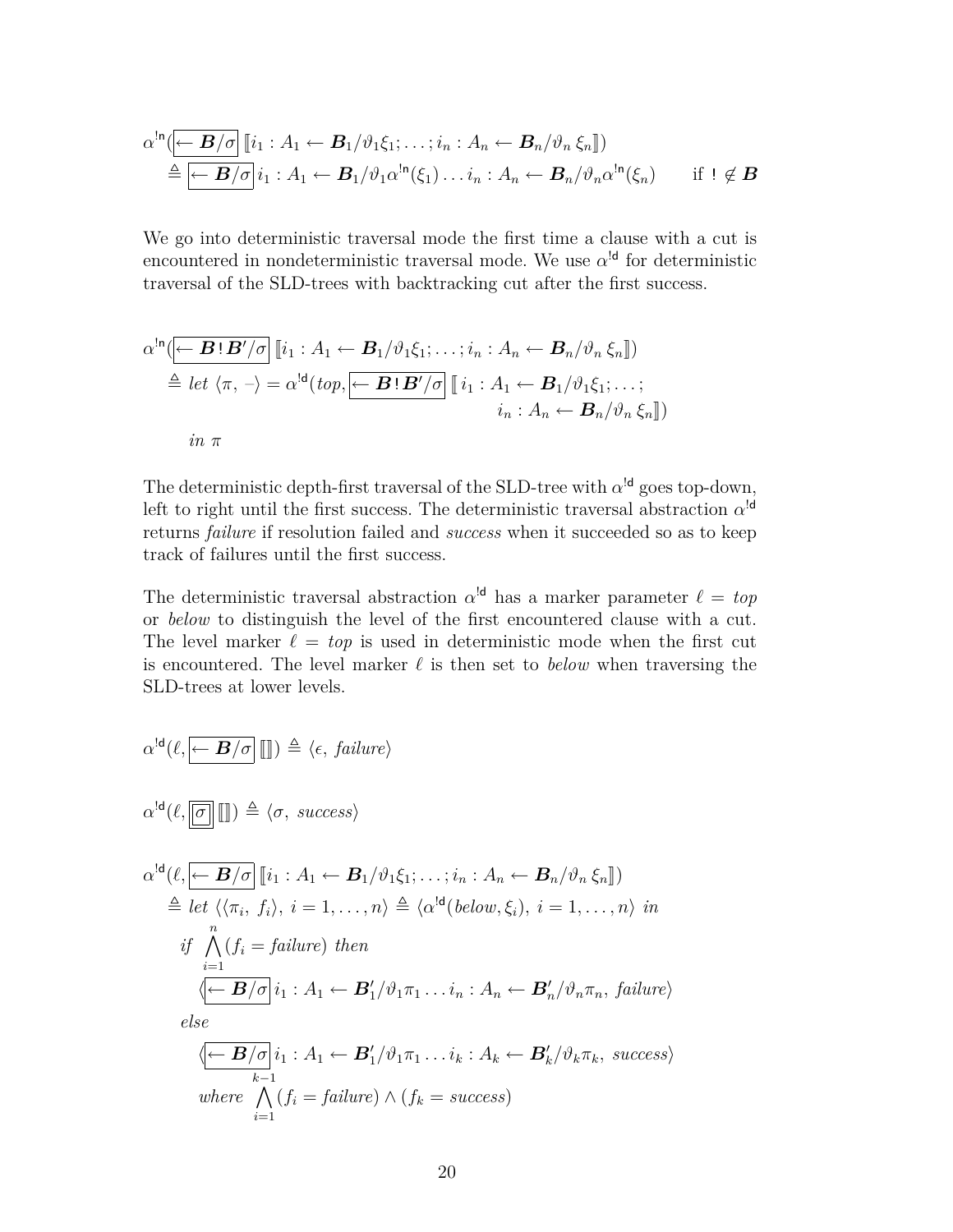We go on in deterministic mode at lower levels where cuts are ignored. We also go on in deterministic mode at top level before the last cut. Indeed all cuts but the last one in the righthand side of a clause are useless hence ignored.

if 
$$
(\ell = top \implies \mathbf{I} \in \mathbf{B})
$$
 then  
\n
$$
\alpha^{d}(\ell, \overline{\mathbf{\leftarrow} \mathbf{B}/\sigma} \quad [\mathbf{i}_{1} : A_{1} \leftarrow \mathbf{B}_{1}/\vartheta_{1} \xi_{1}; \dots; \mathbf{i}_{n} : A_{n} \leftarrow \mathbf{B}_{n}/\vartheta_{n} \xi_{n}])
$$
\n
$$
\triangleq \alpha^{d}(\ell, \overline{\mathbf{\leftarrow} \mathbf{B}/\sigma} \quad [\mathbf{i}_{1} : A_{1} \leftarrow \mathbf{B}_{1}/\vartheta_{1} \xi_{1}; \dots; \mathbf{i}_{n} : A_{n} \leftarrow \mathbf{B}_{n}/\vartheta_{n} \xi_{n}])
$$

We go back in nondeterministic traversal mode after the last cut in the top level clause.

if 
$$
!\notin B
$$
 then

$$
\alpha^{ld}(top, \underbrace{\leftarrow \mathbf{!} \mathbf{B}/\sigma} \left[ [i_1 : A_1 \leftarrow \mathbf{B}_1/\vartheta_1 \xi_1; \dots; i_n : A_n \leftarrow \mathbf{B}_n/\vartheta_n \xi_n \right] \right] \newline \triangleq \langle \alpha^{ln}(\underbrace{\leftarrow \mathbf{B}/\sigma} \left[ [i_1 : A_1 \leftarrow \mathbf{B}_1/\vartheta_1 \xi_1; \dots; i_n : A_n \leftarrow \mathbf{B}_n/\vartheta_n \xi_n \right] \right], - \rangle
$$

Therefore the SLD-tree is traversed in depth-first order, top-down, left to right in nondeterministic mode with backtracks until a clause containing a cut is encountered. The SLD-tree traversal goes on with that clause in deterministic mode without backtrack and goes back to nondeterministic mode only after the last cut of the first clause with a cut encountered in the SLD-tree nondeterministic traversal.

**Example 9** The cut semantics of the following program

0: 
$$
p(x, y) \leftarrow q(x) \mid r(y)
$$
  
\n1:  $q(a) \leftarrow$   
\n2:  $q(b) \leftarrow$   
\n3:  $r(c) \leftarrow$   
\n4:  $r(d) \leftarrow$ 

contains exactly the two following executions

$$
\begin{array}{l}\n\bullet \left[ \frac{\leftarrow p(x,y)/\varepsilon}{\leftarrow} 0: p(x',y') \leftarrow q(x') \; ! \; r(y')/\{x \leftarrow x', x' \leftarrow x, y \leftarrow y', y' \leftarrow y\} \\
\frac{\leftarrow q(x')/\{x \leftarrow x', x' \leftarrow x, y \leftarrow y', y' \leftarrow y\}}{1: q(a) \leftarrow /\{x \leftarrow x', x' \leftarrow x, y \leftarrow y'\} \\
\frac{\leftarrow y', y' \leftarrow y, x' \leftarrow a\} \left[ \frac{\leftarrow r(y')}{\{x \leftarrow x', x' \leftarrow x, y \leftarrow y', y' \leftarrow y, x' \leftarrow a\} \} 3: r(c) \leftarrow \\
\frac{\left\{x \leftarrow x', x' \leftarrow x, y \leftarrow y', y' \leftarrow y, x' \leftarrow a\} \{x \leftarrow x', x' \leftarrow x, y \leftarrow y', y' \leftarrow y, x' \leftarrow a, y' \leftarrow c\} \\
\bullet \left[ \frac{\leftarrow p(x, y)/\varepsilon}{\leftarrow} 0: p(x', y') \leftarrow q(x') \; ! \; r(y')/\{x \leftarrow x', x' \leftarrow x, y \leftarrow y', y' \leftarrow y\} \\
\frac{\leftarrow q(x')/\{x \leftarrow x', x' \leftarrow x, y \leftarrow y', y' \leftarrow y\} \} 1: q(a) \leftarrow /\{x \leftarrow x', x' \leftarrow x, y \leftarrow y, y' \leftarrow y, y' \leftarrow y, y' \leftarrow y, x' \leftarrow a\} \left[ \frac{\leftarrow r(y')}{\{x \leftarrow x', x' \leftarrow x, y \leftarrow y', y' \leftarrow y, x' \leftarrow a\} \} 4: r(d) \leftarrow \\
\end{array} \right]\n\end{array}
$$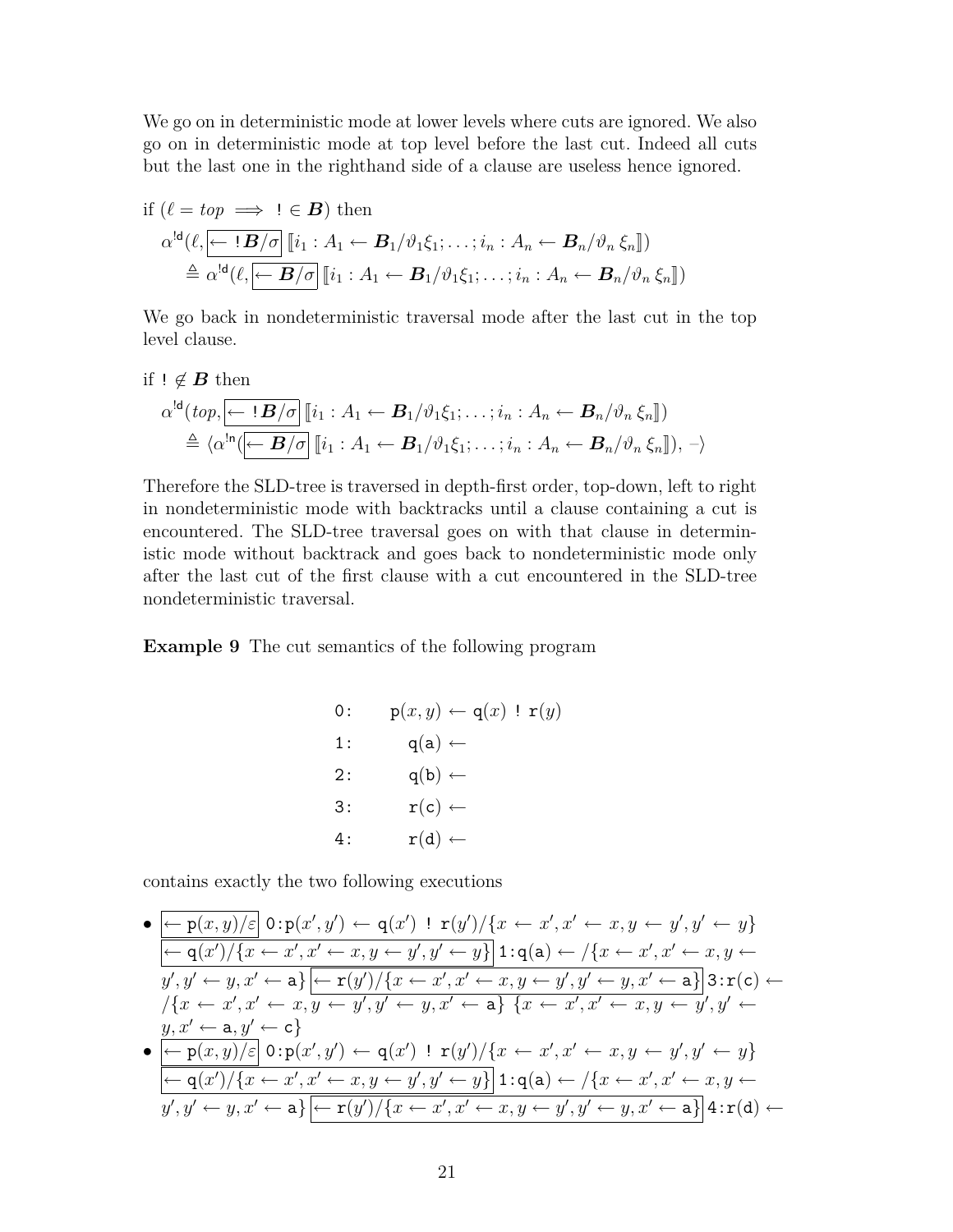$$
\begin{array}{l} \quad \ \ \, / \{ x \leftarrow x', x' \leftarrow x, y \leftarrow y', y' \leftarrow y, x' \leftarrow \mathtt{a} \} \ \{ x \leftarrow x', x' \leftarrow x, y \leftarrow y', y' \leftarrow y, x' \leftarrow \mathtt{a}, y' \leftarrow \mathtt{d} \} \end{array}
$$

### *11.3.4 Lazy backtracking*

Some implementations of Prolog like the *Ciao Prolog System* [42] have lazy backtracking meaning that the system will backtrack only as necessary to obtain one solution (at the top level) and will not look for more solutions. This *lazy backtracking abstraction*  $\alpha^{\ell}$  abstracts a forest  $\langle \xi_i, i \in \Delta \rangle$  of SLD-trees  $\xi_i$ ,  $i \in \Delta$  into a (transfinite) execution sequence corresponding to a depth-first traversal of these SLD-trees  $\xi_i$  until the first success at the top-level

$$
\alpha^{\ell}(\langle \xi_i, i \in \Delta \rangle) \triangleq \langle let \langle \pi, - \rangle = \alpha^{!d}(top, \xi_i) \text{ in } \pi, i \in \Delta \rangle.
$$

**Example 10** The lazy backtracking semantics of the program of **Ex. 9** contains only the first of the two executions.  $\Box$ 

### *11.3.5 The BF-semantics*

The *breadth-first abstraction* explores the forest  $\langle \xi_i, i \in \Delta \rangle$  by traversal of each tree  $\xi_i, i \in \Delta$  in the forest level by level.

$$
\alpha^{\mathsf{B}}(\langle \xi_i, i \in \Delta \rangle) \triangleq \langle \alpha^{\mathsf{B}_r}(\xi_i), i \in \Delta \rangle \alpha^{\mathsf{B}}(\langle \alpha^{\mathsf{B}_s}(\xi_i), i \in \Delta \rangle)
$$

(where concatenation of sequences is denoted by juxtaposition). The exploration of the roots

$$
\alpha^{\mathsf{B}_{r}}\left(\overline{\leftarrow B/\sigma}\right)\left[\!\!\left[i_{1}:A_{1}\leftarrow B_{1}/\vartheta_{n}\xi_{1};\ldots;i_{n}:A_{n}\leftarrow B_{n}/\vartheta_{n}\xi_{n}\right]\!\!\right]\right)\stackrel{\triangle}{=}
$$
\n
$$
\overline{\leftarrow B/\sigma}\left|\!\!\left[A_{1}\leftarrow B_{1}/\vartheta_{n}\ldots;A_{n}\leftarrow B_{n}/\vartheta_{n}\right]\!\!\right]\right|\stackrel{\triangle}{=}\epsilon
$$
\n
$$
\alpha^{\mathsf{B}_{r}}\left(\overline{\leftarrow B/\sigma}\right)\left[\!\!\left[\!\!\left]\!\!\right]\right]\right)\stackrel{\triangle}{=}\epsilon
$$
\n
$$
\alpha^{\mathsf{B}_{r}}\left(\overline{\left[\!\!\left[\sigma\right]\!\!\right]}\left[\!\!\left[\!\!\left]\!\!\right]\!\!\right]\right)\stackrel{\triangle}{=}\sigma
$$

is followed by the breadth-first exploration of the sons of each tree  $\xi_i$ ,  $i \in \Delta$ 

$$
\alpha^{\mathsf{B}_{s}}(\mathbf{B}/\sigma)[i_1: A_1 \leftarrow \mathbf{B}_1/\vartheta_n \xi_1; \ldots; i_n: A_n \leftarrow \mathbf{B}_n/\vartheta_n \xi_n]) \triangleq \xi_1 \ldots \xi_n
$$

### *11.3.6 The call-patterns abstraction*

The *call-patterns abstraction* collects the goal, call-patterns and the answer substitution for each derivation, including those leading to finite failures [43].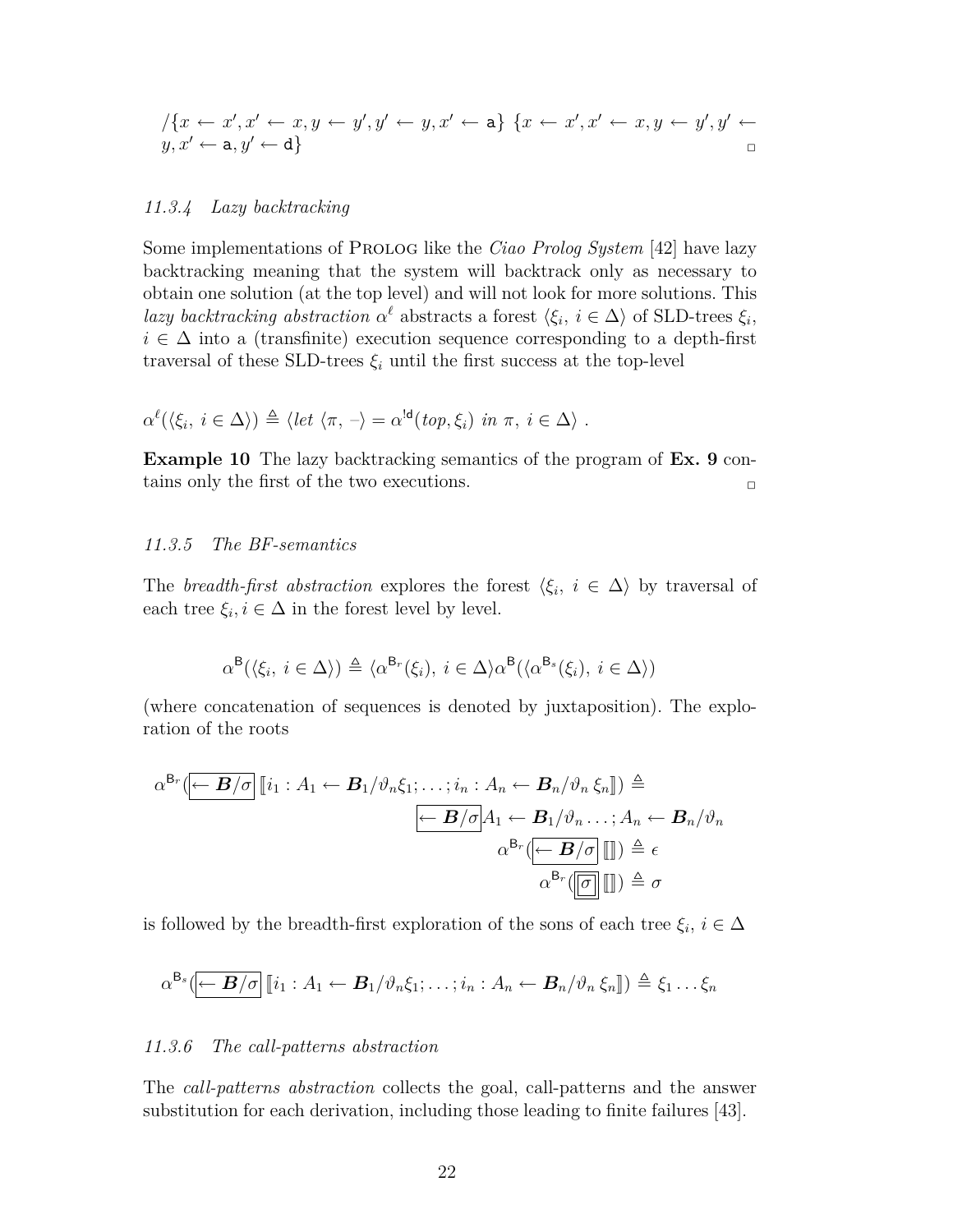$$
\alpha^{\mathsf{P}}(\langle \xi_{i}, i \in \Delta \rangle) \triangleq \bigcup \{\alpha^{\mathsf{P}}(\xi_{i}) \mid i \in \Delta\} \qquad \text{SLD derivation forest}
$$
  
\n
$$
\alpha^{\mathsf{P}}(\overline{\leftarrow A/\sigma} \mid \mathbf{I}_{1}: A_{1} \leftarrow \mathbf{B}_{1}/\vartheta_{1} \xi_{1}; \dots; \mathbf{i}_{n}: A_{n} \leftarrow \mathbf{B}_{n}/\vartheta_{n} \xi_{n} \mid) \triangleq \qquad \text{SLD tree}
$$
  
\n
$$
\alpha'^{\mathsf{P}}(\overline{\leftarrow A/\sigma} \mid \mathbf{I}_{1}: A_{1} \leftarrow \mathbf{B}_{1}/\vartheta_{1} \xi_{1}; \dots; \mathbf{i}_{n}: A_{n} \leftarrow \mathbf{B}_{n}/\vartheta_{n} \xi_{n} \mid) (\sigma(A))
$$
  
\n
$$
\alpha'^{\mathsf{P}}(\overline{\leftarrow B \mathbf{B}/\sigma} \mid \mathbf{I}_{1}: A_{1} \leftarrow \mathbf{B}_{1}/\vartheta_{1} \xi_{1}; \dots; \mathbf{i}_{n}: A_{n} \leftarrow \mathbf{B}_{n}/\vartheta_{n} \xi_{n} \mid) A' \triangleq
$$
  
\n
$$
\{\langle \sigma(A'), \sigma(B) \rangle\} \cup \bigcup_{i=1}^{n} \alpha'^{\mathsf{P}}(\xi_{i})(A')
$$
  
\n
$$
\alpha'^{\mathsf{P}}(\overline{\leftarrow B/\sigma} \mid \text{I}_{n}) A' \triangleq \varnothing \qquad \text{failure}
$$
  
\n
$$
\alpha'^{\mathsf{P}}(\overline{\leftarrow B/\sigma} \mid \text{I}_{n}) A' \triangleq \{\langle \sigma(A'), [\neg \Box] \rangle\}
$$

Combining with the  $\alpha^{\mathsf{K}}$  abstraction, this can also be understood as the following abstraction of the derivation semantics

$$
\alpha^{\mathbf{p}}(\Theta) \triangleq \bigcup \{\alpha^{\mathbf{p}}(\theta) \mid \theta \in \Theta\}
$$

$$
\alpha^{\mathbf{p}}(\langle [\vdash A], \vartheta \rangle \xrightarrow{\langle \mathbf{i} : A' \leftarrow B/\vartheta} \mathbf{t} \theta \rangle \triangleq \{\langle \vartheta(A), \vartheta(A) \rangle\} \cup \alpha'^{\mathbf{p}}(\theta) \vartheta(A)
$$

$$
\alpha'^{\mathbf{p}}(\langle \varpi[\mathbf{i} : A \leftarrow \mathbf{B} \cdot \mathbf{B} \mathbf{B}'], \vartheta \rangle \xrightarrow{\langle \mathbf{i} : B' \leftarrow B''/\sigma} \mathbf{t} \theta \rangle A' \triangleq \{\langle \vartheta(A'), \vartheta(B) \rangle\} \cup \alpha'^{\mathbf{p}}(\theta) A'
$$

$$
\alpha'^{\mathbf{p}}(\langle \varpi[\mathbf{i} : A \leftarrow \mathbf{B} \cdot], \vartheta \rangle \xrightarrow{\mathbf{i} : A \leftarrow B} \mathbf{B}'], \vartheta \rangle A' \triangleq \alpha'^{\mathbf{p}}(\theta) A'
$$
failure  

$$
\alpha'^{\mathbf{p}}(\langle \varpi[\mathbf{i} : A \leftarrow \mathbf{B} \cdot \mathbf{B} \mathbf{B}'], \vartheta \rangle) A' \triangleq \varnothing \qquad \text{failure}
$$

$$
\alpha'^{\mathbf{p}}(\langle [\dashv \Box], \vartheta \rangle) A' \triangleq \{\langle \vartheta(A'), [\dashv \Box] \rangle\} \qquad \text{success.}
$$

The above abstraction defines *success/correct call patterns* since finite failure are disregarded. An alternative is to consider *failure call patterns* by redefining

$$
\alpha'^{\mathsf{p}}(\langle \varpi[\mathbf{i} : A \leftarrow \boldsymbol{B} \cdot \boldsymbol{B} \boldsymbol{B}'], \vartheta \rangle) A' \triangleq \langle \vartheta(A), [\exists !] \rangle \qquad \text{failure}
$$

where  $[\exists!]$  marks failure.

**Example 11** For the following PROLOG programs, we have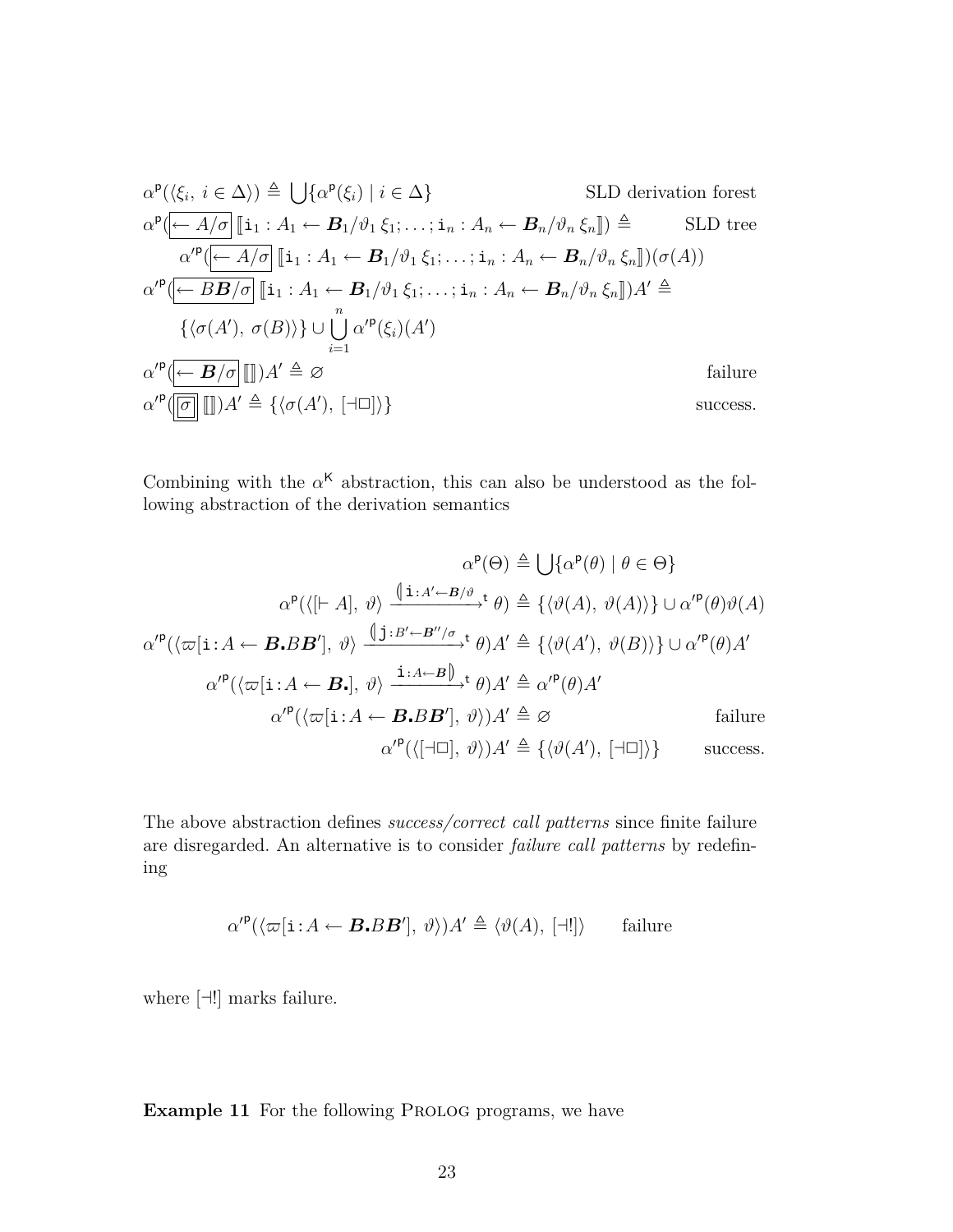$$
0: p(a) \leftarrow
$$
  
\n
$$
1: p(x) \leftarrow
$$
  
\n
$$
2: q(x) \leftarrow p(x)
$$
  
\n
$$
S^{p}[P] \triangleq \{ \langle p(a), p(a) \rangle, \langle p(a), [\neg \Box] \rangle \quad S^{p}[P'] \triangleq \{ \langle p(x), p(x) \rangle, \langle p(x), [\neg \Box] \rangle \}
$$
  
\n
$$
\langle p(x), p(x) \rangle, \langle p(x), [\neg \Box] \rangle
$$
  
\n
$$
\langle q(x), q(x) \rangle, \langle q(x), p(x) \rangle
$$
  
\n
$$
\langle q(a), (q(a), p(a) \rangle, \quad \langle q(x), [\neg \Box] \rangle \}
$$
  
\n
$$
\langle q(a), [\neg \Box] \rangle, \langle q(x), q(x) \rangle,
$$
  
\n
$$
\langle q(x), p(x) \rangle, \langle q(x), [\neg \Box] \rangle \}
$$

## *11.3.7 The Model Abstraction*

The *model abstraction* collects answers in the call patterns

$$
\alpha^{\mathsf{m}}(K) \triangleq \{ A \in \mathbb{A} \mid \langle A, [\exists \Box] \rangle \in K \}
$$

**Example 12** For **Ex. 11**, we have

$$
\mathsf{S}^{\mathsf{m}}[P] \triangleq \{ \mathsf{p}(\mathsf{a}), \mathsf{p}(x), \mathsf{q}(\mathsf{a}), \mathsf{q}(x) \} \qquad \mathsf{S}^{\mathsf{m}}[P'] \triangleq \{ \mathsf{p}(x), \mathsf{q}(x) \} \qquad \square
$$

 $\Box$ 

# *11.3.8 The Computational Information Abstraction Hierarchy*

The third dimension in the hierarchy is the following

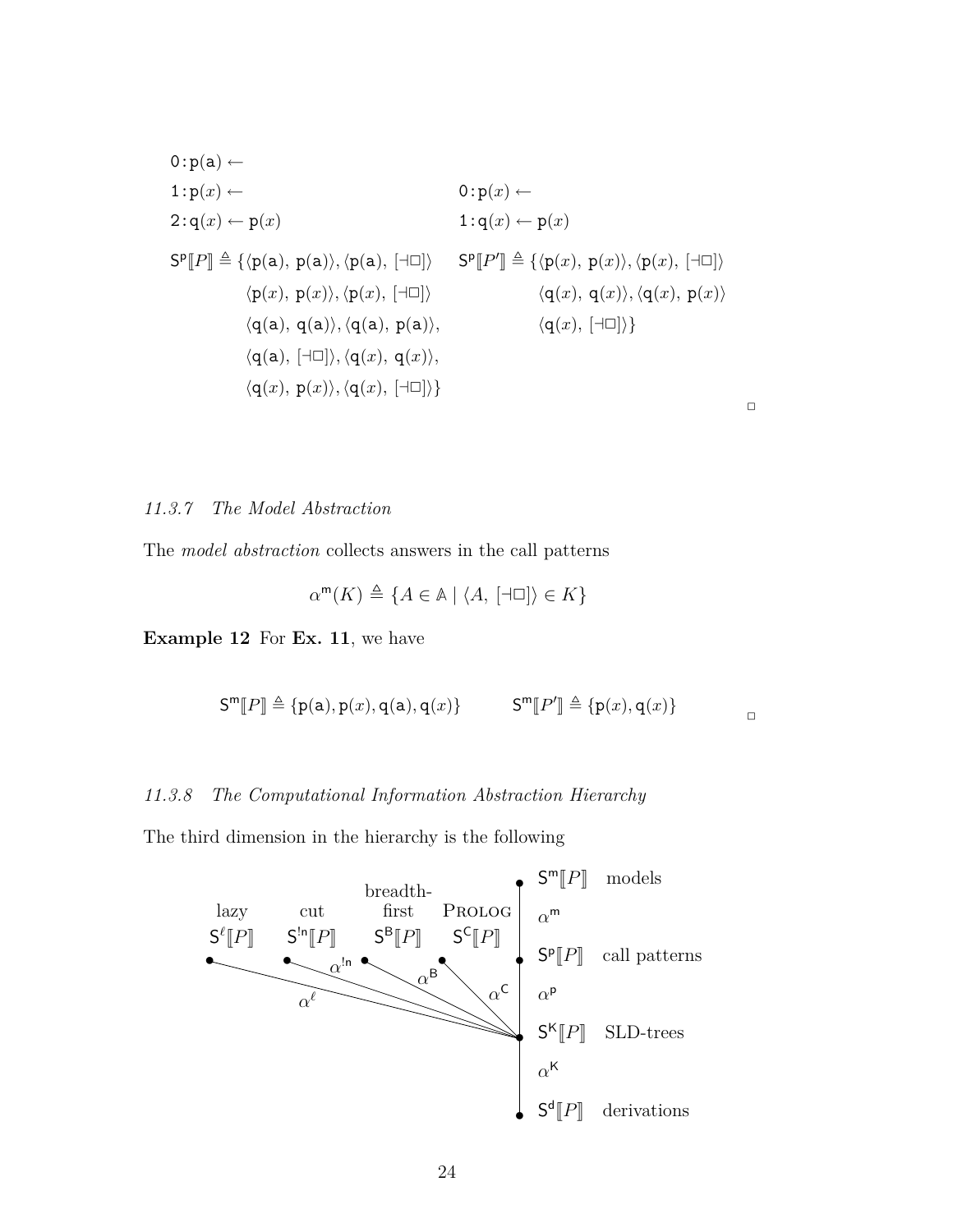(where the composition of partial correctness abstractions with  $\alpha^{\mathsf{C}}$  leads to non-computable semantics but are useful when reasoning on program implementations).

### *11.4 The Hierarchy of Abstractions and Semantics*

The combination of the instantiation abstraction of **Sec. 11.2.3** and the information abstraction of **Sec. 11.3.8** yields to the two-dimensional hierarchy of abstractions of **Fig. 1**. Missing in the picture is the partial correctness third abstraction dimension of **Sec. 11.1.2**.



Fig. 1. The hierarchy of maximal abstractions

By applying this hierarchy of abstractions to the most general maximal derivation semantics  $S^d[P]$ , we get the hierarchy of maximal semantics given in **Fig.**<br>2. Classical examples in the hierarchy of semantics is given in **Fig.** 2, some of **2**. Classical examples in the hierarchy of semantics is given in **Fig. 3**, some of which are detailed below.

### *11.4.1 The s-semantics*

The *s*-semantics  $S^s[P]$  provides *computed answers* [46]:

$$
\mathsf{S}^{\mathsf{s}}\llbracket P \rrbracket \triangleq \alpha^{\mathsf{ds}}(\mathsf{S}^{\mathsf{d}}\llbracket P \rrbracket)
$$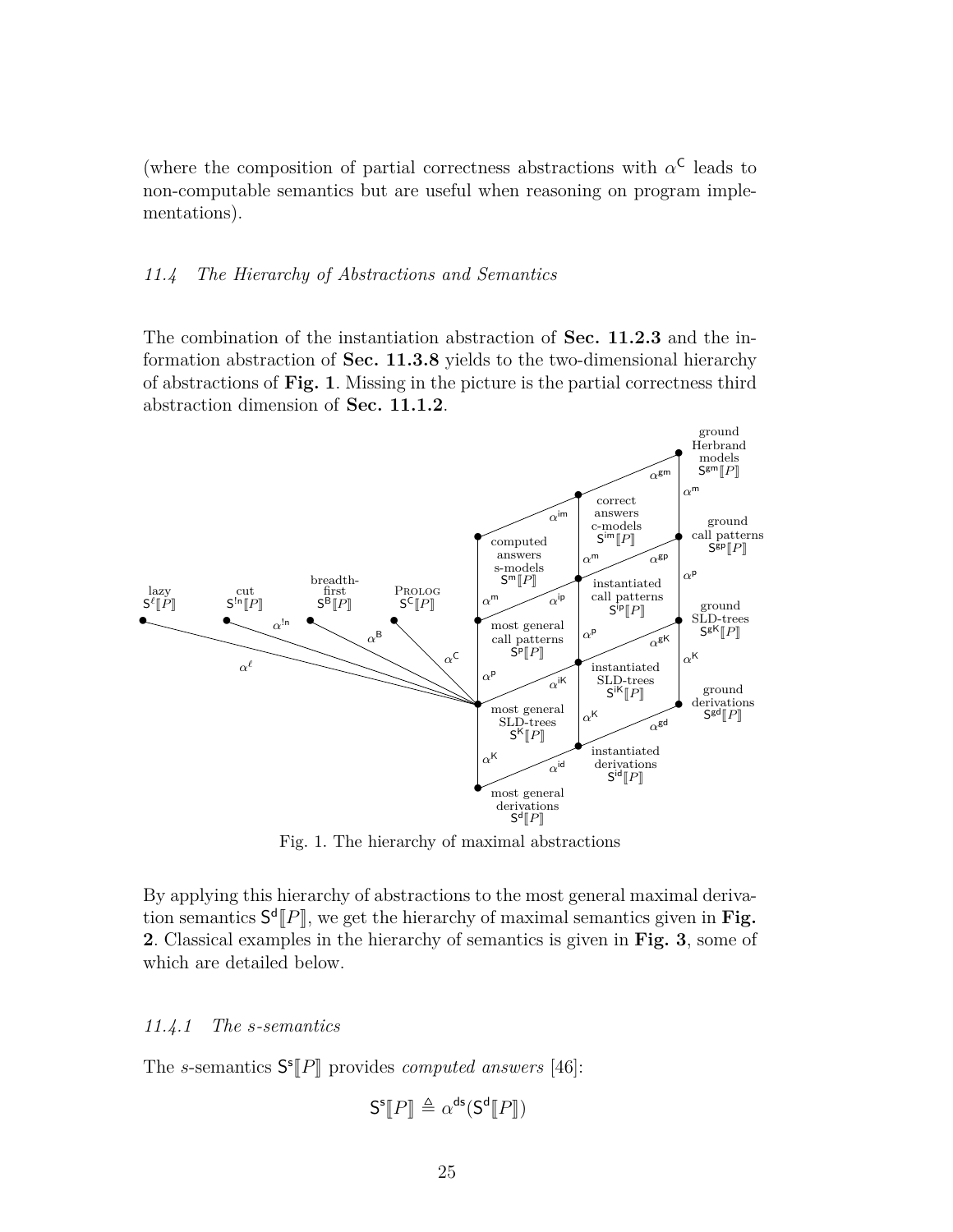|               | derivations                                     | SLD-trees                                                                                 | call patterns                                                         | models                                                         |
|---------------|-------------------------------------------------|-------------------------------------------------------------------------------------------|-----------------------------------------------------------------------|----------------------------------------------------------------|
| ground        | $S^{gd}$ $  P   \triangleq$                     | $S^{gK}[[P]] \triangleq$                                                                  | $S^{gp}$ $P \triangleq$                                               | $S^{gm}$ $P \triangleq$                                        |
|               | $\alpha^{\text{gd}}(\mathsf{S}^{\text{id}}[P])$ | $\alpha^{\mathsf{g}\mathsf{K}}(\mathsf{S}^{\mathsf{g}\mathsf{d}}\llbracket P \rrbracket)$ | $\alpha^{\rm gp}(\mathsf{S}^{\rm gK}[\![P]\!])$                       | $\alpha^{\text{gm}}(\mathsf{S}^{\text{gp}}[P])$                |
| instantiation | $S^{id}[[P]] \triangleq$                        | $S^{iK}[[P]] \triangleq$                                                                  | $S^{ip}$ $[$ $P$ $] \triangleq$                                       | $\mathsf{S}^{\mathsf{im}}[P] \triangleq$                       |
|               | $\alpha^{id}(S^d  P  )$                         | $\alpha^{i\mathsf{K}}(\mathsf{S}^{\mathsf{id}}\llbracket P \rrbracket)$                   | $\alpha^{ip}(\mathsf{S}^{i\mathsf{K}}\llbracket P \rrbracket)$        | $\alpha^{im}(\mathsf{S}^{\mathsf{ip}}\llbracket P \rrbracket)$ |
| most general  | $S^d$ [ $P$ ]                                   | $S^{K}[P] \triangleq$                                                                     | $S^{p}$ $[$ $P$ $] \triangleq$                                        | $S^m[ P ] \triangleq$                                          |
|               |                                                 | $\alpha^{K}$ (S <sup>d</sup> $\llbracket P \rrbracket$ )                                  | $\alpha^{\mathsf{p}}(\mathsf{S}^{\mathsf{K}}\llbracket P \rrbracket)$ | $\alpha^m(\mathsf{S}^p[\![P]\!])$                              |

Fig. 2. The hierarchy of maximal semantics

| $\mathsf{S}^{\mathsf{H}}[P] \triangleq \alpha^{\mathsf{m}}(\alpha^{\mathsf{p}}(\alpha^{\mathsf{K}}(\alpha^{\mathsf{sd}}(\alpha^{\mathsf{gd}}(\mathsf{S}^{\mathsf{d}}[P]))))$ | minimal Herbrand-model<br>$Se-$<br>mantics (logical consequences)<br>of Maarten van Emden and<br>Robert Kowalski [1] |
|------------------------------------------------------------------------------------------------------------------------------------------------------------------------------|----------------------------------------------------------------------------------------------------------------------|
| $S^{c}$ [P] $\triangleq \alpha^{m}(\alpha^{p}(\alpha^{K}(\alpha^{sd}(\alpha^{id}(S^{d}[[P]]))))$                                                                             | c-semantics (correct answer sub-<br>stitutions) of Keith Clark [44,45]                                               |
| $\mathsf{S}^{\mathsf{s}}[P] \triangleq \alpha^{\mathsf{m}}(\alpha^{\mathsf{p}}(\alpha^{\mathsf{K}}(\alpha^{\mathsf{sd}}(\mathsf{S}^{\mathsf{d}}[P]))))$                      | s-semantics (computed answer<br>substitutions) of Giorgio Levi<br><sup>[46]</sup>                                    |
| $S^{sp}$ [ $P$ ] $\triangleq \alpha^{p}(\alpha^{K}(\alpha^{sd}(S^{d}[[P]])))$                                                                                                | correct call patterns of Maur-<br>izio Gabbrielli and Roberto Gia-<br>cobazzi [43]                                   |
| $S^{\mathsf{p}}[P] \triangleq \alpha^{\mathsf{p}}(\alpha^{\mathsf{K}}(S^{\mathsf{d}}[P]))$                                                                                   | call patterns of Maurizio Gab-<br>brielli, Giorgio Levi and Maria<br>Chiara Meo [47]                                 |
| $S^{iK}[[P]] \triangleq \alpha^{K}(\alpha^{id}(S^{d}[[P]]))$                                                                                                                 | maximal SLD-trees of Robert<br>Kowalski [39,28]                                                                      |

Fig. 3. Examples of classical semantics in the hierarchy

where  $\alpha^{\text{ds}} \triangleq \alpha^{\text{m}} \circ \alpha^{\text{p}} \circ \alpha^{\text{K}} \circ \alpha^{\text{sd}}$  is

$$
\alpha^{\mathsf{ds}}(\langle [\vdash p(v)], \varepsilon \rangle \xrightarrow{\ell} \theta \xrightarrow{\ell'} \langle [\dashv \Box], \vartheta \rangle) = \{ \vartheta(p(v)) \} \qquad \theta \in \Theta^*
$$

$$
\alpha^{\mathsf{ds}}(\Theta) = \bigcup \{ \alpha^{\mathsf{ds}}(\theta) \mid \theta \in \Theta \}
$$

The ordering of the program clauses is lost as well as the finite failures and infinite behaviors.

**Example 13** For both PROLOG programs of **Ex. 11**, we have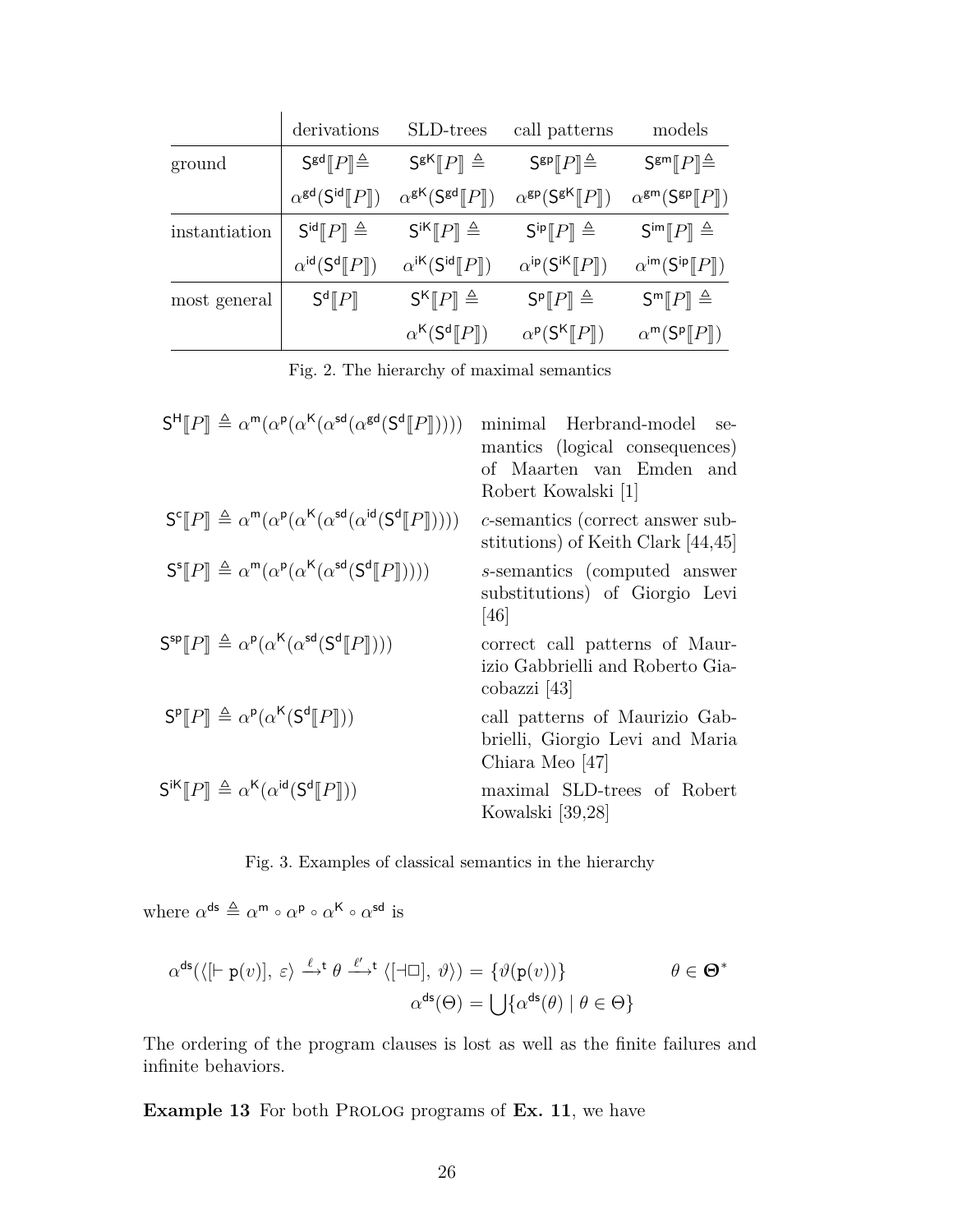$$
\mathsf{S}^{\mathsf{s}}\llbracket P \rrbracket \triangleq \{ \mathsf{p}(\mathsf{a}), \mathsf{p}(x), \mathsf{q}(\mathsf{a}), \mathsf{q}(x) \} \qquad \mathsf{S}^{\mathsf{s}}\llbracket P' \rrbracket \triangleq \{ \mathsf{p}(x), \mathsf{q}(x) \}
$$

 $\Box$ 

### *11.4.2 The c-semantics*

The *c*-semantics  $S^{c}[P]$  provides *correct answers* [44,45]

$$
\mathsf{S}^{\mathsf{c}}[\![P]\!] \triangleq \alpha^{\mathsf{dc}}(\mathsf{S}^{\mathsf{d}}[\![P]\!])
$$

where  $\alpha^{\text{dc}} \triangleq \alpha^{\text{m}} \circ \alpha^{\text{p}} \circ \alpha^{\text{K}} \circ \alpha^{\text{sd}} \circ \alpha^{\text{id}}$  is

$$
\alpha^{\text{dc}}(\langle [\vdash p(v)], \varepsilon \rangle \xrightarrow{\ell} \theta \xrightarrow{\ell'} \langle [\dashv \Box], \vartheta \rangle) = \{ \sigma(\vartheta(p(v))) \mid \sigma \in \mathbb{S} \} \qquad \theta \in \Theta^*
$$

$$
\alpha^{\text{dc}}(\Theta) = \bigcup \{ \alpha^{\text{dc}}(\theta) \mid \theta \in \Theta \}
$$

**Example 14** For both PROLOG programs of **Ex. 11**, we have

$$
\mathsf{S}^{\mathsf{c}}\llbracket P \rrbracket \triangleq \mathsf{S}^{\mathsf{c}}\llbracket P' \rrbracket \triangleq \{ \mathsf{p}(\mathsf{a}), \mathsf{p}(x), \mathsf{q}(\mathsf{a}), \mathsf{q}(x) \}
$$

### *11.4.3 The H-semantics*

The *H*-semantics  $S^H[P]$  provides the *least Herbrand model* of the PROLOG program  $P$  [1] program *P* [1]

$$
\mathsf{S}^{\mathsf{H}}[\![P]\!] \triangleq \alpha^{\mathsf{dH}}(\mathsf{S}^{\mathsf{d}}[\![P]\!])
$$

where  $\alpha^{\text{dH}} \triangleq \alpha^{\text{m}} \circ \alpha^{\text{p}} \circ \alpha^{\text{K}} \circ \alpha^{\text{sd}} \circ \alpha^{\text{gd}}$  is

$$
\alpha^{\text{dH}}(\langle [\vdash p(v)], \varepsilon \rangle \xrightarrow{\ell} \theta \xrightarrow{\ell'} \langle [\dashv \Box], \vartheta \rangle) = \{ \sigma(\vartheta(p(v))) \mid \sigma \in \overline{\mathbb{S}} \} \qquad \theta \in \Theta^*
$$

$$
\alpha^{\text{dH}}(\Theta) = \bigcup \{ \alpha^{\text{dH}}(\theta) \mid \theta \in \Theta \}
$$

**Example 15** For both PROLOG programs of **Ex. 13**, we have

$$
\mathsf{S}^\mathsf{H}\llbracket P\rrbracket\,\triangleq\,\{p(\mathtt{a}),q(\mathtt{a})\}
$$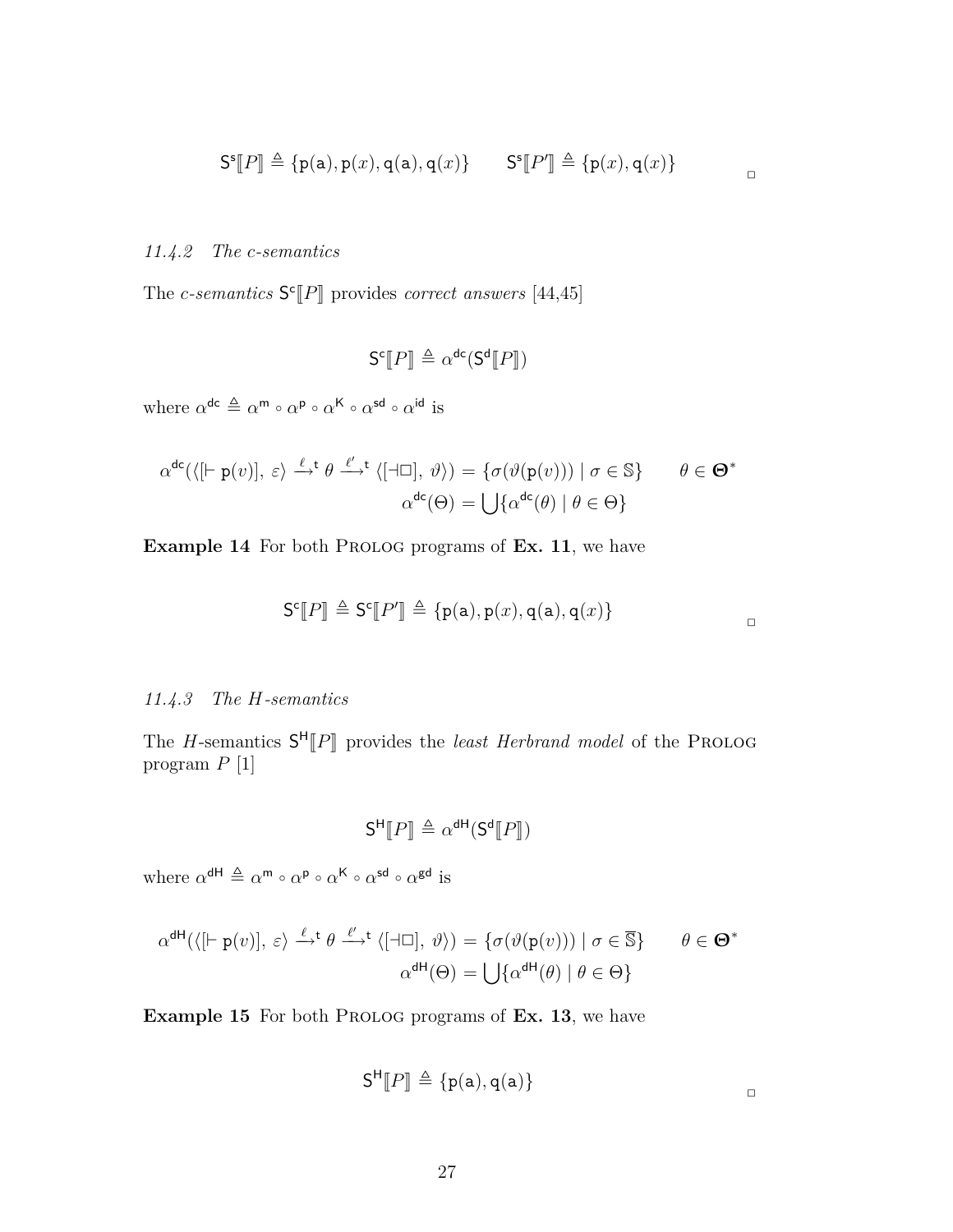### **12 Fixpoint Bottom-Up Semantics**

We now show that the bottom-up most general maximal derivation semantics can be expressed un fixpoint form. Because this property is preserved by abstraction, all semantics in the hierarchy of bottom-up semantics can also be expressed in fixpoint form, a property which, by further abstractions, can be exploited in static program analysis.

### *12.1 Inlaying*

For the recursive *inlay* of a derivation into another one, we need the operation

$$
\langle \varpi, \varpi', \varsigma \rangle \Uparrow^{d} \langle [\vdash A], \sigma_0 \rangle \xrightarrow{\ell_0} \langle [\dashv \Box] \varpi_1, \sigma_1 \rangle \dots \langle [\dashv \Box] \varpi_n, \sigma_n \rangle \xrightarrow{\ell_n} \langle [\dashv \Box], \sigma_{n+1} \rangle
$$
  
\n
$$
\triangleq \varsigma(\langle \varpi, \sigma_0 \rangle \xrightarrow{\ell_0} \langle \varpi' \varpi_1, \sigma_1 \rangle \dots \langle \varpi' \varpi_n, \sigma_n \rangle \xrightarrow{\ell_n} \langle \varpi', \sigma_{n+1} \rangle)
$$

where the application of the substitution expression to the trace is defined as

$$
\begin{aligned}\n&\varsigma(\langle \varpi_0, \sigma_0 \rangle \xrightarrow{\ell_0} \langle \varpi_1, \sigma_1 \rangle \dots \langle \varpi_n, \sigma_n \rangle \xrightarrow{\ell_n} \langle \varpi_{n+1}, \sigma_{n+1} \rangle) \\
&\triangleq \vec{\epsilon} \\
&\text{if } \sigma_0 \uparrow \varsigma = \emptyset \\
&\triangleleft \langle \varpi_0, \varsigma_0' \rangle \xrightarrow{\ell_0} \langle \varpi_1, \varsigma_1' \rangle \dots \langle \varpi_{k-1}, \varsigma_{k-1}' \rangle \xrightarrow{\ell_{k-1}} \langle \varpi_k, \varsigma_k \rangle \\
&\text{if } \varsigma_0' = \sigma_0 \uparrow \varsigma \neq \emptyset \land \dots \land \varsigma_k' = \sigma_k \uparrow \varsigma \neq \emptyset \land \sigma_{k+1}' \uparrow \varsigma = \emptyset \\
&\triangleleft \langle \varpi_0, \varsigma_0' \rangle \xrightarrow{\ell_0} \langle \varpi_1, \varsigma_1' \rangle \dots \langle \varpi_n, \varsigma_n' \rangle \xrightarrow{\ell_n} \langle \varpi_{n+1}, \varsigma_{n+1}' \rangle \\
&\text{if } \varsigma_0' = \sigma_0 \uparrow \varsigma \neq \emptyset \land \dots \land \varsigma_{n+1}' = \sigma_{n+1} \uparrow \varsigma \neq \emptyset\n\end{aligned}
$$

with standardization apart, and

$$
\langle \varpi, \varpi', \varsigma \rangle \Uparrow^{d} \Theta \triangleq \{ \langle \varpi, \varpi', \varsigma \rangle \Uparrow^{d} \theta \mid \theta \in \Theta \} . \tag{8}
$$

**Example 16** A trace for the goal  $n(x)$  with  $x = 0$  as defined by the logic program of **Ex. 1** is:

$$
\theta_0 \triangleq \langle [\vdash \mathbf{n}(x')] , \varepsilon \rangle \xrightarrow{\left( \begin{smallmatrix} 0:\mathbf{n}(0) \leftarrow / \{x' \leftarrow 0\} \\ & \end{smallmatrix} \right) \mathsf{pt}} \langle [\dashv \Box] [\mathbf{0}:\mathbf{n}(x') \leftarrow \cdot], \{x' \leftarrow 0\} \rangle \xrightarrow{\mathbf{0}:\mathbf{n}(0) \leftarrow \mathbf{0}} \mathsf{pt}
$$

A trace  $\theta_1$  for the goal  $n(x)$  with  $x = s(0)$  as defined by the PROLOG program of **Ex. 1** is obtained by inlay of  $\theta_0$ :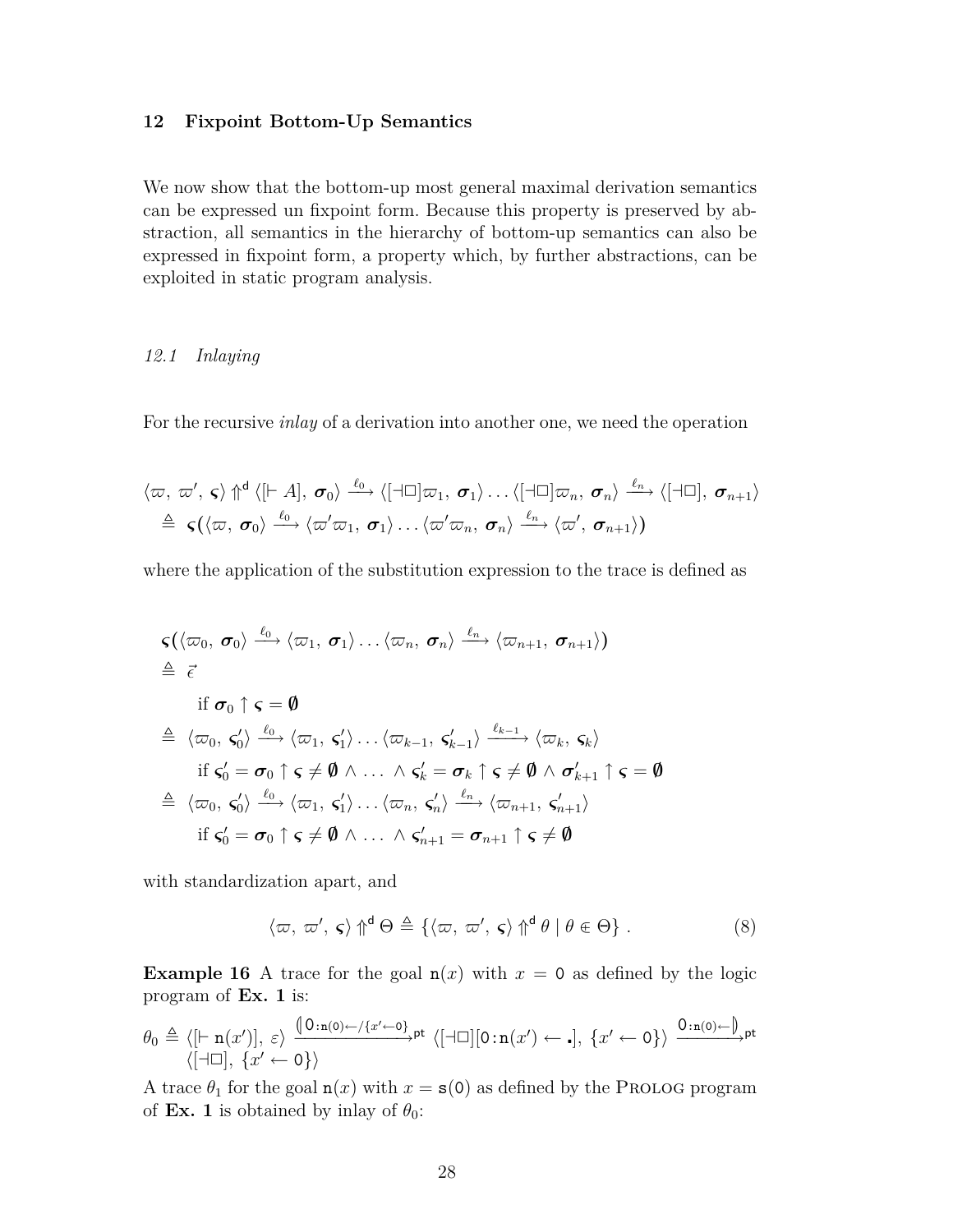$$
\theta_{1} \triangleq \langle [\vdash n(x)], \varepsilon \rangle \xrightarrow{\left( \begin{array}{c} \left( \begin{array}{c} 1:\text{n}(s(x')) \leftarrow \text{n}(x') \right) \{x \leftarrow s(x') \} \\ \end{array} \right) \uparrow} \mathbf{b}^{\dagger} \end{array} \rangle \left[ \begin{array}{c} \left( \begin{array}{c} -1 \right) \left[ \begin{array}{c} 1:\text{n}(s(x')) \leftarrow \text{n}(x') \right] \end{array} \right) \right] \left( \begin{array}{c} \left( \begin{array}{c} \left( \begin{array}{c} \left( \begin{array}{c} 1:\text{n}(s(x')) \leftarrow \text{n}(x' \right) \end{array} \right) \right) \right) \left( \begin{array}{c} \left( \begin{array}{c} \left( \begin{array}{c} \left( \begin{array}{c} \left( \begin{array}{c} \left( \begin{array}{c} \left( \begin{array}{c} \left( \begin{array}{c} \left( \begin{array}{c} \left( \begin{array}{c} \left( \begin{array}{c} \left( \begin{array}{c} \left( \begin{array}{c} \left( \begin{array}{c} \left( \begin{array}{c} \left( \begin{array}{c} \left( \begin{array}{c} \left( \begin{array}{c} \left( \begin{array}{c} \left( \begin{array}{c} \left( \begin{array}{c} \left( \begin{array}{c} \left( \begin{array}{c} \left( \begin{array}{c} \left( \begin{array}{c} \left( \begin{array}{c} \left( \begin{array}{c} \left( \begin{array}{c} \left( \begin{array}{c} \left( \begin{array}{c} \left( \begin{array}{c} \left( \begin{array}{c} \left( \begin{array}{c} \left( \begin{array}{c} \left( \begin{array}{c} \left( \begin{array}{c} \left( \begin{array}{c} \left( \begin{array}{c} \left( \begin{array}{c} \left( \begin{array}{c} \left( \begin{array}{c} \left( \right) \right) \right( \left( \right) \right) \right) \right) \right} \right) \right) \left( \left( \begin{array}{c} \left( \begin{array}{c} \left( \begin{array}{c} \left( \begin{array}{c} \left( \begin{array}{c} \left( \left( \begin{array}{
$$

### *12.2 Fixpoint Bottom-Up Most General Maximal Derivation Semantics*

Let us define the *bottom-up set of traces transformer*  $\hat{\mathsf{F}}^{\mathsf{d}}[P] \in \wp(\Theta) \mapsto \wp(\Theta)$ <br>for a PPOLOG program  $P \subset \mathbb{P}$  as for a PROLOG program  $P \in \mathbb{P}$  as

$$
\hat{\mathsf{F}}^{\mathsf{d}}[P] \triangleq \lambda \Theta \bullet \bigcup_{\mathbf{i}:A \leftarrow \mathcal{B} \in P, p \in \mathcal{p}, v \in \mathsf{V}, \vartheta \in mgu(p(v), A)} \langle [\mathbf{i}:A \leftarrow \mathcal{B}/\vartheta \otimes \mathbf{i}:A \leftarrow \mathcal{B}] \vartheta \Theta \rangle \langle \vartheta \otimes \mathbf{i}:A \leftarrow \mathcal{B} \otimes \mathcal{B} \otimes \mathcal{B} \otimes \mathcal{B} \otimes \mathcal{B} \otimes \mathcal{B} \otimes \mathcal{B} \otimes \mathcal{B} \otimes \mathcal{B} \otimes \mathcal{B} \otimes \mathcal{B} \otimes \mathcal{B} \otimes \mathcal{B} \otimes \mathcal{B} \rangle \langle \vartheta \otimes \mathcal{B} \otimes \mathcal{B} \otimes \mathcal{B} \otimes \mathcal{B} \otimes \mathcal{B} \otimes \mathcal{B} \otimes \mathcal{B} \otimes \mathcal{B} \otimes \mathcal{B} \rangle \langle \vartheta \otimes \mathcal{B} \otimes \mathcal{B} \otimes \mathcal{B} \otimes \mathcal{B} \otimes \mathcal{B} \otimes \mathcal{B} \otimes \mathcal{B} \otimes \mathcal{B} \otimes \mathcal{B} \otimes \mathcal{B} \rangle \langle \vartheta \otimes \mathcal{B} \otimes \mathcal{B} \otimes \mathcal{B} \otimes \mathcal{B} \otimes \mathcal{B} \otimes \mathcal{B} \otimes \mathcal{B} \otimes \mathcal{B} \otimes \mathcal{B} \rangle \langle \vartheta \otimes \mathcal{B} \otimes \mathcal{B} \otimes \mathcal{B} \otimes \mathcal{B} \otimes \mathcal{B} \otimes \mathcal{B} \otimes \mathcal{B} \otimes \mathcal{B} \otimes \mathcal{B} \otimes \mathcal{B} \otimes \mathcal{B} \otimes \mathcal{B} \otimes \mathcal{B} \otimes \mathcal{B} \otimes \mathcal{B} \otimes \mathcal{B} \otimes \mathcal{B} \otimes \mathcal{B} \otimes \mathcal{B} \otimes \mathcal{B} \otimes \mathcal{B} \otimes \mathcal{B} \otimes \mathcal{B} \otimes \mathcal{B
$$

where the *clause transformer*  $\hat{\mathsf{F}}_{\cdot}^{\mathsf{d}}[i:A \leftarrow B.B'] \in \mathbb{S} \mapsto \wp(\Theta) \mapsto \wp(\Theta)$  is defined as

$$
\hat{\mathsf{F}}^{\mathsf{d}}_{\cdot}[\mathbf{i}:A\leftarrow \mathbf{B}.BB'] \triangleq \lambda \vartheta \cdot \lambda \Theta \cdot (10)
$$
\n
$$
\{(\langle [\neg \Box][\mathbf{i}:A\leftarrow \mathbf{B}.BB'], [\neg \Box][\mathbf{i}:A\leftarrow \mathbf{B}B. B'], \vartheta \rangle \Uparrow^{\mathsf{d}} \eta \xrightarrow{\ell} \langle \varpi, \vartheta' \rangle) \vartheta \mid \eta \xrightarrow{\ell} \langle \varpi, \vartheta' \rangle \in \Theta.B' \wedge \sigma \in mgu(B, B') \wedge \theta \in \hat{\mathsf{F}}^{\mathsf{d}}_{\cdot}[\mathbf{i}:A\leftarrow \mathbf{B}B. \mathbf{B}'] \left(\vartheta \uparrow \sigma \uparrow \vartheta'^3\right) \Theta\}
$$
\n
$$
\{(\mathsf{H}^{\mathsf{d}}_{\cdot}) \wedge \vartheta \in \Theta \wedge B' \wedge \sigma \in mgu(B, B') \wedge \theta \in \hat{\mathsf{F}}^{\mathsf{d}}_{\cdot}[\mathbf{i}:A\leftarrow \mathbf{B}B. \mathbf{B}'] \left(\vartheta \uparrow \sigma \uparrow \vartheta'^3\right) \Theta\}
$$

$$
\hat{\mathsf{F}}.\mathbf{1}:A \leftarrow \mathbf{B}.\mathbf{3} \triangleq \lambda \vartheta \cdot \lambda \Theta \cdot \{ \langle [\neg \Box][\mathbf{i}:A \leftarrow \mathbf{B}.\mathbf{3}, \vartheta \rangle \xrightarrow{\mathbf{i}:A \leftarrow B} \langle [\neg \Box], \vartheta \rangle \} . (11)
$$

**Lemma 17** For all programs  $P$ ,  $\hat{\mathsf{F}}^{\mathsf{d}}[P]$  and for all definite clause states  $[\mathbf{i}:A \leftarrow \mathbf{B} \cdot \mathbf{B}']$  and subsitutions  $\vartheta$ ,  $\hat{\mathsf{F}}^{\mathsf{d}}[\mathbf{i}:A \leftarrow \mathbf{B} \cdot \mathbf{B}']\vartheta$ , are complete join mor*phisms.* example  $\Box$ 

PROOF Additivity directly follows from (9) for  $\hat{\mathsf{F}}^{\mathsf{d}}[P]$ . For  $\hat{\mathsf{F}}^{\mathsf{d}}[i:A \leftarrow \mathbf{B} \cdot \mathbf{B}^T]$ <br><sup>of</sup> this is obvious in asso (11) and follows by induction for asso (10)  $\vartheta$ , this is obvious in case (11) and follows by induction for case (10).

<sup>3</sup> Note that the composition *↑* of substitutions is associative and commutative.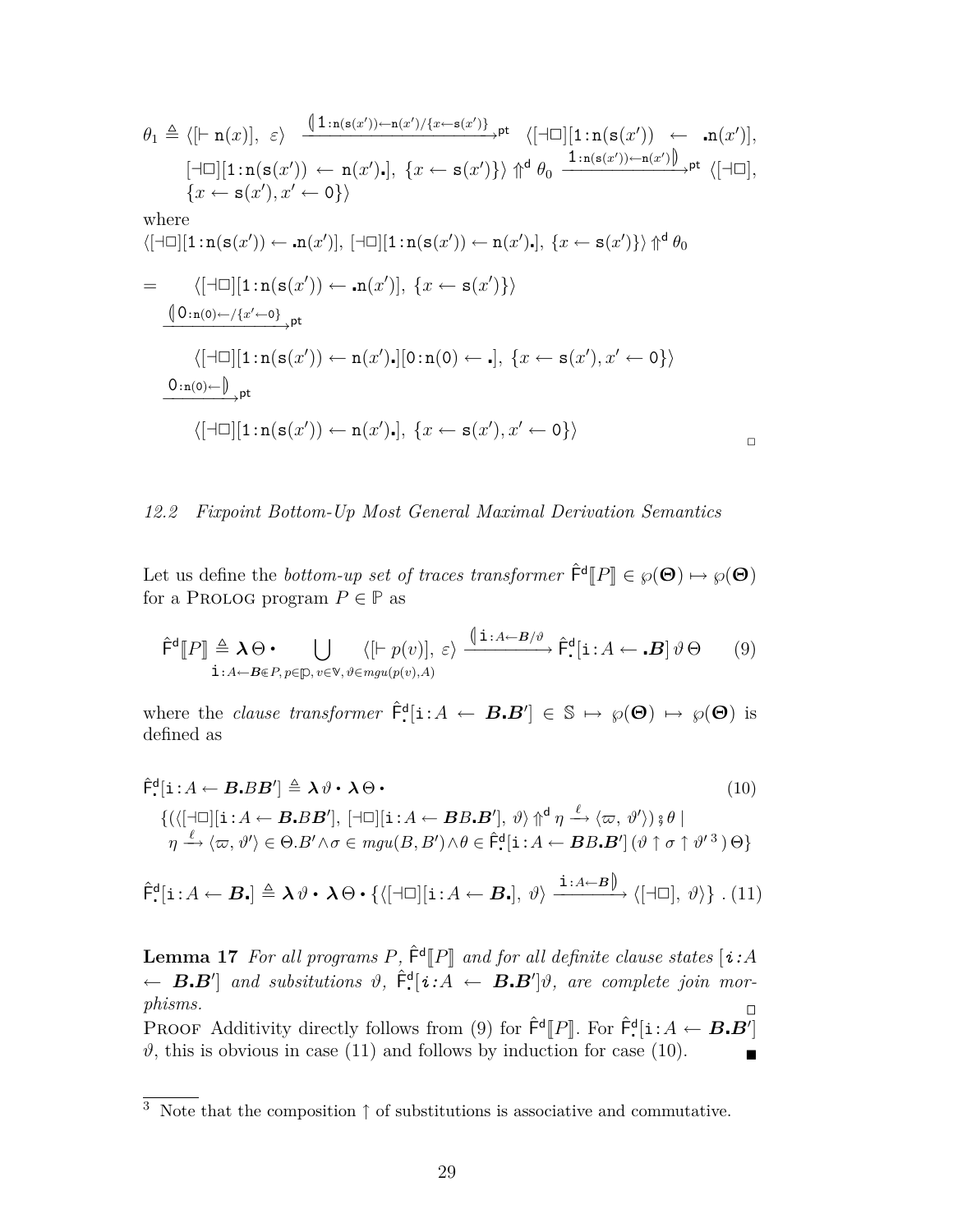**Lemma 18** *If all traces in*  $T \subseteq \Theta$  *are derivations of the transition system*  $S^{\dagger}[P]$  then all traces in  $\hat{F}^{\dagger}[i:A \leftarrow B.B']$  of are generated by the transition<br>gyatem  $S^{\dagger}[P]$  atert in state ( $\Box \Box$ ) is  $A \leftarrow B.B']$  and and in a final state  $system$  **S<sup>t</sup>**[*P*]]*, start in state*  $\langle [\exists \Box] [i:A \leftarrow B.B'], \vartheta \rangle$  and end in a final state  $in \mathcal{E}^{AS} \cup \mathcal{E}^{FF}$ *.* <sup>e</sup>

PROOF The proof is by induction on the length of  $B'$ .

*Base case*: if  $\mathbf{B}' = \boldsymbol{\varepsilon}$  then the trace is  $\langle \varpi | \mathbf{i} : A \leftarrow \mathbf{B}$ ,  $\vartheta \rangle \xrightarrow{\mathbf{i} : A \leftarrow B} \downarrow \langle \varpi, \vartheta \rangle$ where  $\mathbf{i}: A \leftarrow \mathbf{B} \in P$ , which, by (4), is a correct trace generated by  $\mathsf{S}^{\mathsf{t}}[P]$ .

*Inductive case:* if  $\mathbf{B}' = B\mathbf{B}''$  then (10) applies. By hypothesis, all traces in  $T \subseteq \Theta$  are derivations of the transition system  $S^t[[P]]$  hence so are those in the subset  $T R$  All those traces have the form the subset *T.B*. All these traces have the form

$$
\theta = \langle [\vdash B], \varepsilon \rangle \xrightarrow{\langle [\mathbf{k} : B' \leftarrow B/\sigma]} \langle [\dashv \Box] [\mathbf{k} : B \leftarrow B_{\bullet}], \vartheta_1 \rangle \xrightarrow{\ell_1} \langle [\dashv \Box] \varpi_2, \vartheta_2 \rangle \xrightarrow{\ell_2} \dots \xrightarrow{\ell_{n-2}} \langle [\dashv \Box] \varpi_{n-1}, \vartheta_{n-1} \rangle \xrightarrow{\ell_{n-1}} \eta_n
$$

where

 $\eta_n = \langle [\exists \Box], \vartheta_n \rangle$  if the computation succeeds  $= \langle \lceil \pm \square \rceil \varpi_n, \vartheta_n \rangle \longrightarrow$  for finite failure.

Because trace inlaying preserves finite failure, the only possible cases which can continue the computation are inlaying of successfull traces. The case of traces ending in  $\mathscr{E}^{\text{FF}}$  is therefore straightforward. Consequently, we only consider the traces in the subset  $T.B$  ending in a state in  $\mathscr{E}^{\text{AS}}$ .

In this case, we have

$$
\langle [\neg \Box][\mathbf{i} : A \leftarrow \mathbf{B} \cdot \overline{B} \mathbf{B}'], [\neg \Box][\mathbf{i} : A \leftarrow \mathbf{B} \overline{B} \cdot \mathbf{B}'], \vartheta \rangle \Uparrow^{\mathsf{d}} \theta = \theta'
$$

where

$$
\theta' = \langle [\neg \Box][\mathbf{i}: A \leftarrow \mathbf{B} \cdot \overline{B} \mathbf{B}'], \vartheta' \rangle \xrightarrow{\langle [\mathbf{k}: B' \leftarrow B/\sigma \rangle} \langle [\neg \Box][\mathbf{i}: A \leftarrow \mathbf{B} \overline{B} \cdot \mathbf{B}'] | \mathbf{k}: B \leftarrow \mathbf{B}.
$$
  
],  $\vartheta'_1 \rangle \xrightarrow{\ell_1} \langle [\neg \Box][\mathbf{i}: A \leftarrow \mathbf{B} \overline{B} \cdot \mathbf{B}'] \varpi_2, \vartheta'_2 \rangle \xrightarrow{\ell_2} \dots \xrightarrow{\ell_{n-2}} \langle [\neg \Box][\mathbf{i}: A \leftarrow \mathbf{B} \overline{B} \cdot \mathbf{B}']$   
 $\varpi_{n-1}, \vartheta'_{n-1} \rangle \xrightarrow{\ell_{n-1}} \langle [\neg \Box][\mathbf{i}: A \leftarrow \mathbf{B} \overline{B} \cdot \mathbf{B}'], \vartheta'_{n} \rangle \text{ with } \vartheta' \in \vartheta \uparrow \text{m} \text{g} u(\overline{B}, B).$ 

 $\theta'$  is a valid derivation in  $S^t[P]$  because it can be concatenated with the derivations in derivations in

$$
\hat{\mathsf{F}}^{\mathsf{d}}_{\cdot}[i : A \leftarrow \boldsymbol{B}_{\cdot} B \boldsymbol{B}'] \vartheta_n' \Theta \quad \text{where} \quad \vartheta_n' = \vartheta_n \uparrow \vartheta
$$

which, by the induction hypothesis, are valid derivations in  $S^t[P]$ , starting<br>with the state  $/[ \square \square]$  i.  $A \subseteq \mathbf{P}^{\overline{B}} \mathbf{P}'$ ,  $s' \setminus$  which performs a correct junction with the state  $\langle [\exists \Box][i: A \leftarrow \mathbf{B}\overline{B} \cdot \mathbf{B}'], \vartheta_n' \rangle$  which performs a correct junction.

**Corollary 19** *If all traces in T are derivations of the transition system*  $S^t[P]$ <br>*then s s n m sil transition*  $\hat{F}^d[P]$ *then so are all traces in*  $\hat{\mathsf{F}}^{\mathsf{d}}[P]T$ .  $\llbracket P \rrbracket T$ .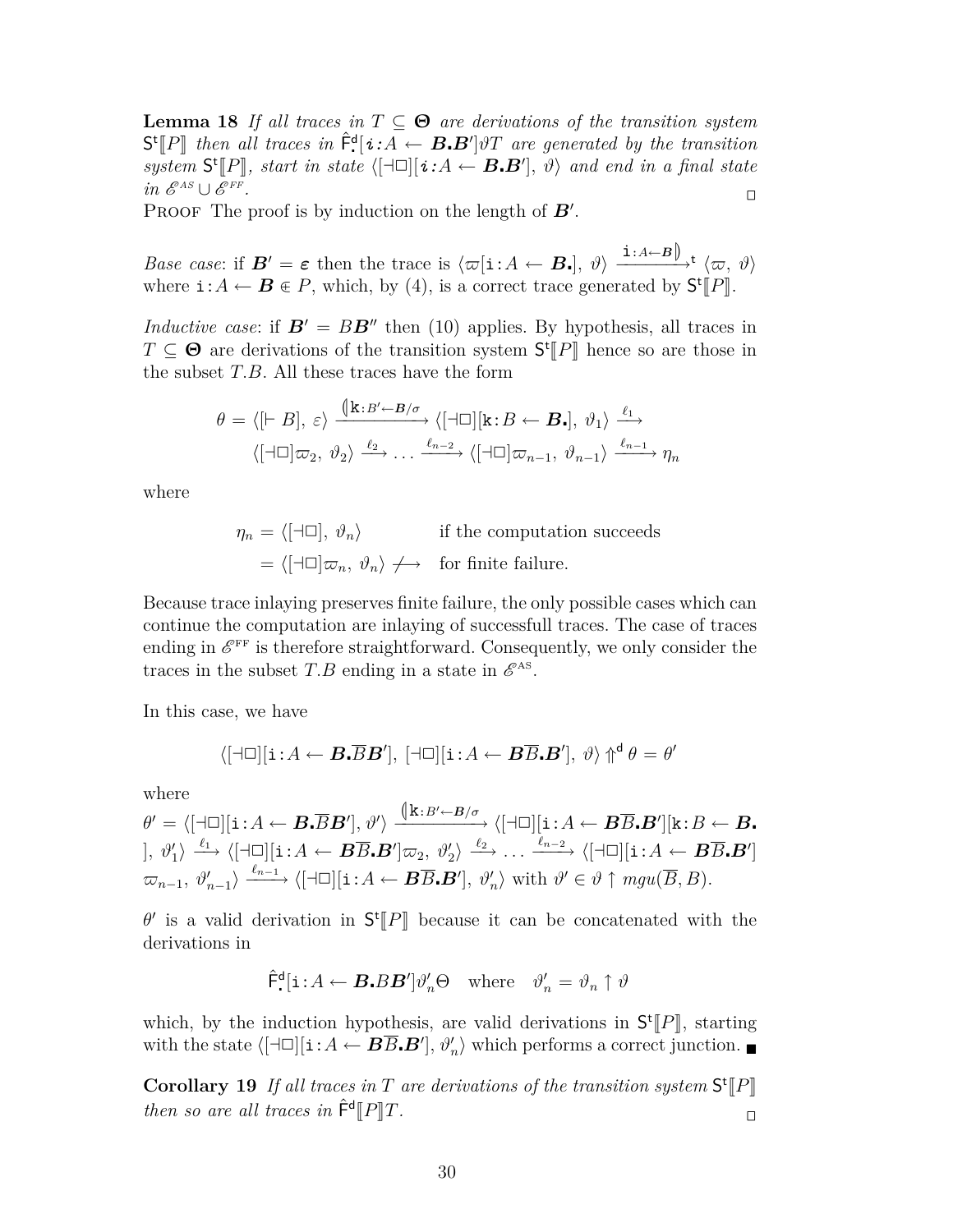PROOF By (9), all traces in  $\hat{\mathsf{F}}^{\mathsf{d}}[P]T$  have the form

$$
\langle [\vdash p(v)], \varepsilon \rangle \xrightarrow{\text{(\textbf{i}:A\leftarrow B/\vartheta)}} \theta
$$

where  $\theta \in \hat{\mathsf{F}}^{\mathsf{d}}[i:A \leftarrow \mathbf{B}]\theta\Theta$ . By Lem. 18,  $\theta$  is generated by the transition system  $\mathsf{S}^{\mathsf{t}}[P]$  and starts in state  $\langle [\neg \Box][\mathbf{i}:A \leftarrow \mathbf{B}], \vartheta \rangle$ .

If all steps succeed,  $\theta$  ends in state  $\langle [\exists \Box] [i:A \leftarrow B_{\bullet}], \theta' \rangle$  while if instead  $\theta \in \hat{\mathsf{F}}^{\mathsf{d}}$ [i:  $A \leftarrow \mathbf{B} \, \theta \Theta$  was not successful then  $\theta$  ends in failure state  $\langle [\exists \Box] \varpi, \rangle$  $\vartheta''$ ). In both cases, by (2),  $\langle [F p(v)], \varepsilon \rangle \xrightarrow{\langle [i:A \leftarrow B/\vartheta \rangle t} \langle [\neg \Box][i:A \leftarrow B], \vartheta \rangle \text{ is a }$ valid transition for  $S^t[\![P]\!]$  with  $i:A \leftarrow B \in P, \vartheta \in mgu(p(v),A)$ , proving that  $\langle$ [*i p*(*v*)],  $\varepsilon$ *i*  $\longrightarrow$   $\langle$   $\frac{(\mathbf{i}:A\leftarrow B/\vartheta)}{\vartheta}$  is a valid trace generated by the transition system S t  $\llbracket P \rrbracket$ .

The maximal ground derivation semantics of a PROLOG program *P* can be expressed in fixpoint form for transformer  $\hat{\mathsf{F}}^{\mathsf{d}}[P]$  as follows.

**Theorem 20**  $\mathbf{d}\llbracket P \rrbracket = \textit{lfp}^{\subseteq} \hat{\mathsf{F}}^{\mathsf{d}}$  $\overline{[P]}$  .  $\overline{P}$  .  $\overline{P}$  .  $\overline{P}$  .  $\overline{P}$  .  $\overline{P}$  .  $\overline{P}$  .  $\overline{P}$  .  $\overline{P}$  .  $\overline{P}$  .  $\overline{P}$  .  $\overline{P}$  .  $\overline{P}$  .  $\overline{P}$  .  $\overline{P}$  .  $\overline{P}$  .  $\overline{P}$  .  $\overline{P}$  .  $\overline{P}$  .  $\overline{P}$  . **PROOF** By continuity of  $\hat{\mathsf{F}}^{\mathsf{d}}[\overline{P}]$  and [48],  $\text{Ifp}^{\subseteq} \hat{\mathsf{F}}^{\mathsf{d}}[\overline{P}] = \Theta^{\omega}$  where  $\Theta^0 \triangleq \emptyset$ ,  $\Omega^{n+1} \triangleq \hat{\mathsf{F}}^{\mathsf{d}}[\overline{P}]/\Omega^n$  and  $\Omega^{\omega} \triangleq 1$ ,  $\Omega^n$  We gauge the two inclusions superiorit  $\Theta^{n+1} \triangleq \hat{\mathsf{F}}^{\mathsf{d}}[\overline{P}](\Theta^n)$  and  $\Theta^{\omega} \triangleq \bigcup_{n \geq 0} \Theta^n$ . We prove the two inclusions separately.

— All traces in  $\Theta^0 = \emptyset$  as well as, by **Cor. 19**, those in  $\Theta^{\omega}$  are derivations of the transition system  $S^{\dagger}[P]$ , so we have  $\text{Ifp}^{\subseteq} \hat{\mathsf{F}}^{\dagger}[\overline{P}] \subseteq S^{\dagger}[P]$ .

Let  $\theta \in S^d$  *P* be a derivation of the transition system. Because all deriva-<br>a are of the form tions are of the form

$$
\theta = \langle [\vdash p(v)], \varepsilon \rangle \xrightarrow{\ell_1} \langle \varpi_1, \vartheta_1 \rangle \xrightarrow{\ell_2} \ldots \xrightarrow{\ell_n} \langle \varpi_n, \vartheta_n \rangle
$$

we prove that  $\theta \in \text{Ifp}^{\subseteq} \hat{\mathsf{F}}^{\text{d}}[\overline{P}]$  by proving that there exists  $i \in \mathfrak{X}$  such that  $\theta \in \Omega^{i+1}$  We prove that  $\theta \in \Theta^{i+1}$ . We prove that

$$
\theta' = \langle [\neg \Box][\mathbf{i} : A \leftarrow \mathbf{B}], \vartheta \rangle \xrightarrow{\ell_2} \dots \xrightarrow{\ell_n} \langle \varpi_n, \vartheta_n \rangle \in \hat{\mathsf{F}}^{\mathsf{d}}_{\bullet}[\mathbf{i} : A \leftarrow \mathbf{B}] \vartheta \Theta^i
$$

for some  $i \in \mathfrak{X}$  and so, by (9),  $\theta = \langle [ \vdash p(v) ], \varepsilon \rangle \xrightarrow{\langle [ \dot{1} : A \leftarrow B/\vartheta \rangle} \theta' \in \hat{\mathsf{F}}^{\mathsf{d}}[P](\Theta^i) = \Theta^i \mathsf{F}^{\mathsf{d}}$ Θ*<sup>i</sup>*+1 .

If  $\mathbf{B} = \boldsymbol{\varepsilon}$  is empty then  $\theta'$  is reduced to

$$
\theta' = \langle [\exists \Box][\mathbf{i} : A \leftarrow \mathbf{.}], \vartheta \rangle \xrightarrow{\mathbf{i} : A \leftarrow \mathbf{.}} \langle [\exists \Box], \vartheta \rangle
$$

which, by **Lem. 17**, belongs to  $\hat{\mathsf{F}}^{\mathsf{d}}$ [**i**: $A \leftarrow \cdot$ ]  $\vartheta \Theta^i$  for all  $i \geq 0$ .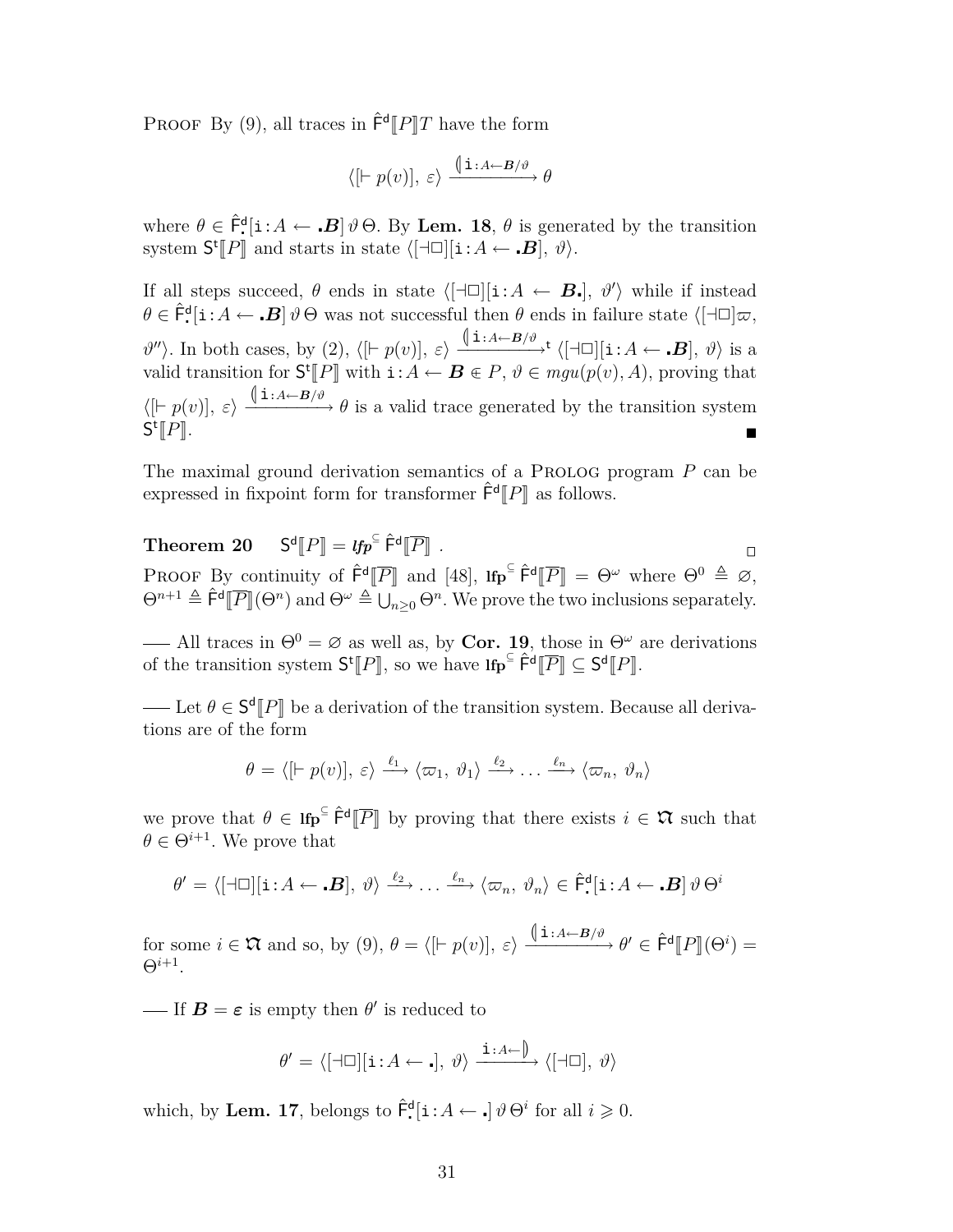$\frac{1}{16}$  If *B* is not empty, then the proof is by recurrence on the maximal height

$$
h=\max\{|\varpi_1|,\ldots,|\varpi_n|\}\geqslant 2
$$

of stacks in *θ*.

 $\equiv$  For  $h = 2$ , **B** has to be empty  $\varepsilon$  which boils down to the previous case.

 $I = \text{If } h > 2$ , we consider  $B = B'B''$  and we solve the more general problem

$$
\langle [\neg \Box][\mathbf{i} : A \leftarrow \mathbf{B}', \mathbf{B}''], \vartheta_k \rangle \xrightarrow{\ell_{k+1}} \dots \xrightarrow{\ell_n} \langle \varpi_n, \vartheta_n \rangle \in \hat{\mathsf{F}}^{\mathsf{d}}[\mathbf{i} : A \leftarrow \mathbf{B}', \mathbf{B}''] \vartheta_k \Theta^i
$$

for some  $i \in \mathfrak{A}$ . The result will follow by considering  $B' = \varepsilon$  empty and  $B = B''$ .

 $-If |B''| = 0$  so  $B'' = \varepsilon$  then

$$
\langle [\neg \Box][\mathbf{i} : A \leftarrow \mathbf{B'}_{\bullet}], \vartheta_k \rangle \xrightarrow{\mathbf{i} : A \leftarrow \mathbf{B'} \mathbf{I}} \langle [\neg \Box], \vartheta_k \rangle \in \hat{\mathsf{F}}^{\mathsf{d}}_{\bullet}[\mathbf{i} : A \leftarrow \mathbf{B'}_{\bullet}] \vartheta_k \Theta^i
$$

for all  $i \geqslant 0$ .

 $-$  Otherwise  $|\mathbf{B}''| > 0$  so  $\mathbf{B}'' = B\mathbf{B}''''$  and  $B = p(T)$  for some predicate symbol  $p \in \mathbb{p}$  and term  $T \in \mathbb{t}$ . Then we have

$$
\langle [\exists \Box][\mathbf{i} : A \leftarrow \mathbf{B}'.BB'''], \vartheta_k \rangle \xrightarrow{\langle [\ell : \widetilde{A} \leftarrow \widetilde{\mathbf{B}}/\sigma]{} \langle [\exists \Box][\mathbf{i} : A \leftarrow \mathbf{B}'B \cdot \mathbf{B}'''][\ell : \widetilde{A} \leftarrow \widetilde{\mathbf{B}}], \vartheta_{k+1} \rangle
$$
  

$$
\xrightarrow{\ell_{k+2}} \dots \xrightarrow{\ell_n} \langle \varpi_n, \vartheta_n \rangle
$$

where  $\sigma = mgu(\vartheta_k(B), \tilde{A})$  and  $\vartheta_{k+1} = \vartheta_k \uparrow \sigma$ .

By Lem. 6,  $\alpha^p(\theta) \in \mathbb{D}_{\mathscr{P},\varnothing}$  so  $\theta$  is well-parenthesized, i.e. either  $\langle \varpi_n, \vartheta_n \rangle$  is a failure state including  $[\ell:\widetilde{A} \leftarrow \widetilde{B}]$  in the stack or we must have  $m < n$  such that

$$
\langle \varpi_m, \vartheta_m \rangle = \langle \varpi[\ell : \widetilde{A} \leftarrow \widetilde{B}], \vartheta_m \rangle \xrightarrow{\ell : \widetilde{A} \leftarrow \widetilde{B} \mathbb{I}} \langle \varpi, \vartheta_m \rangle
$$

with  $\bar{\omega} = \bar{\omega}_{m+1}$  and  $\vartheta_m = \vartheta_{m+1}$ . Observe that in  $\theta'$ :

The height of the stack is increased by 1 in (3) and decreased by 1 in (4).

In case of success,  $\theta'$  is well-parenthesized and so the stack has the same height on matching parentheses. Moreover the transition never changes the bottom of the stack. Because

$$
\langle \underbrace{[\dashv\Box][\mathbf{i}:A\leftarrow \mathbf{B}'.BB'''}_{\varpi_k},\,\vartheta_k\rangle\xrightarrow{\langle \ell:\widetilde{A}\cdot\widetilde{B}/\sigma}\langle \underbrace{[\dashv\Box][\mathbf{i}:A\leftarrow \mathbf{B}'B\centerdot \mathbf{B}'''][\ell:\widetilde{A}\leftarrow \centerdot \widetilde{\mathbf{B}}]}_{\varpi_{k+1}},\,\vartheta_{k+1}\rangle
$$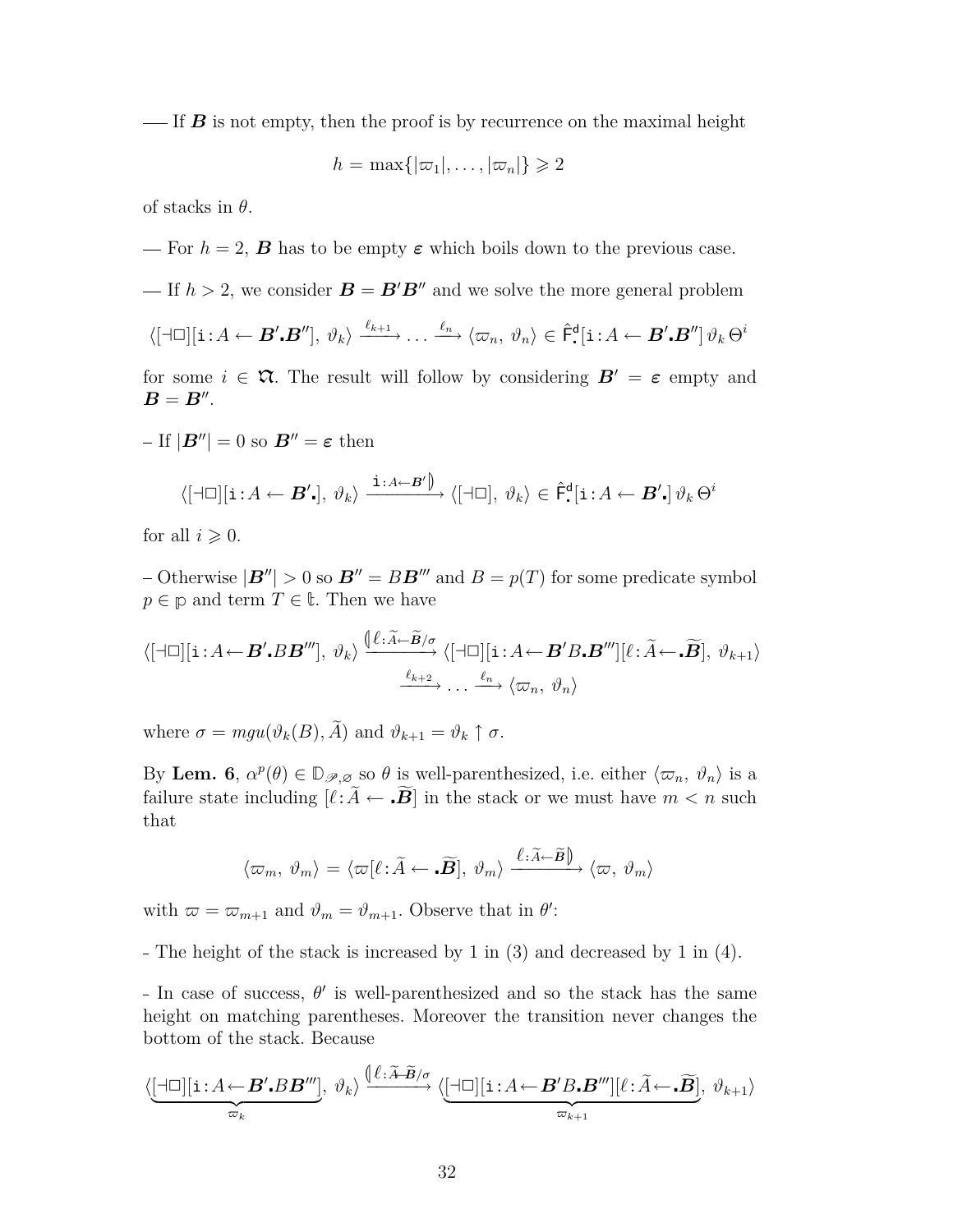and symmetrically

$$
\langle \underbrace{[\dashv\Box][\mathbf{i}:A\leftarrow B'B\boldsymbol{.}B'''][\ell:\widetilde{A}\leftarrow \widetilde{B}\boldsymbol{.}]}_{\varpi_m},\,\vartheta_m\rangle\xrightarrow{\ell:\widetilde{A}\leftarrow \widetilde{B}}\langle \underbrace{[\dashv\Box][\mathbf{i}:A\leftarrow B'B\boldsymbol{.}B''']}_{\varpi_{m+1}},\,\vartheta_{m+1}\rangle
$$

we can write the trace from  $k$  to  $m + 1$  as

$$
\langle [\exists \Box][\mathbf{i} : A \leftarrow \boldsymbol{B}'.BB'''], [\exists \Box][\mathbf{i} : A \leftarrow \boldsymbol{B}'B \boldsymbol{B}''], \vartheta_k \rangle \Uparrow^{\mathsf{d}} \theta''
$$

where

$$
\theta'' \triangleq \langle [\vdash p(v)], \varepsilon \rangle \xrightarrow{\langle [\ell : \widetilde{A} \leftarrow \widetilde{B}/\sigma]} \langle [\dashv \Box][\ell : \widetilde{A} \leftarrow \widetilde{B}], \sigma' \rangle \xrightarrow{\ell_{k+1}} \dots \xrightarrow{\ell_m} \langle [\dashv \Box][\ell : \widetilde{A} \leftarrow \widetilde{B}], \vartheta'_m \rangle
$$

where *p* is the predicate symbol of  $\tilde{A}$  and  $\sigma' = mgu(p(v), \tilde{A})$ . Note that by (4) we have

$$
\langle [\Box \Box] [\ell : \widetilde{A} \leftarrow \widetilde{\boldsymbol{B}}_{\bullet}], \vartheta'_{m} \rangle \xrightarrow{\ell : \widetilde{A} \leftarrow \widetilde{\boldsymbol{B}} \right)} \langle [\Box \Box], \vartheta'_{m} \rangle
$$

where  $\mathbf{i}: \tilde{A} \leftarrow \tilde{B} \in P$  and  $\vartheta'_{m+1} = \vartheta'_{m}$ . Since the maximal length of stacks in  $\theta''$  is strictly loss that in  $\theta'$  there exists by induction hypothesis, a  $\Theta^q$  such *θ*<sup>*n*</sup> is strictly less that in *θ*<sup>*i*</sup>, there exists, by induction hypothesis, a  $Θ$ <sup>*q*</sup> such that  $\theta'' \in \Theta^q \cdot p(v)$ . Therefore, by monotonicity

$$
\langle [\neg \Box][\mathbf{i} : A \leftarrow B'.BB'''], [\neg \Box][\mathbf{i} : A \leftarrow B'B \cdot B'''], \vartheta_k \rangle \Uparrow^{\mathsf{d}} \theta'' \in \Theta^t \cdot p(v)
$$

for all  $t \geqslant q$ .

Let us define

$$
\theta''' \triangleq \langle [\exists \Box][\mathbf{i}: A \leftarrow \mathbf{B}'B \cdot \mathbf{B}'''], \vartheta_{m+1} \rangle \xrightarrow{\ell_{m+2}} \dots \xrightarrow{\ell_n} \langle \varpi_n, \vartheta_n \rangle .
$$

Because  $|\mathbf{B}^{\prime\prime\prime}| < |\mathbf{B}^{\prime\prime}|$ , there exists, by induction, some  $j \geq 0$  such that

$$
\theta'''\in\hat{\mathsf{F}}^{\mathsf{d}}\lbrack\mathbf{i}\!:\!A\leftarrow\boldsymbol{B}'B\boldsymbol{.B}'''\rbrack\vartheta_{m+1}\,\Theta^j
$$

By the increasing fixpoint computation of the chain  $\{T^i\}_{i\geqslant 0}$  and  $\hat{\mathsf{F}}$ <sup>d</sup> monotonicity, we have

$$
\theta''' \in \hat{\mathsf{F}}^{\mathsf{d}} \left[ \mathbf{i} : A \leftarrow \mathbf{B}' B \cdot \mathbf{B}''' \right] \vartheta_{m+1} \Theta^t \quad \text{for all } t \geq j.
$$

By letting  $t = \max\{j, q\}$ , the theorem follows.

**Example 21** For the PROLOG program  $P$  of **Ex. 1**, the fixpoint equation (9) is  $\Theta = \hat{\mathsf{F}}^{\mathsf{d}}[\overline{P}](\Theta)$  of the form

$$
\Theta = \{ \langle [\vdash \mathbf{n}(x_0)], \varepsilon \rangle \xrightarrow{\langle 0 : \mathbf{n}(0) \leftarrow \langle \{x_0 \leftarrow 0\} \rangle} \hat{\mathsf{F}}^{\mathsf{d}}[0 : \mathbf{n}(0) \leftarrow .] \{x_0 \leftarrow 0\} \Theta \} \cup \{ \langle [\vdash \mathbf{n}(x_1)], \varepsilon \rangle \xrightarrow{\langle 1 : \mathbf{n}(\mathbf{s}(x_2)) \leftarrow \mathbf{n}(x_2) / \{x_1 \leftarrow \mathbf{s}(x_2)\} } \hat{\mathsf{F}}^{\mathsf{d}}[1 : \mathbf{n}(\mathbf{s}(x_2)) \leftarrow .\mathbf{n}(x_2)] \} \{x_1 \leftarrow \mathbf{s}(x_2)\} \Theta \}
$$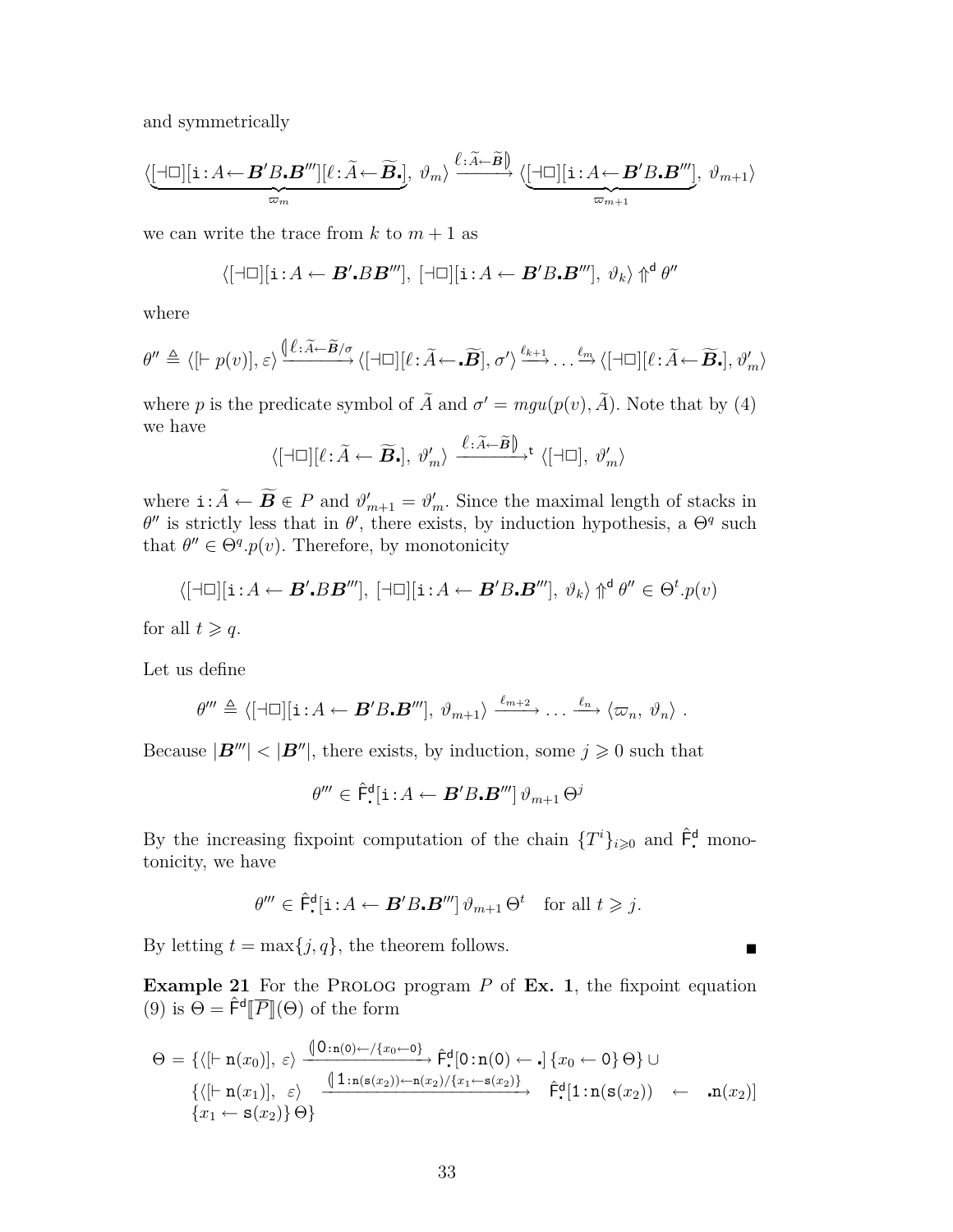$$
= \{\langle [\vdash n(x_0)], \varepsilon \rangle \xrightarrow{\langle 0:n(0) \leftarrow \langle x_0 \leftarrow 0 \rangle} \hat{F}^d[0:n(0) \leftarrow .] \{x_0 \leftarrow 0\} \Theta \} \cup \{\langle [\vdash n(x_1)], \varepsilon \rangle \xrightarrow{\langle 1:n(s(x_2)) \leftarrow n(x_2) / \{x_1 \leftarrow s(x_2)\}} \{ (\langle [\dashv \Box][1:n(s(x_2)) \leftarrow .n(x_2)],
$$
  

$$
[\dashv \Box][1:n(s(x_2)) \leftarrow n(x_2).], \{x_1 \leftarrow s(x_2)\} \} \uparrow^d \eta \xrightarrow{\ell} \langle \varpi, \vartheta' \rangle \} \mathfrak{g} \mid \eta \xrightarrow{\ell} \langle \varpi,
$$
  

$$
\vartheta' \rangle \in \Theta.B' \land \sigma \in mgu(n(x_2), B') \land \theta \in \hat{F}^d[1:n(s(x_2)) \leftarrow n(x_2).] \{x_1 \leftarrow s(x_2)\} \uparrow^d \tau \} \mathfrak{g}(x_2) \} \uparrow \sigma \uparrow \vartheta' \} \Theta]
$$
  

$$
= \{\langle [\vdash n(x_0)], \varepsilon \rangle \xrightarrow{\langle 0:n(0) \leftarrow \langle x_0 \leftarrow 0 \rangle} \langle [\dashv \Box][0:n(0) \leftarrow .], \{x_0 \leftarrow 0\} \rangle \xrightarrow{\langle 0:n(0) \leftarrow ]} \{ (\dashv \Box \vdots n(s(x_2)) \leftarrow .n(x_2) \} \cup \{\langle [\vdash n(x_1)], \varepsilon \rangle \xrightarrow{\langle 1:n(s(x_2)) \leftarrow n(x_2) / \{x_1 \leftarrow s(x_2\}} \} \{ (\langle [\dashv \Box][1:n(s(x_2)) \leftarrow .n(x_2)],
$$
  

$$
[\dashv \Box][1:n(s(x_2)) \leftarrow n(x_2).], \{x_1 \leftarrow s(x_2\} \} \uparrow^d \eta \xrightarrow{\ell} \langle \varpi, \vartheta' \rangle \} \mathfrak{g}[\dashv \Box][1:n(s(x_2)) \rightarrow \{ \neg(x_2).], \{x_1 \leftarrow s(x_2\} \} \uparrow^d \eta \} \mathfrak{g}(x_2) \} \uparrow \sigma \uparrow \vartheta' \rangle \}
$$

The first iterates of the fixpoint computation for finite traces are as follows:

Θ<sup>0</sup> = ∅ Θ<sup>1</sup> = *{h*[*`* n(*x*0)]*, εi* <sup>L</sup>0:n(0)*<sup>←</sup> −−−−−−−→ h*[*a*✷][0:n(0) *<sup>←</sup>* ]*, {x*<sup>0</sup> *<sup>←</sup>* <sup>0</sup>*}i* <sup>0</sup>:n(0)*<sup>←</sup>* <sup>M</sup> *−−−−−−−→ h*[*a*✷]*, {x*<sup>0</sup> *←* 0*}i}* Θ<sup>2</sup> = *{h*[*`* n(*x*0)]*, εi* <sup>L</sup>0:n(0)*<sup>←</sup> −−−−−−−→ h*[*a*✷][0:n(0) *<sup>←</sup>* ]*, {x*<sup>0</sup> *<sup>←</sup>* <sup>0</sup>*}i* <sup>0</sup>:n(0)*<sup>←</sup>* <sup>M</sup> *−−−−−−−→ h*[*a*✷]*, {x*<sup>0</sup> *←* 0*}i, h*[*`* n(*x*1)]*, εi* <sup>L</sup>1:n(s(*x*2))*←*n(*x*2) *−−−−−−−−−−−−−→ h*[*a*✷][1:n(s(*x*2)) *←* n(*x*2)]*, {x*<sup>1</sup> *←* <sup>s</sup>(*x*2)*}i* <sup>L</sup>0:n(0)*<sup>←</sup> −−−−−−−→ h*[*a*✷][1:n(s(*x*2)) *←* n(*x*2)][0:n(0) *←* ]*, {x*<sup>1</sup> *←* <sup>s</sup>(*x*2)*, x*<sup>2</sup> *<sup>←</sup>* <sup>0</sup>*}i* <sup>0</sup>:n(0)*<sup>←</sup>* <sup>M</sup> *−−−−−−−→ h*[*a*✷][1:n(s(*x*2)) *←* n(*x*2)]*, {x*<sup>1</sup> *←* s(*x*2)*, x*<sup>2</sup> *←* <sup>0</sup>*}i* <sup>1</sup>:n(s(*x*2))*←*n(*x*2) <sup>M</sup> *−−−−−−−−−−−−−→ h*[*a*✷]*, {x*<sup>1</sup> *←* s(*x*2)*, x*<sup>2</sup> *←* 0*}i}* Θ<sup>3</sup> = *{h*[*`* n(*x*0)]*, εi* <sup>L</sup>0:n(0)*<sup>←</sup> −−−−−−−→ h*[*a*✷][0:n(0) *<sup>←</sup>* ]*, {x*<sup>0</sup> *<sup>←</sup>* <sup>0</sup>*}i* <sup>0</sup>:n(0)*<sup>←</sup>* <sup>M</sup> *−−−−−−−→ h*[*a*✷]*, {x*<sup>0</sup> *←* 0*}i, h*[*`* n(*x*1)]*, εi* <sup>L</sup>1:n(s(*x*2))*←*n(*x*2) *−−−−−−−−−−−−−→ h*[*a*✷][1:n(s(*x*2)) *←* n(*x*2)]*, {x*<sup>1</sup> *←* <sup>s</sup>(*x*2)*}i* <sup>L</sup>0:n(0)*<sup>←</sup> −−−−−−−→ h*[*a*✷][1:n(s(*x*2)) *←* n(*x*2)][0:n(0) *←* ]*, {x*<sup>1</sup> *←* <sup>s</sup>(*x*2)*, x*<sup>2</sup> *<sup>←</sup>* <sup>0</sup>*}i* <sup>0</sup>:n(0)*<sup>←</sup>* <sup>M</sup> *−−−−−−−→ h*[*a*✷][1:n(s(*x*2)) *←* n(*x*2)]*, {x*<sup>1</sup> *←* s(*x*2)*, x*<sup>2</sup> *←* <sup>0</sup>*}i* <sup>1</sup>:n(s(*x*2))*←*n(*x*2) <sup>M</sup> *−−−−−−−−−−−−−→ h*[*a*✷]*, {x*<sup>1</sup> *←* s(*x*2)*, x*<sup>2</sup> *←* 0*}i, h*[*`* n(*x*3)]*, εi* <sup>L</sup>1:n(s(*x*4))*←*n(*x*4) *−−−−−−−−−−−−−→ h*[*a*✷][:n(s(*x*4)) *←* n(*x*4)]*, {x*<sup>3</sup> *←* <sup>s</sup>(*x*4)*}i* <sup>L</sup>1:n(s(*x*5))*←*n(*x*5) *−−−−−−−−−−−−−→ h*[*a*✷][:n(s(*x*4)) *←* n(*x*4)][:n(s(*x*5)) *←* n(*x*5)]*, {x*<sup>3</sup> *<sup>←</sup>* <sup>s</sup>(*x*4)*, x*<sup>4</sup> *<sup>←</sup>* <sup>s</sup>(*x*5)*}i* <sup>L</sup>0:n(0)*<sup>←</sup> −−−−−−−→ h*[*a*✷][:n(s(*x*4)) *←* n(*x*4)][:n(s(*x*5)) *<sup>←</sup>* n(*x*5)][:n(0) *<sup>←</sup>* ]*, {x*<sup>3</sup> *<sup>←</sup>* <sup>s</sup>(*x*4)*, x*<sup>4</sup> *<sup>←</sup>* <sup>s</sup>(*x*5)*, x*<sup>5</sup> *<sup>←</sup>* <sup>0</sup>*}i* <sup>0</sup>:n(0)*<sup>←</sup>* <sup>M</sup> *−−−−−−−→ h*[*a*✷][:n(s(*x*4)) *←* n(*x*4)][:n(s(*x*5)) *←* n(*x*5)]*, {x*<sup>3</sup> *←* s(*x*4)*, x*<sup>4</sup> *←* <sup>s</sup>(*x*5)*, x*<sup>5</sup> *<sup>←</sup>* <sup>0</sup>*}i* <sup>1</sup>:n(s(*x*5))*←*n(*x*5) <sup>M</sup> *−−−−−−−−−−−−−→ h*[*a*✷][:n(s(*x*4)) *←* n(*x*4)]*, {x*<sup>3</sup> *←* <sup>s</sup>(*x*4)*, x*<sup>4</sup> *<sup>←</sup>* <sup>s</sup>(*x*5)*, x*<sup>5</sup> *<sup>←</sup>* <sup>0</sup>*}i* <sup>1</sup>:n(s(*x*4))*←*n(*x*4) <sup>M</sup> *−−−−−−−−−−−−−→ h*[*a*✷]*, {x*<sup>3</sup> *←* s(*x*4)*, x*<sup>4</sup> *←* s(*x*5)*, x*<sup>5</sup> *←* 0*}i}*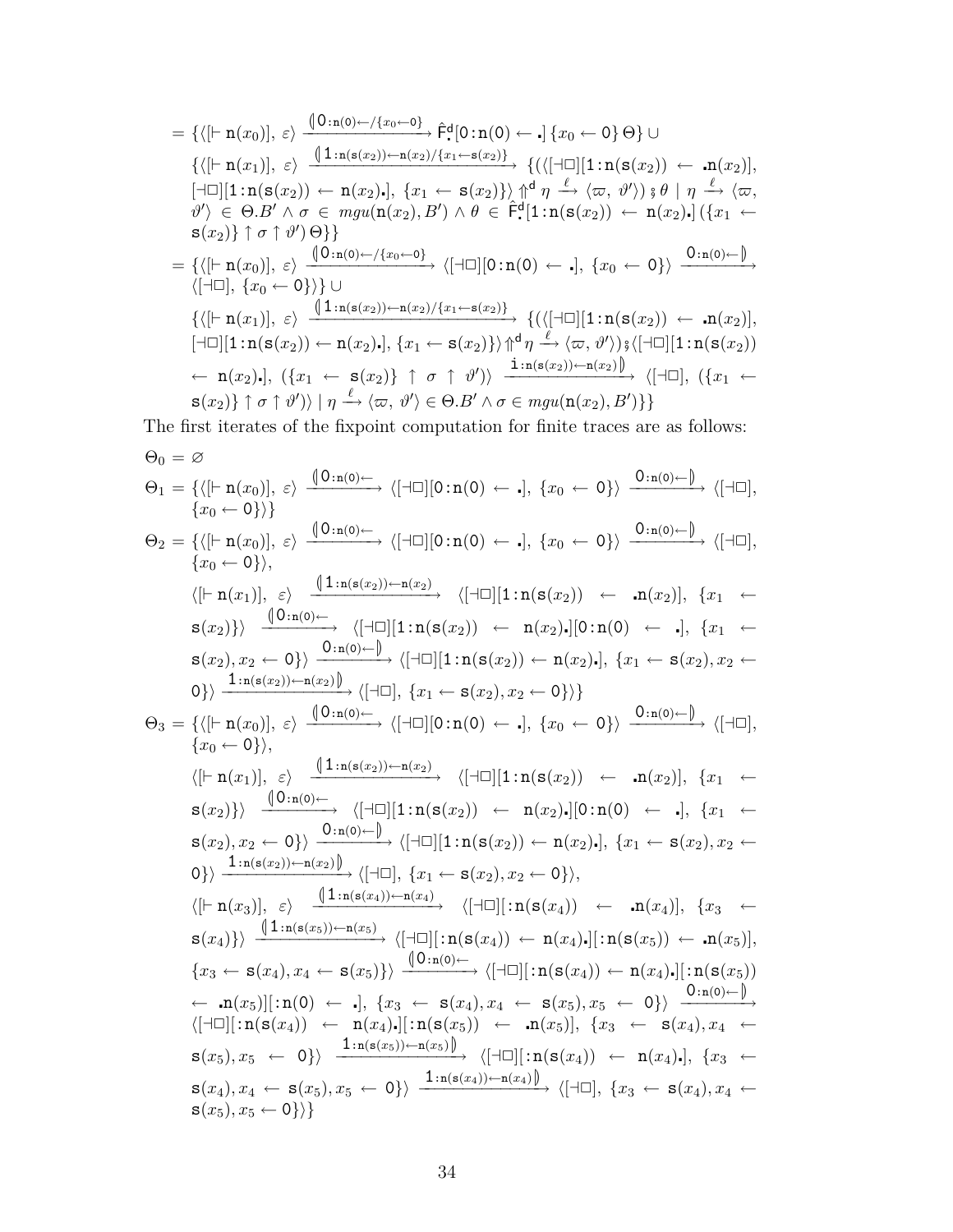$\Theta_4 = \dots$ 

### *12.3 Fixpoint s-semantics*

Let us define the *bottom-up call-patterns transformer*  $\hat{\mathsf{F}}^s[P] \in \wp(\mathbb{A}) \mapsto \wp(\mathbb{A})$ <br>for a PPOLOG program  $P \subseteq \mathbb{P}$  as for a PROLOG program  $P \in \mathbb{P}$  as

$$
\hat{\mathsf{F}}^{\mathsf{s}}[P] \triangleq \lambda \mathscr{A} \cdot \bigcup_{\mathbf{i}:A \leftarrow \mathbf{B} \in P} \{ \vartheta(A) \mid \vartheta \in \hat{\mathsf{F}}^{\mathsf{s}}_{\cdot}[\mathbf{i}:A \leftarrow \mathbf{B}] \mathscr{A} \{\varepsilon\} \} \tag{12}
$$

where the *clause transformer*  $\hat{F}$ <sup>5</sup>[i:*A*  $\leftarrow$  *B.B'*]  $\in \wp(\Theta) \mapsto \wp(\mathbb{S}) \mapsto \wp(\mathbb{S})$  is defined as

$$
\hat{\mathsf{F}}_{\bullet}^{\mathsf{s}}[\mathbf{i}:A \leftarrow \mathbf{B}.BB'] \triangleq \lambda \mathscr{A} \cdot \lambda \mathscr{S} \cdot \{\vartheta' \mid B' \in \mathscr{A} \land \sigma \in \mathit{mgu}(B,B') \land \vartheta \in \mathscr{S} \land (13) \n\vartheta' \in \hat{\mathsf{F}}_{\bullet}^{\mathsf{s}}[\mathbf{i}:A \leftarrow \mathbf{B}B.\mathbf{B'}] \mathscr{A} (\vartheta \uparrow \sigma) \} \n\hat{\mathsf{F}}_{\bullet}^{\mathsf{s}}[\mathbf{i}:A \leftarrow \mathbf{B}.\mathbf{j} \triangleq \lambda \mathscr{A} \cdot \lambda \mathscr{S} \cdot \mathscr{S} .
$$
\n(14)

**Example 22** For the PROLOG program  $P$  of **Ex. 1**, the fixpoint equation (12) of the form  $\mathscr{A} = \hat{\mathsf{F}}^{\mathsf{sd}}[P](\mathscr{A})$  is

$$
\mathscr{A} = \{ \mathbf{n}(0) \} \cup \{ \sigma(\mathbf{n}(\mathbf{s}(x))) \mid B' \in \mathscr{A} \land \sigma \in \text{mgu}(\mathbf{n}(x), B') \}
$$

The iterates of the fixpoint computation for finite traces are as follows

$$
\mathscr{A}^{0} = \varnothing
$$
  
\n
$$
\mathscr{A}^{1} = \{n(0)\}
$$
  
\n
$$
\mathscr{A}^{2} = \{n(0), n(s(0))\}
$$
  
\n...  
\n
$$
\mathscr{A}^{k} = \{n(s^{i}(0)) | i = 0, ..., k - 1\}
$$
 induction hypothesis  
\n
$$
\mathscr{A}^{k+1} = \{n(0)\} \cup \{\sigma(n(s(x))) | B' \in \mathscr{A}^{k} \land \sigma \in mgu(n(x), B')\}
$$
  
\n
$$
= \{n(0)\} \cup \{\sigma(n(s(x))) | \sigma \in mgu(n(x), n(s^{i}(0))) \land i = 1, ..., k - 1\}
$$
  
\n
$$
= \{n(0)\} \cup \{n(s(s^{i}(0))) | i = 1, ..., k - 1\}
$$
  
\n
$$
= \{n(s^{i}(0)) | i = 0, ..., k\}
$$
  
\n...  
\n
$$
\mathscr{A}^{\omega} = \bigcup_{k \ge 0} \mathscr{A}^{k} = \{n(s^{i}(0)) | i \ge 0\}
$$
 limit

Lemma 23  $\alpha^s \circ \hat{\mathsf{F}}^d[P] = \hat{\mathsf{F}}^s[P] \circ \alpha^s$  where  $\alpha^s \triangleq \alpha^m \circ \alpha^p \circ \alpha^{\mathsf{K}} \circ \alpha^{\mathsf{sd}}$  $\Box$ 

35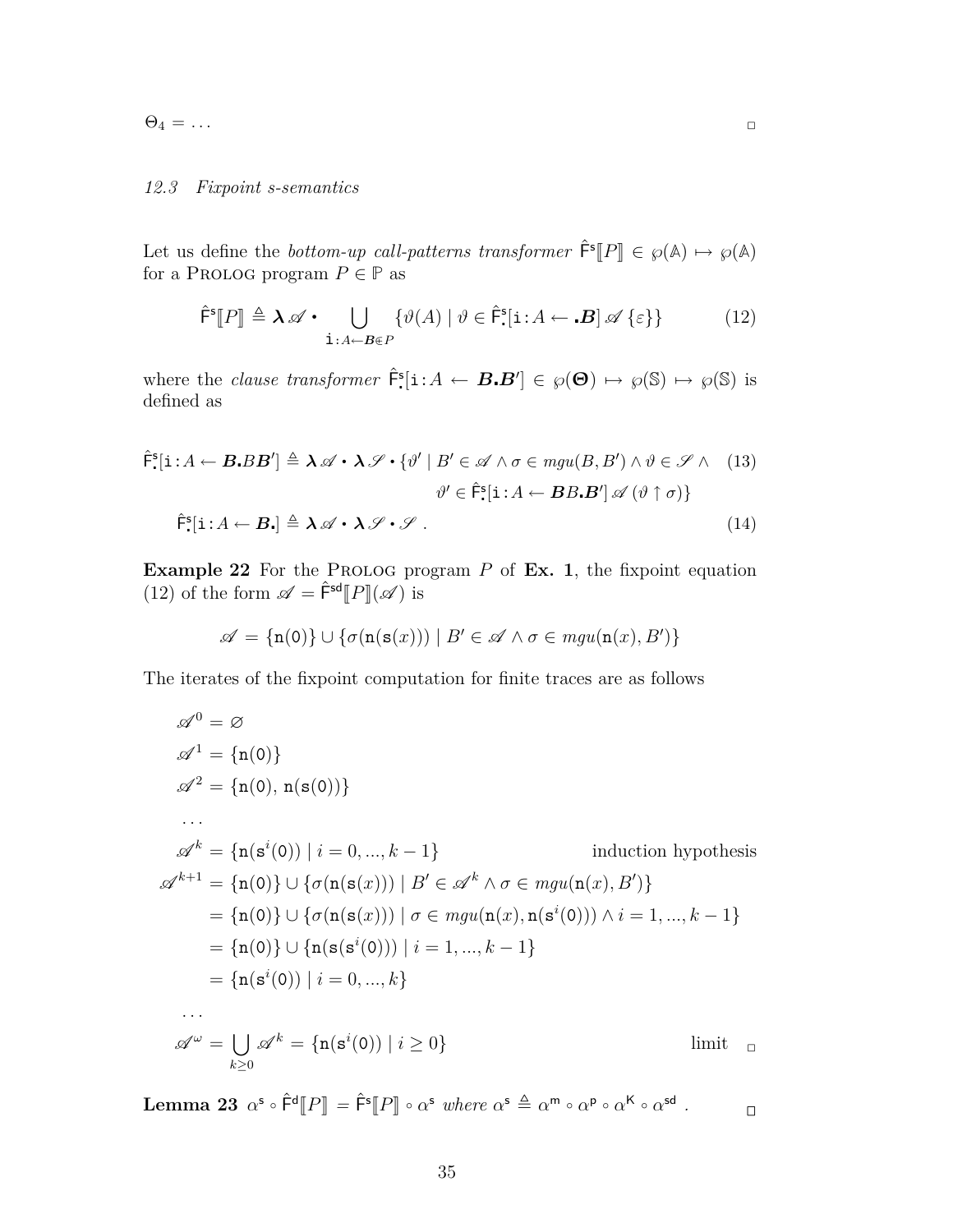PROOF We must prove that

$$
\alpha^{\mathsf{s}}(\hat{\mathsf{F}}^{\mathsf{d}}[P](\Theta)) = \hat{\mathsf{F}}^{\mathsf{s}}[P](\alpha^{\mathsf{s}}(\Theta))
$$

where by  $(9)$  and  $\alpha^s$  is a complete join morphism, we have

$$
\alpha^{\mathsf{s}}(\hat{\mathsf{F}}^{\mathsf{d}}[\![P]\!])\Theta = \bigcup_{\mathbf{i}:A\leftarrow\mathcal{B}\in\mathcal{P},\,p\in\mathcal{D},\,v\in\mathcal{V},\,\vartheta\in\mathit{mgu}(p(v),A)}\alpha^{\mathsf{s}}(\langle[\mathsf{F}\;p(v)],\,\varepsilon\rangle\xrightarrow{\langle\mathbf{i}:A\leftarrow\mathcal{B}/\vartheta}\hat{\mathsf{F}}_{\bullet}^{\mathsf{d}}[\mathbf{i}:A\leftarrow\mathbf{B}]\,\vartheta\,\Theta)
$$

and by (12)

$$
\hat{\mathsf{F}}^{\mathsf{s}}[P](\alpha^{\mathsf{s}}(\Theta)) = \bigcup_{\mathbf{i}:A \leftarrow \mathbf{B} \in P} \{ \vartheta(A) \mid \vartheta \in \hat{\mathsf{F}}^{\mathsf{s}}[\mathbf{i}:A \leftarrow \mathbf{B}] \left( \alpha^{\mathsf{s}}(\Theta) \right) \{ \varepsilon \} \}
$$

so we have to prove that for all  $\mathbf{i}:A \leftarrow \mathbf{B} \in P$ , we have

$$
\alpha^{\mathsf{s}}(\langle [\vdash p(v)], \sigma \rangle \xrightarrow{\langle \mathbf{i} : A \leftarrow B'B/\vartheta} \hat{\mathsf{F}}^{\mathsf{d}}[\mathbf{i} : A \leftarrow B'.\mathbf{B}] (\vartheta \uparrow \sigma) \Theta)
$$
  
=  $\{\vartheta'(A) \mid \vartheta' \in \hat{\mathsf{F}}^{\mathsf{s}}[\mathbf{i} : A \leftarrow \mathbf{B}'.\mathbf{B}] (\alpha^{\mathsf{s}}(\Theta)) \{\sigma\}\}\$  where  $\vartheta \in \text{mgu}(p(v), A)$ 

We proceed by induction on the length of *B*

• For the base  $\mathbf{B} = \boldsymbol{\varepsilon}$ , we have

$$
\alpha^{s}(\langle [F p(v)], \sigma \rangle \xrightarrow{\langle i : A \leftarrow f(\vartheta)\sigma \rangle} \hat{F}^{d}[i : A \leftarrow B',] (\vartheta \uparrow \sigma) \Theta)
$$
\n
$$
= \{by \text{ def. (11) of } \hat{F}^{d}[i : A \leftarrow B',] (\vartheta \uparrow \sigma) \Theta\}
$$
\n
$$
\alpha^{s}(\langle [F p(v)], \sigma \rangle \xrightarrow{\langle i : A \leftarrow f(\vartheta)\sigma \rangle} \{ \langle [-\Box][i : A \leftarrow B',], (\vartheta \uparrow \sigma) \rangle \xrightarrow{\langle i : A \leftarrow \rangle} \langle [-\Box], (\vartheta \uparrow \sigma) \rangle \rangle \rangle \} \rangle
$$
\n
$$
= \{by \text{ def. } \alpha^{s}\}
$$
\n
$$
\{(\vartheta \uparrow \sigma)(p(v))\}
$$
\n
$$
= \{\sigma(A)\}
$$
\n
$$
\{since \vartheta \in mgu(p(v), A)\}
$$
\n
$$
= \{\vartheta'(A) \mid \vartheta' \in \{\sigma\}\}
$$
\n
$$
\{(\vartheta' \uparrow \vartheta) \in \hat{F}^{s}[i : A \leftarrow B', \alpha^{s}(\Theta) \{\sigma\} = \{\sigma\} \text{ by (14)}\}
$$
\n
$$
\{(\vartheta'(A) \mid (\vartheta' \uparrow \sigma) \in \hat{F}^{s}[i : A \leftarrow B', \alpha^{s}(\Theta) \{\sigma\}\}.
$$

• For the induction step  $\mathbf{B} = B\mathbf{B}^n$ , we have

$$
\alpha^{\mathsf{s}}(\langle [\vdash p(v)], \sigma \rangle \xrightarrow{\langle \mathbf{i} : A \leftarrow B'BB'' \rangle \vartheta} \hat{\mathsf{F}}^{\mathsf{d}}_{\cdot}[\mathbf{i} : A \leftarrow B' \cdot BB''] \vartheta \Theta)
$$
  
= \langle by def (10) of  $\hat{\mathsf{F}}^{\mathsf{d}}_{\cdot}[\mathbf{i} : A \leftarrow B' \cdot BB''] \vartheta \Theta \rangle$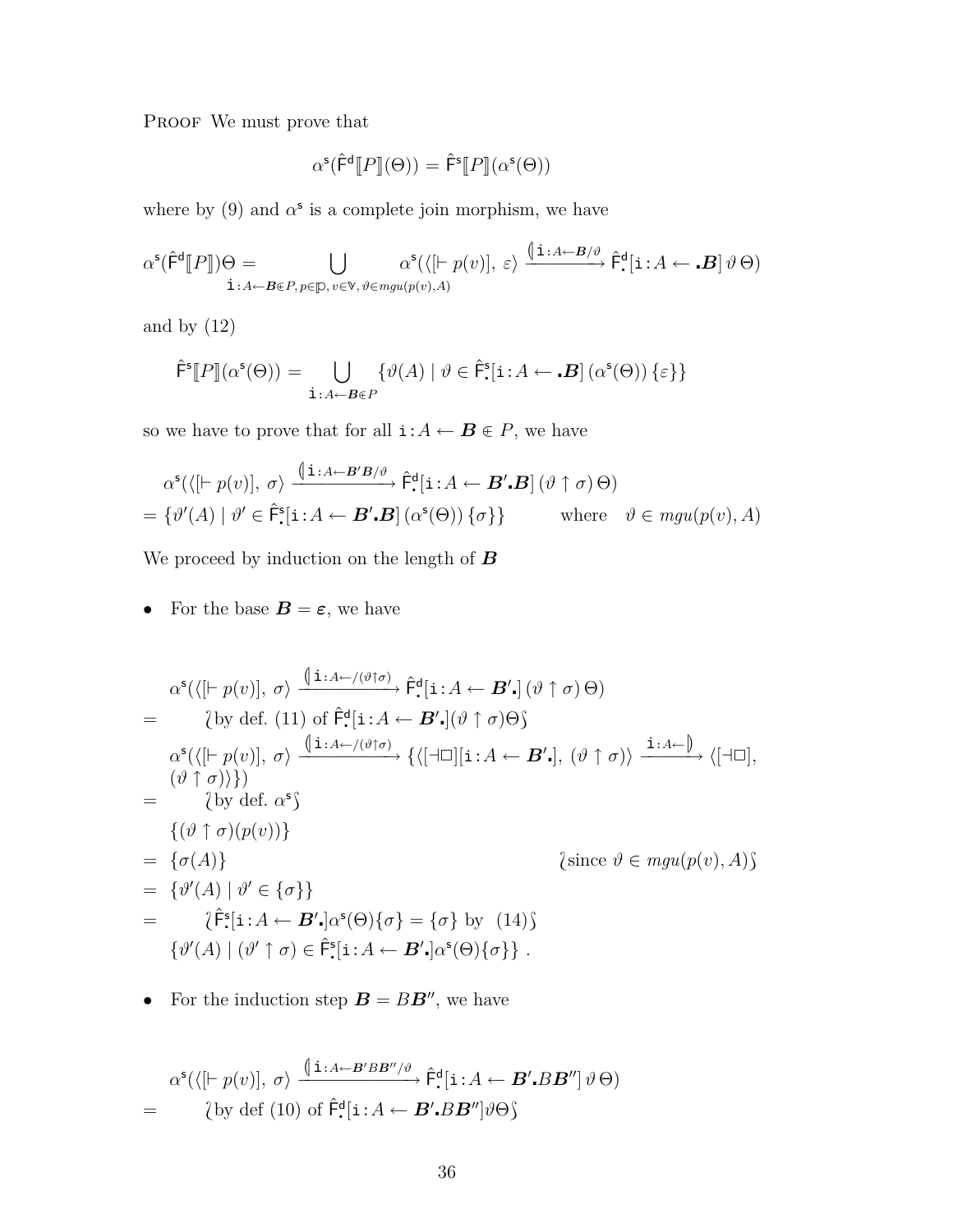$$
\alpha^{\mathsf{s}}(\langle [\vdash p(v)], \sigma \rangle \xrightarrow{\langle \mathbf{i} : A \leftarrow B'BB''/\vartheta} \{ (\langle [\dashv \Box][\mathbf{i} : A \leftarrow B' \cdot BB''], [\dashv \Box][\mathbf{i} : A \leftarrow B \cdot B''] \rangle, \varphi \} \uparrow \varphi \wedge \varphi, \vartheta' \rangle \} \vartheta \mid \eta \xrightarrow{\ell} \langle \varpi, \vartheta' \rangle \in \Theta \cdot B' \land \sigma \in \mathit{mgu}(B, B') \land \theta \in \hat{\mathsf{F}}^{\mathsf{d}}[\mathbf{i} : A \leftarrow B \cdot B''] (\vartheta \uparrow \sigma \uparrow \vartheta') \Theta \} ) \triangleq \mathcal{X}
$$

We have  $H \in \mathcal{X}$  if and only if there exists a  $\sigma'$  such that  $H = \sigma'(p(v))$  and  $\langle [\vdash p(v)],~\sigma\rangle ~\xrightarrow{\text{(} \textbf{i}:A\leftarrow B'BB''/\vartheta\ \quad} (\langle [\dashv \Box][\textbf{i}:A\leftarrow B' . BB''],~[\dashv \Box][\textbf{i}:A\leftarrow B . B''],$  $\vartheta$   $\uparrow$   $\uparrow$   $\vartheta$   $\downarrow$   $\langle \varpi, \vartheta' \rangle$  is successful for *B'* so that  $\varpi = [\exists \Box], \vartheta'(B) \in \alpha^s(\Theta)$ , and, by definition of inlaying in **Sec. 12.1**,  $\sigma' = \sigma \uparrow \vartheta \uparrow \vartheta'.$ 

By induction hypothesis for  $\mathbf{B}''$ ,  $\alpha^{\mathsf{s}}(\langle$   $[$   $\vdash p(v)]$ ,  $\sigma \uparrow \vartheta' \rangle \xrightarrow{\langle | \mathbf{i} : A \leftarrow \mathbf{B}'BB''/\vartheta \rangle} \hat{\mathsf{F}}^{\mathsf{d}} \mathbf{[} \mathbf{i} : A$  $\leftarrow$   $\mathbf{B}'B \cdot \mathbf{B}''[\vartheta \Theta] = {\vartheta}''(A) | \vartheta'' \in \hat{\mathsf{F}}^{\mathsf{s}}[i:A \leftarrow \mathbf{B}'B \cdot \mathbf{B}''](\alpha^{\mathsf{s}}(\Theta)) \{\sigma \uparrow \vartheta'\}\}\$ and  $\infty$  *σ*  $\uparrow$  *θ*  $\uparrow$  *θ*'  $\in \hat{F}$ <sup>5</sup>[i:*A*  $\leftarrow$  *B'BB''*] ( $\alpha$ <sup>5</sup>( $\Theta$ )) { $\sigma$ } proving that

$$
H \in \{ \vartheta'''(A) \mid \vartheta''' \in \hat{\mathsf{F}}^{\mathsf{s}}[{\bf i} : A \leftarrow \mathbf{B}'.BB''] \left( \alpha^{\mathsf{s}}(\Theta) \right) \{ \sigma \} \} .
$$

The fixpoint s-semantics of [46] is an abstract interpretation of the fixpoint bottom-up most general maximal derivation semantics of **Sec. 12.2**.

**Theorem 24 (G. Levi et al.)** 
$$
S^{s}[P] = \mathit{lfp}^{\subseteq} \hat{F}^{s}[P] .
$$
PROOF By **Len.** 23 and [49, Th. 7.1.0.4 (3)].

### **13 Conclusion**

We showed how abstract interpretation of the maximal trace semantics of a simple grammar-based language, akin the semantics of context-free grammars and pushdown automata [35], can provide a comprehensive view of most wellknown semantics of resolution-based languages such as logic programming and Prolog. Other semantics can be derived similarly, for instance for modelling infinite computations by combining inductive and co-inductive semantics [50] and for modelling different forms of negation [27]. The result is a uniform specification framework for interpreters of logic programs which can be systematically designed by consecutive abstractions of a basic abstract machine. The analogy with the semantics of grammars is, in this context, striking. We believe that both the semantics of grammars and that of resolution-based languages can be specified in a uniform way as instances of a unique transition system semantics involving more expressive grammars inspired by PROLOG, rewriting, etc. Having formalized logic program semantics by abstract interpretation, may provide the way to integrate its correctness proofs with that of its decidable abstractions, such as those for static analysis. Because abstraction can be constructed by calculational design [51], as shown in the formal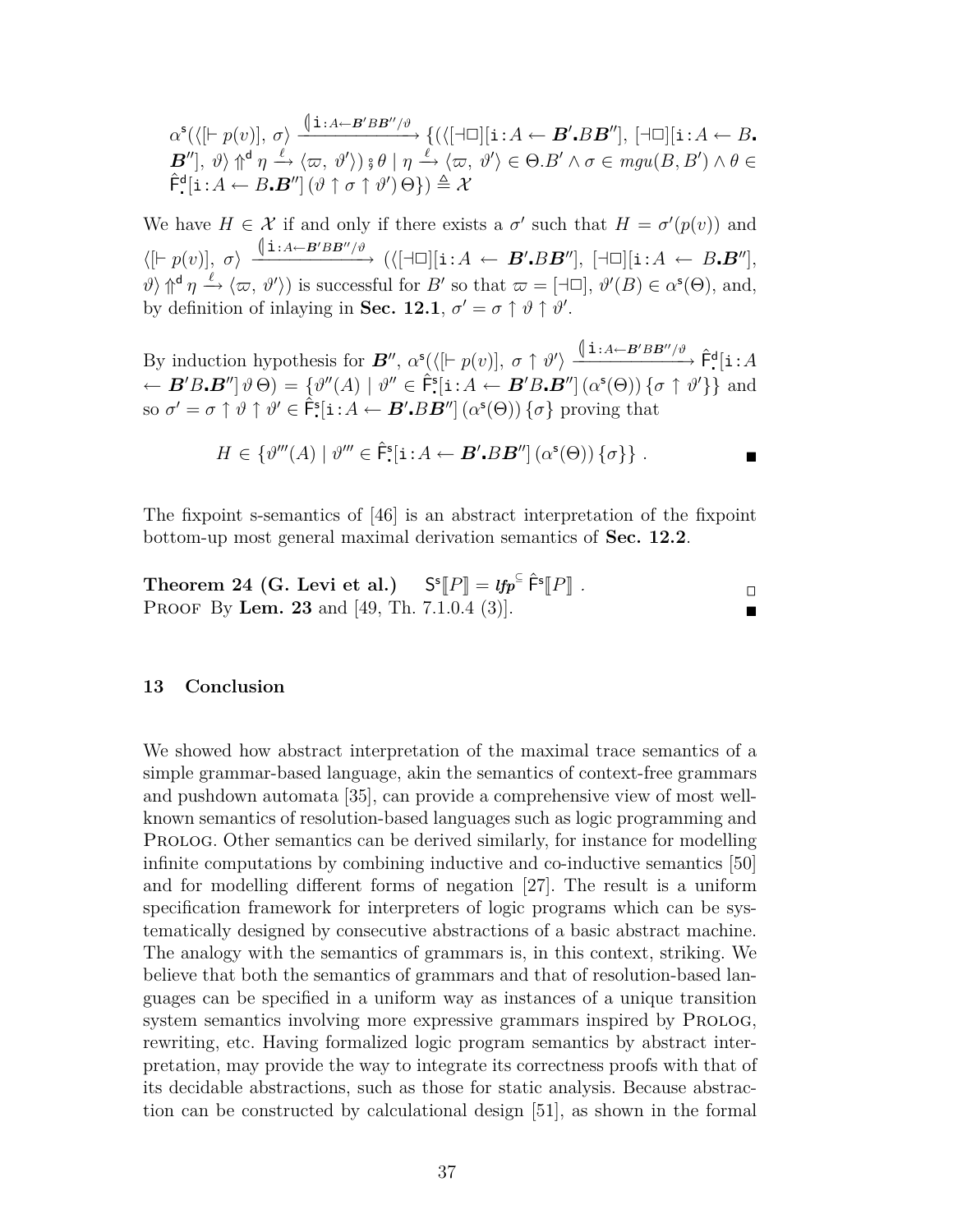proofs, a proof assistant or theorem prover can be used to automatically check or perform these calculations. This leads to formally verified implementations and static analyzers.

# **References**

- [1] M. van Emden, R. Kowalski, The semantics of predicate logic as a programming language, Journal of the ACM 23 (4) (1976) 733–742.
- [2] T. Przymusinski, On the declarative and procedural semantics of logic programs, Journal of Automated Reasoning 5 (2) (1989) 201–228.
- [3] N. D. Jones, A. Mycroft, Stepwise development of operational and denotational semantics for Prolog, in: S.-Å. Tärnlund (Ed.), Proc. 2nd Int'l Conf. on Logic Programming, IEEE Computer Society Press, 1984, pp. 281–288.
- [4] S. K. Debray, P. Mishra, Denotational and operational semantics for Prolog, in: M. Wirsing (Ed.), Formal Description of Programming Concepts III, North-Holland, 1987, pp. 245–269.
- [5] N. D. Jones, H. Søndergaard, A semantics-based framework for the abstract interpretation of Prolog, in: S. Abramsky, C. Hankin (Eds.), Abstract Interpretation of Declarative Languages, Ellis Horwood Ltd, 1987, pp. 123–142.
- [6] B. Arbab, D. M. Berry, Operational and denotational semantics of Prolog, Journal of Logic Programming 4 (4) (1987) 309–330.
- [7] A. de Bruin, E. de Vink, Continuation semantics for Prolog with cut, in: J. Diaz, F. Orejas (Eds.), Proc. CAAP 89, Vol. 351 of Lecture Notes in Computer Science, Springer, 1989, pp. 178–192.
- [8] E. Börger, A logical operational semantics of full Prolog, in: E.Börger, H. Kleine, H. Büning, M. Richter (Eds.), CSL 89. 3rd workshop on Computer Science Logic, Vol. 440 of Lecture Notes in Computer Science, Springer, 1990, pp. 36–64.
- [9] R. Barbuti, M. Codish, R. Giacobazzi, G. Levi, Modelling Prolog control, in: Proc. 19th Annual ACM Symp. on Principles of Programming Languages, ACM Press, 1992, pp. 95–104.
- [10] R. Barbuti, M. Codish, R. Giacobazzi, M. Maher, Oracle semantics for Prolog, Information and Computation 122 (2) (1995) 178–200.
- [11] M. J. Maher, Equivalences of logic programs, in: J. Minker (Ed.), Foundations of Deductive Databases and Logic Programming, Morgan Kaufmann, 1988, pp. 627–658.
- [12] G. Levi, Models, unfolding rules and fixpoint semantics, in: R. A. Kowalski, K. A. Bowen (Eds.), Proc. 5th Int'l Conf. on Logic Programming, The MIT Press, 1988, pp. 1649–1665.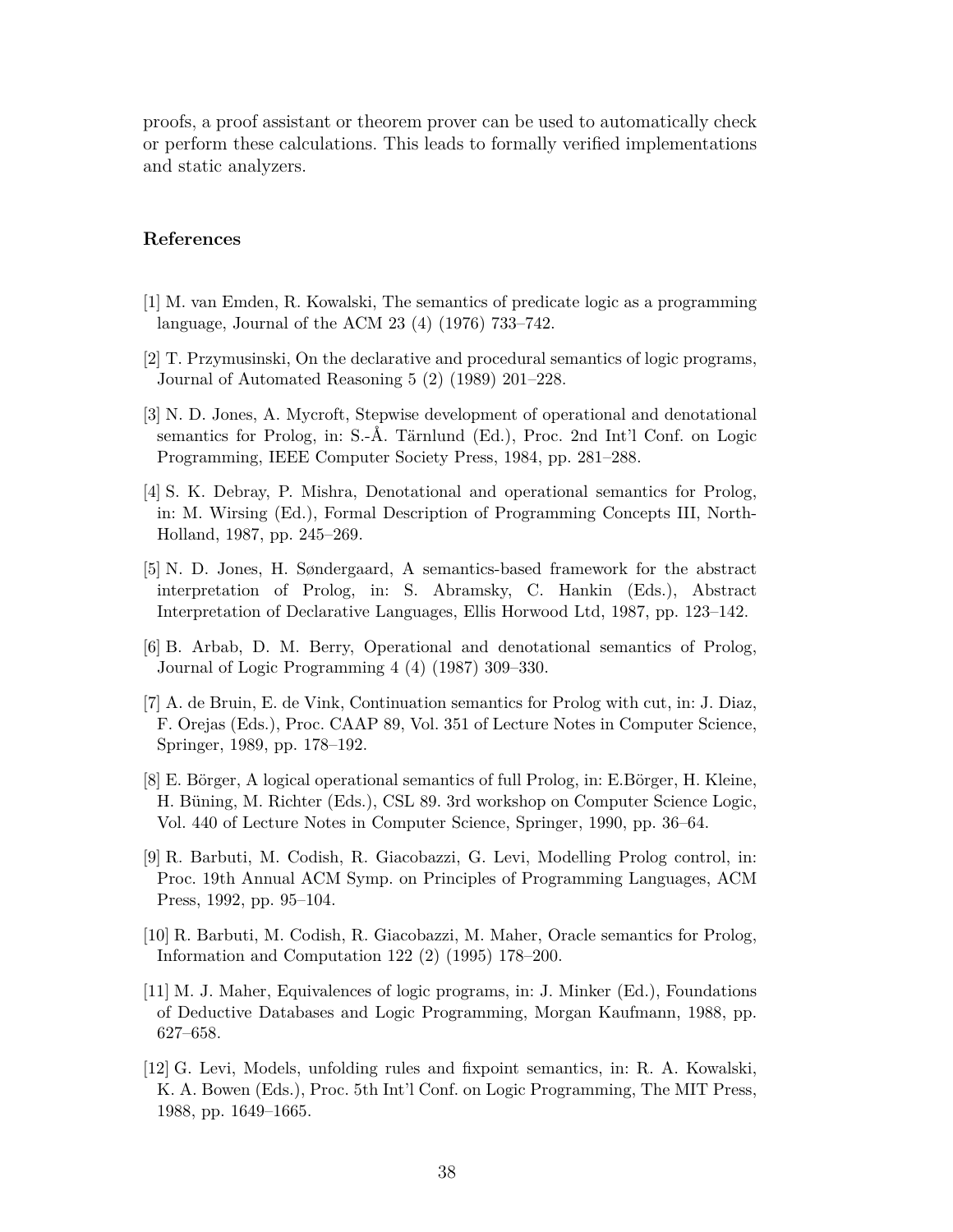- [13] M. J. Maher, R. Ramakrishnan, Déjà vu in fixpoints of logic programs, in: E. Lusk, R. Overbeek (Eds.), Proc. North American Conf. on Logic Programming'89, The MIT Press, 1989, pp. 963–980.
- [14] M. Falaschi, G. Levi, M. Martelli, C. Palamidessi, Declarative modeling of the operational behavior of logic languages, Theoretical Computer Science 69 (3) (1989) 289–318.
- [15] M. Falaschi, G. Levi, M. Martelli, C. Palamidessi, A model-theoretic reconstruction of the operational semantics of logic programs, Information and Computation 102 (1) (1993) 86–113.
- [16] F. Denis, J.-P. Delahaye, Unfolding, procedural and fixpoint semantics of logic programs, in: C. Choffrut, M. Jantzen (Eds.), Proc. 8th Int'l Symp. on Theoretical Aspects of Computer Science (*STACS '91*), Vol. 480 of Lecture Notes in Computer Science, Springer, 1991, pp. 511–522.
- [17] M. Gabbrielli, M. C. Meo, Fixpoint semantics for partial computed answer substitutions and call patterns, in: H. Kirchner, G. Levi (Eds.), Algebraic and Logic Programming, Proc. Third Int'l Conf., Vol. 632 of Lecture Notes in Computer Science, Springer, 1992, pp. 84–99.
- [18] M. Gabbrielli, G. Levi, M. C. Meo, Observable behaviors and equivalences of logic programs, Information and Computation 122 (1) (1996) 1–29.
- [19] M. Gabbrielli, G. Levi, M. C. Meo, Resultant semantics for Prolog, Journal of Logic and Computation 6 (4) (1996) 491–521.
- [20] H. Gaifman, E. Shapiro, Fully abstract compositional semantics for logic programs, in: Conf. Record of the 16th ACM Symp. on Principles of Programming Languages (*POPL '89*), ACM Press, 1989, pp. 134–142.
- [21] A. Bossi, M. Gabbrielli, G. Levi, M. C. Meo, A compositional semantics for logic programs, Theoretical Computer Science 122 (1–2) (1994) 3–47.
- [22] A. Bossi, M. Gabbrielli, G. Levi, M. C. Meo, An OR-compositional semantics for logic programs, in: Constructing logic programs, John Wiley & Sons, Inc., 1993, pp. 215–240.
- [23] A. Bossi, M. Gabbrielli, G. Levi, M. C. Meo, A compositional semantics for logic programs, Theoretical Computer Science 122 (1–2) (1994) 3–47.
- [24] A. Brogi, F. Turini, Fully abstract compositional semantics for an algebra of logic programs, Theoretical Computer Science 149 (2) (1995) 201–229.
- [25] M. Comini, M. C. Meo, Compositionality properties of *SLD*-derivations, Theoretical Computer Science.
- [26] A. Bossi, M. Gabbrielli, G. Levi, M. Martelli, The s-semantics approach: theory and applications, Journal of Logic Programming 19-20 (1994) 149–197.
- [27] K. R. Apt, Introduction to logic programming, in: J. van Leeuwen (Ed.), Handbook of Theoretical Computer Science, Vol. B: Formal Models and Semantics, Elsevier and MIT Press, 1990, pp. 495–574.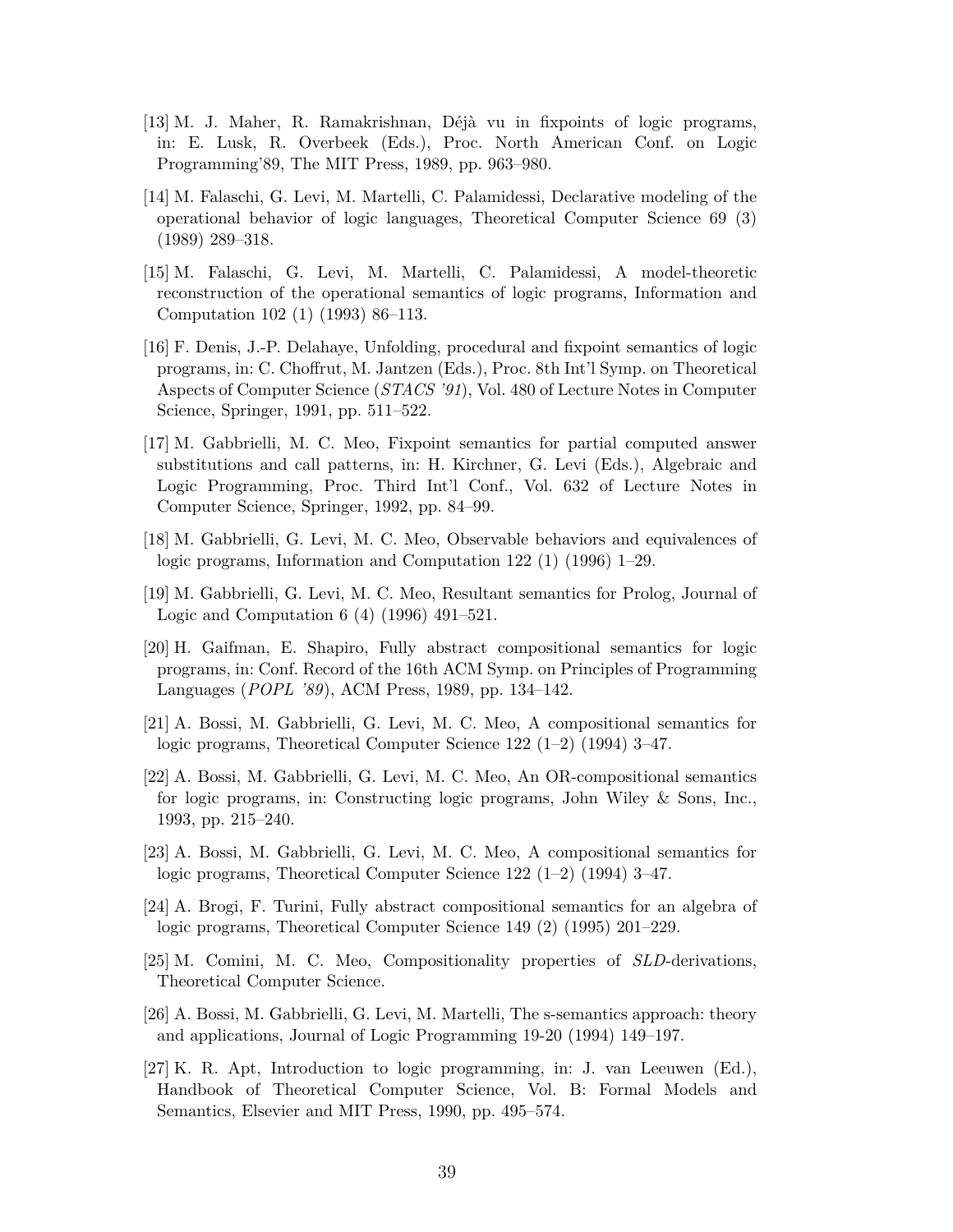- [28] J. Lloyd, Foundations of Logic Programming, 2nd Edition, Springer, 1987.
- [29] L. Sterling, E. Shapiro, The Art of Prolog Advanced Programming Techniques, 2nd Edition, The MIT Press, 1994.
- [30] R. Giacobazzi, "Optimal" collecting semantics for analysis in a hierarchy of logic program semantics, in: C. Puech (Ed.), Proc. 13th Int'l Symp. on Theoretical Aspects of Computer Science (*STACS '96*), Vol. 1046 of Lecture Notes in Computer Science, Springer, 1996, pp. 503–514.
- [31] R. Giacobazzi, F. Ranzato, Complementing logic program semantics, in: M. Hanus, M. Rodríguez Artalejo (Eds.), Proc. 5th Int'l Conf. on Algebraic and Logic Programming (ALP '96), Vol. 1139 of Lecture Notes in Computer Science, Springer, 1996, pp. 238–253.
- [32] R. Giacobazzi, F. Ranzato, Uniform closures: Order-theoretically reconstructing logic program semantics and abstract domain refinements, Information and Computation 145 (2) (1998) 153–190.
- [33] R. Giacobazzi, F. Ranzato, The reduced relative power operation on abstract domains, Theoretical Computer Science 216 (1-2) (1999) 159–211.
- [34] C. Palamidessi:, Algebraic properties of idempotent substitutions, in: M. Paterson (Ed.), Proc. 17th Int'l Colloquium on Automata, Languages and Programming '97, Vol. 443 of Warwick University, England, Lecture Notes in Computer Science, Springer, 1990, pp. 386–399.
- [35] P. Cousot, R. Cousot, Grammar analysis and parsing by abstract interpretation, in: T. Reps, M. Sagiv, J. Bauer (Eds.), Program Analysis and Compilation, Theory and Practice: Essays dedicated to Reinhard Wilhelm, Vol. 4444 of Lecture Notes in Computer Science, Springer, 2006, pp. 178–203.
- [36] D. Warren, Implementing Prolog compiling predicate logic programs, DAI research reports 39–40, Department of Artificial Intelligence, University of Edinburgh, Edinburgh, Scotland (1977).
- [37] H. Aït-Kaci, Warren's Abstract Machine: A Tutorial Reconstruction, The MIT Press, 1991.
- [38] K. Apt, Logic programming, in: J. Van Leeuwen (Ed.), Formal Models and Semantics, Vol. B of Handbook of Theoretical Computer Science, Elsevier, 1990, Ch. 10, pp. 493–574.
- [39] R. Kowalski, Predicate logic as a programming language, in: Proc. Congress IFIP 1974, North-Holland, 1974, pp. 569–574.
- [40] A. Colmerauer, H. Kanoui, M. V. Caneghem, Last steps towards an ultimate Prolog, in: P. Hayes (Ed.), Proc. 7th Int'l Joint Conf. on Artificial Intelligence (IJCAI'81), Vancouver, British Columbia, Canada, Vol. 2, William Kaufmann, 1981, pp. 947–948.
- [41] A. Colmerauer, P. Roussel, The birth of Prolog, in: History of programming languages, Vol. II, ACM Press, 1996, pp. 331–367.